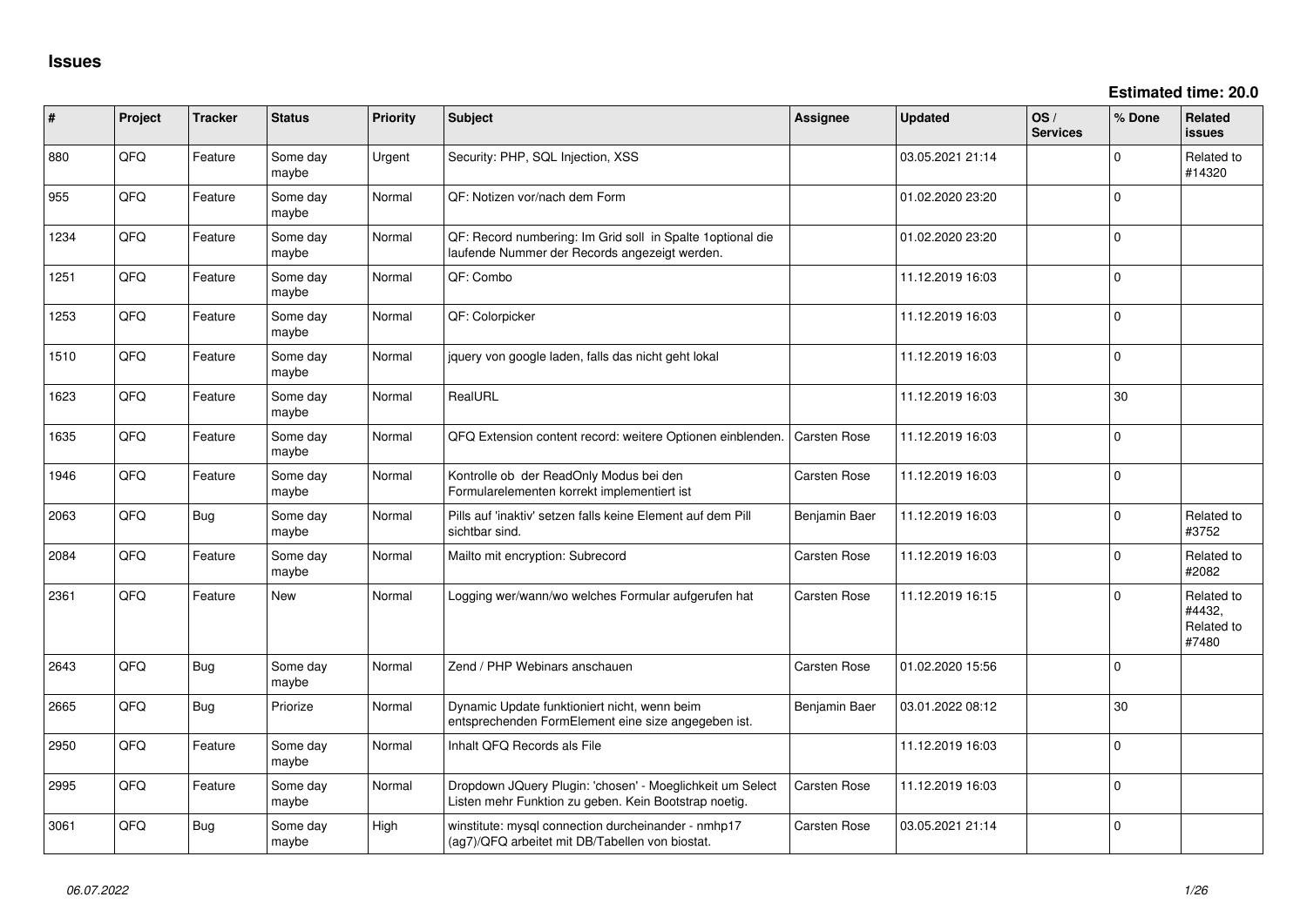| $\sharp$ | Project    | <b>Tracker</b> | <b>Status</b>     | <b>Priority</b> | <b>Subject</b>                                                                                                                | Assignee            | <b>Updated</b>   | OS/<br><b>Services</b> | % Done      | Related<br><b>issues</b>                    |
|----------|------------|----------------|-------------------|-----------------|-------------------------------------------------------------------------------------------------------------------------------|---------------------|------------------|------------------------|-------------|---------------------------------------------|
| 3109     | QFQ        | <b>Bug</b>     | Some day<br>maybe | High            | RealUrl: Links werden nicht korrekt gerendert                                                                                 | <b>Carsten Rose</b> | 03.05.2021 21:14 |                        | $\Omega$    |                                             |
| 3130     | QFQ        | <b>Bug</b>     | Some day<br>maybe | Normal          | Debug Info's nicht korrekt nach 'New > Save'.                                                                                 | Carsten Rose        | 11.12.2019 16:03 |                        | $\Omega$    | Related to<br>#3253                         |
| 3216     | QFQ        | Feature        | Some day<br>maybe | Normal          | dynamic update für checkbox label2                                                                                            | Carsten Rose        | 11.12.2019 16:03 |                        | $\Omega$    | Related to<br>#2081                         |
| 3267     | QFQ        | Feature        | Some day<br>maybe | Normal          | 2 Forms auf einer Seite: real + Read only                                                                                     | Carsten Rose        | 11.12.2019 16:03 |                        | $\Omega$    |                                             |
| 3273     | QFQ        | Feature        | Some day<br>maybe | Low             | Dirty Flag in Form                                                                                                            | Carsten Rose        | 11.12.2019 16:02 |                        | $\Omega$    |                                             |
| 3285     | QFQ        | Feature        | Some day<br>maybe | Normal          | Zeichenlimit pro Feld: textarea / editor                                                                                      | Carsten Rose        | 11.12.2019 16:02 |                        | $\mathbf 0$ |                                             |
| 3291     | QFQ        | Feature        | Some day<br>maybe | Normal          | AutoCron websiteToken                                                                                                         | Carsten Rose        | 11.12.2019 16:02 |                        | $\Omega$    | Related to<br>#4250                         |
| 3331     | QFQ        | Feature        | Some day<br>maybe | Normal          | Default Tooltip fuer page? Links: mit Form und Record ID                                                                      | <b>Carsten Rose</b> | 11.12.2019 16:02 |                        | $\Omega$    |                                             |
| 3332     | QFQ        | Feature        | Some day<br>maybe | Normal          | Uploads: Thumbnails, Details zum hochgeladenen File                                                                           | Carsten Rose        | 11.12.2019 16:02 |                        | $\Omega$    | Related to<br>#3264,<br>Related to<br>#5333 |
| 3349     | QFQ        | Bug            | Some day<br>maybe | Normal          | config.qfq.ini: a) vertraegt keine '=' im Value (z.B. Passwort),<br>b) Values sollten in ticks einschliessbar sein (spaces, ) | <b>Carsten Rose</b> | 11.12.2019 16:02 |                        | $\Omega$    |                                             |
| 3350     | <b>OFO</b> | Feature        | Some day<br>maybe | Normal          | FormEditor: Hilfetext hinter 'checktype'                                                                                      | Carsten Rose        | 11.12.2019 16:02 |                        | $\Omega$    |                                             |
| 3385     | QFQ        | Feature        | Some day<br>maybe | Normal          | templateGroup: insert/update/delete non primary records                                                                       | Carsten Rose        | 11.12.2019 16:02 |                        | $\mathbf 0$ |                                             |
| 3402     | QFQ        | Feature        | Some day<br>maybe | Normal          | Syntax Highlighting via CodeMirror                                                                                            | Carsten Rose        | 11.12.2019 16:02 |                        | 100         | Related to<br>#3207                         |
| 3415     | QFQ        | Feature        | Some day<br>maybe | Normal          | FE Login Box Templatefile                                                                                                     | Benjamin Baer       | 11.12.2019 16:02 |                        | $\Omega$    |                                             |
| 3432     | QFQ        | Feature        | <b>New</b>        | Normal          | subrecord: dynamicUpdate                                                                                                      | Carsten Rose        | 11.06.2020 21:10 |                        | $\Omega$    | Related to<br>#5691                         |
| 3457     | QFQ        | Feature        | Some day<br>maybe | Normal          | LDAP: concat multi values to one single entry                                                                                 | Carsten Rose        | 11.12.2019 16:02 |                        | $\Omega$    |                                             |
| 3458     | QFQ        | Feature        | Some day<br>maybe | Normal          | Display 'Edit Form Element'-Checkbox on form: should<br>depend on FE Group                                                    | Carsten Rose        | 11.12.2019 16:02 |                        | $\Omega$    | Related to<br>#3447                         |
| 3495     | QFQ        | Feature        | Some day<br>maybe | Normal          | Predifined Parameter werden nicht in '+' (add new record)<br>SIP gerendert.                                                   |                     | 11.12.2019 16:02 |                        | l 0         |                                             |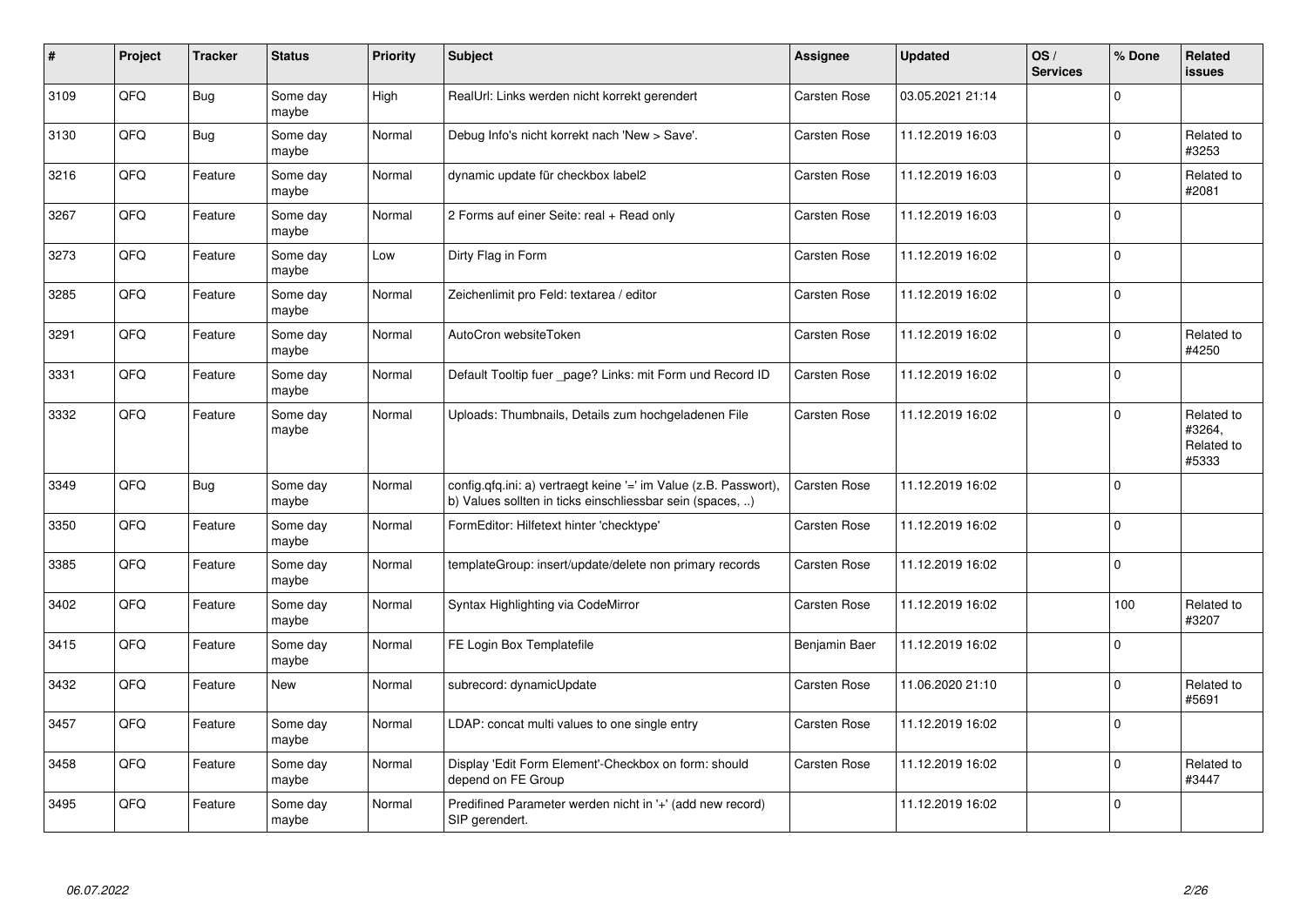| #    | Project | <b>Tracker</b> | <b>Status</b>     | <b>Priority</b> | <b>Subject</b>                                                                                                                               | Assignee            | <b>Updated</b>   | OS/<br><b>Services</b> | % Done      | Related<br><b>issues</b>                    |
|------|---------|----------------|-------------------|-----------------|----------------------------------------------------------------------------------------------------------------------------------------------|---------------------|------------------|------------------------|-------------|---------------------------------------------|
| 3504 | QFQ     | Feature        | <b>New</b>        | Normal          | Logging: welche Action FEs werden wann wie ausgefuehrt                                                                                       | Carsten Rose        | 01.02.2020 23:21 |                        | $\Omega$    | Related to<br>#5458.<br>Related to<br>#4092 |
| 3537 | QFQ     | Feature        | Some day<br>maybe | Low             | SHOW COLUMNS FROM tableName - Extend '{{!'<br>definition                                                                                     | <b>Carsten Rose</b> | 11.12.2019 16:02 |                        | $\Omega$    |                                             |
| 3547 | QFQ     | <b>Bug</b>     | New               | Normal          | FE of type 'note' causes writing of empty fields.                                                                                            | <b>Carsten Rose</b> | 01.02.2020 23:21 |                        | $\Omega$    |                                             |
| 3567 | QFQ     | Feature        | Some day<br>maybe | Low             | 'Save', 'Close', 'New' als FormElement                                                                                                       |                     | 11.12.2019 16:02 |                        | $\Omega$    |                                             |
| 3570 | QFQ     | <b>Bug</b>     | Some day<br>maybe | High            | Formular mit prmitnew   permitEdit=Always wird nicht<br>aufgerufen (ist leer)                                                                | <b>Carsten Rose</b> | 03.05.2021 21:14 |                        | $\Omega$    |                                             |
| 3588 | QFQ     | <b>Bug</b>     | Some day<br>maybe | Normal          | templateGroup: versteckte Elemente werden weiterhin<br>gespeichert.                                                                          | Carsten Rose        | 11.12.2019 16:02 |                        | $\Omega$    |                                             |
| 3613 | QFQ     | <b>Bug</b>     | Some day<br>maybe | Normal          | note /note unchecked -> note div (col-md) wird weiterhin<br>gerendert                                                                        | Elias Villiger      | 01.02.2020 23:19 |                        | 100         |                                             |
| 3617 | QFQ     | Feature        | Some day<br>maybe | Normal          | Load javascripts at bottom                                                                                                                   |                     | 11.12.2019 16:02 |                        | $\Omega$    |                                             |
| 3646 | QFQ     | Feature        | Some day<br>maybe | Normal          | Moeglichkeit HTML Tags in Reports auszugeben (zu<br>enkodieren: htmlspecialchars)                                                            |                     | 11.12.2019 16:02 |                        | $\Omega$    | Related to<br>#14320                        |
| 3666 | QFQ     | Feature        | Some day<br>maybe | Normal          | a) Performance Messung: mysql_real_escape_string() im<br>Vergleich zu str_replace(), b) doppeltes Aufrufen von<br>mysql_real_escape_string() | <b>Carsten Rose</b> | 11.12.2019 16:02 |                        | $\mathbf 0$ |                                             |
| 3677 | QFQ     | Feature        | Some day<br>maybe | Normal          | wkhtmitopdf: FE User access prohibited, if client IP changes<br>- \$TYPO3_CONF_VARS[FE][lockIP]                                              | Carsten Rose        | 11.12.2019 16:02 |                        | $\Omega$    |                                             |
| 3682 | QFQ     | <b>Bug</b>     | Some day<br>maybe | Normal          | Dynamic update: Radio buttons                                                                                                                | Carsten Rose        | 11.12.2019 16:02 |                        | $\Omega$    |                                             |
| 3692 | QFQ     | Feature        | Some day<br>maybe | Normal          | QFQ Webseite                                                                                                                                 | Benjamin Baer       | 11.12.2019 16:02 |                        | $\Omega$    | Related to<br>#5033                         |
| 3708 | QFQ     | Feature        | Some day<br>maybe | Normal          | Form: input - 'specialchars', 'none'  gewisse tags erlauben,<br>andere verbieten                                                             | Carsten Rose        | 11.12.2019 16:02 |                        | $\Omega$    | Related to<br>#14320                        |
| 3727 | QFQ     | Feature        | New               | High            | Security: Session Hijacking erschweren                                                                                                       | <b>Carsten Rose</b> | 03.05.2021 21:14 |                        | $\Omega$    |                                             |
| 3750 | QFQ     | <b>Bug</b>     | Some day<br>maybe | Normal          | FE in a row: if one violates check, all are red                                                                                              | Carsten Rose        | 11.12.2019 16:03 |                        | $\Omega$    |                                             |
| 3782 | QFQ     | Bug            | Priorize          | Normal          | Bei fehlerhafter Eingabe (z.B. Datum) sollte das erwartete<br>Format angezeigt werden                                                        | Carsten Rose        | 01.02.2020 10:13 |                        | $\Omega$    |                                             |
| 3811 | QFQ     | <b>Bug</b>     | Some day<br>maybe | Normal          | Dynamic Update: extraButtonInfo - Text aktualisieren                                                                                         | Carsten Rose        | 11.12.2019 16:03 |                        | $\Omega$    | Related to<br>#11517                        |
| 3848 | QFQ     | Feature        | Some day<br>maybe | High            | Antivirus check fuer Upload files in qfq?                                                                                                    | Carsten Rose        | 03.05.2021 21:14 |                        | $\Omega$    | Related to<br>#4131                         |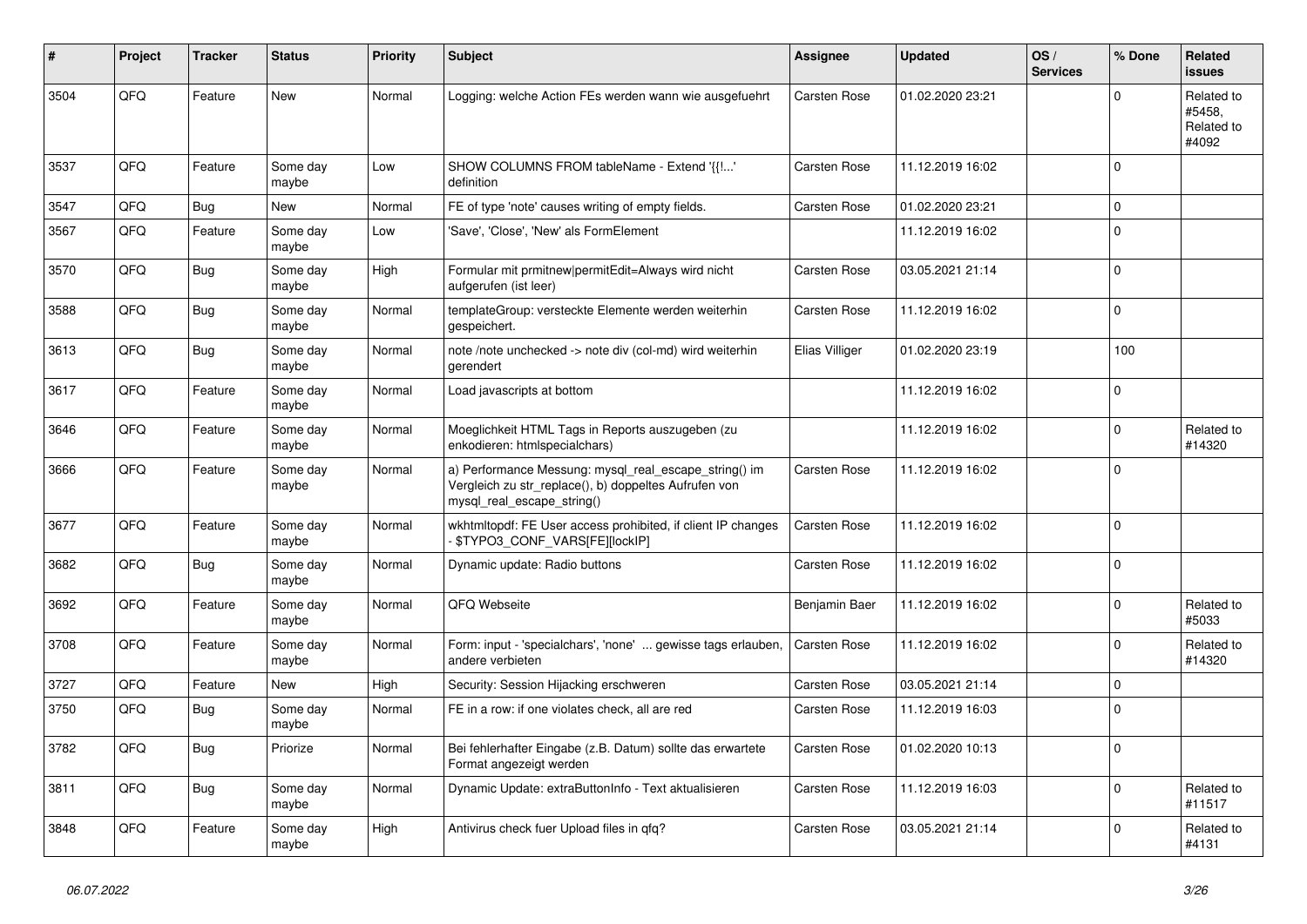| #    | Project | <b>Tracker</b> | <b>Status</b>     | <b>Priority</b> | <b>Subject</b>                                                                                                                                           | <b>Assignee</b>     | <b>Updated</b>   | OS/<br><b>Services</b> | % Done      | Related<br><b>issues</b>                    |
|------|---------|----------------|-------------------|-----------------|----------------------------------------------------------------------------------------------------------------------------------------------------------|---------------------|------------------|------------------------|-------------|---------------------------------------------|
| 3864 | QFQ     | Feature        | <b>New</b>        | Normal          | Encrypt / decrypt field                                                                                                                                  | Enis Nuredini       | 30.06.2022 16:29 |                        | 0           |                                             |
| 3867 | QFQ     | Feature        | Priorize          | Normal          | Readonly Formular: Template Groups add/delete<br>ausbeldnen                                                                                              | Carsten Rose        | 05.05.2021 22:12 |                        | 0           |                                             |
| 3877 | QFQ     | Feature        | Some day<br>maybe | Normal          | FormEditor: die Felder die aktuell nicht gebraucht werden nur<br>auf readonly/disabled setzen (nicht ausblenden > das irritiert.                         | <b>Carsten Rose</b> | 11.12.2019 16:03 |                        | $\Omega$    |                                             |
| 3878 | QFQ     | Feature        | Some day<br>maybe | Normal          | Form 'FormElement': Spalte 'name' typeAhead mit<br>Spaltennamen der Primarytable.                                                                        |                     | 11.12.2019 16:03 |                        | $\Omega$    |                                             |
| 3879 | QFQ     | Feature        | Some day<br>maybe | Normal          | Form 'FormElement': Beim Feld 'name' rechts in der Notiz<br>einen Link einblenden - a) aktuelle Definition anzeigen, b)<br>Spalte in der Tabelle anlegen |                     | 11.12.2019 16:03 |                        | $\Omega$    |                                             |
| 3880 | QFQ     | Feature        | Some day<br>maybe | Normal          | Form 'Form': anlegen einer Tabelle                                                                                                                       |                     | 14.01.2021 10:12 |                        | $\Omega$    |                                             |
| 3882 | QFQ     | Bug            | Some day<br>maybe | Normal          | templateGroup: disable 'add' if limit is reached - funktioniert<br>nicht wenn bereits records existierten                                                | <b>Carsten Rose</b> | 11.12.2019 16:03 |                        | $\Omega$    |                                             |
| 3895 | QFQ     | <b>Bug</b>     | Some day<br>maybe | Normal          | typeahead pedantic: on lehrkredit Idap webpass - if only one<br>person is in dropdown, such person can't be selected                                     | <b>Carsten Rose</b> | 11.12.2019 16:03 |                        | $\Omega$    |                                             |
| 3900 | QFQ     | Feature        | Some day<br>maybe | Normal          | Extend documentation of 'Copy / Paste'                                                                                                                   | <b>Carsten Rose</b> | 11.12.2019 16:03 |                        | $\Omega$    | Related to<br>#3899                         |
| 3905 | QFQ     | Feature        | Some day<br>maybe | Normal          | Documentation: Best Practice anhand eines Online<br>Bewerbungstools                                                                                      | Carsten Rose        | 11.12.2019 16:03 |                        | 0           |                                             |
| 3941 | QFQ     | Feature        | Some day<br>maybe | Normal          | sqlAfter: es sollten mehrere moeglich sein                                                                                                               | <b>Carsten Rose</b> | 11.12.2019 16:03 |                        | $\Omega$    | Related to<br>#3942                         |
| 3942 | QFQ     | Feature        | Some day<br>maybe | Normal          | Action Elemente: neu generierte IDs via FE weitergeben                                                                                                   | Carsten Rose        | 11.12.2019 16:03 |                        | 0           | Related to<br>#3941                         |
| 3947 | QFQ     | Feature        | Some day<br>maybe | Normal          | Attack detectect: logout current user                                                                                                                    | <b>Carsten Rose</b> | 11.12.2019 16:03 |                        | $\Omega$    | Related to<br>#5458,<br>Related to<br>#6299 |
| 3967 | QFQ     | Feature        | Some day<br>maybe | High            | Report: Checkbox, Radio, Dropdown, Input welches ohne<br>Submit funktioniert - 'Inline-Form'                                                             | Carsten Rose        | 03.05.2021 21:14 |                        | $\Omega$    |                                             |
| 3990 | QFQ     | Feature        | Some day<br>maybe | High            | custom class definition: add space automatically                                                                                                         | Carsten Rose        | 03.05.2021 21:14 |                        | $\Omega$    |                                             |
| 3991 | QFQ     | Feature        | Some day<br>maybe | Normal          | report: Columnname '_skipWrap' skips 'fbeg', 'fend'                                                                                                      | <b>Carsten Rose</b> | 11.12.2019 16:03 |                        | $\Omega$    |                                             |
| 4008 | QFQ     | Bug            | Some day<br>maybe | Normal          | FormElemen.type=sendmail: wrong 'TO' if 'real<br>name <rea@mail.to>' is used</rea@mail.to>                                                               | <b>Carsten Rose</b> | 11.12.2019 16:03 |                        | $\mathbf 0$ |                                             |
| 4018 | QFQ     | Feature        | New               | Normal          | typeahead: long query parameter / answer triggers 'Attack<br>detected' and purges current SIP storage.                                                   | Carsten Rose        | 29.06.2022 22:46 |                        | 0           | Related to<br>#9077                         |
| 4023 | QFQ     | Feature        | New               | Normal          | prepared statements - FE action: salveld, sqllnsert,<br>sqlUpdate, sqlDelete, sqlBefore, sqlAfter                                                        | Carsten Rose        | 11.12.2019 16:15 |                        | $\mathbf 0$ |                                             |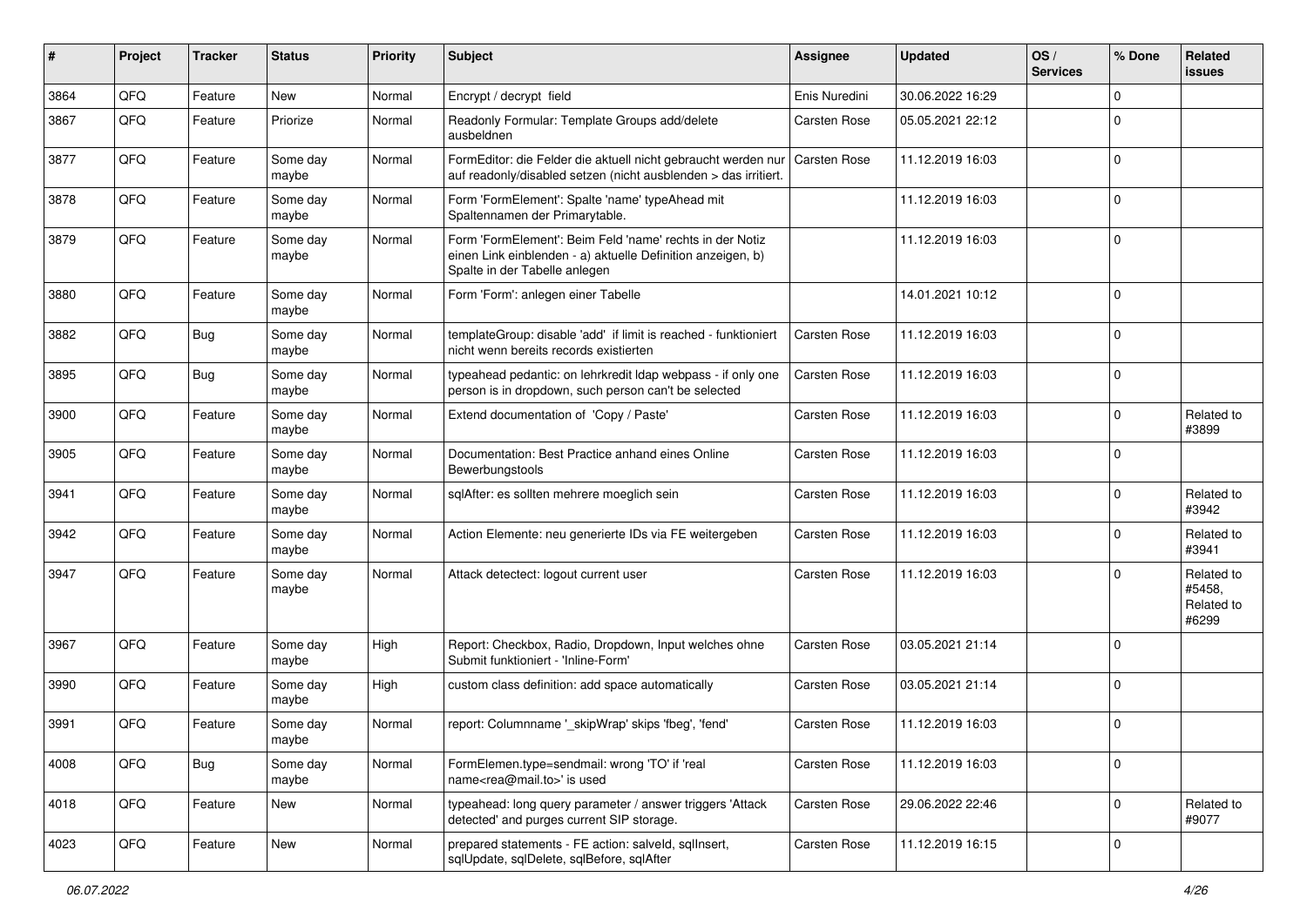| #    | Project | <b>Tracker</b> | <b>Status</b>     | <b>Priority</b> | <b>Subject</b>                                                                                                          | <b>Assignee</b>     | Updated          | OS/<br><b>Services</b> | % Done       | Related<br><b>issues</b>                    |
|------|---------|----------------|-------------------|-----------------|-------------------------------------------------------------------------------------------------------------------------|---------------------|------------------|------------------------|--------------|---------------------------------------------|
| 4026 | QFQ     | Feature        | Some day<br>maybe | Normal          | sqlLog.sql: log number of FE.id                                                                                         | <b>Carsten Rose</b> | 11.12.2019 16:03 |                        | $\Omega$     | Related to<br>#5458                         |
| 4027 | QFQ     | Feature        | Some day<br>maybe | Normal          | Missing: orange 'check' / 'bullet'                                                                                      |                     | 11.12.2019 16:03 |                        | $\Omega$     |                                             |
| 4050 | QFQ     | Feature        | New               | Normal          | sql.log: 1) FormElement ID which causes a specific action,<br>2) Result in the same row.                                | Carsten Rose        | 15.04.2020 11:35 |                        | <sup>0</sup> | Related to<br>#5458                         |
| 4082 | QFQ     | Feature        | <b>New</b>        | Normal          | Dynamic Update: modeSql - useful default                                                                                | <b>Carsten Rose</b> | 01.02.2020 23:22 |                        | $\Omega$     |                                             |
| 4092 | QFQ     | <b>Bug</b>     | Some day<br>maybe | Normal          | 1) Logging verbessern wann welches FE warum ausgefuehrt<br>wird, 2) Documentation: Best Practice Template Group         | <b>Carsten Rose</b> | 01.02.2020 23:19 |                        | $\Omega$     | Related to<br>#3504                         |
| 4122 | QFQ     | Bug            | Some day<br>maybe | Normal          | file: Render Mode hat keinen Effekt                                                                                     |                     | 11.12.2019 16:03 |                        | $\Omega$     |                                             |
| 4138 | QFQ     | <b>Bug</b>     | Some day<br>maybe | Normal          | style fehlt                                                                                                             |                     | 11.12.2019 16:03 |                        | $\Omega$     |                                             |
| 4194 | QFQ     | Feature        | In Progress       | Normal          | Bootstrap 4 ist jetzt offiziel                                                                                          |                     | 03.05.2021 20:47 |                        | $\Omega$     | Related to<br>#10114                        |
| 4197 | QFQ     | Feature        | Some day<br>maybe | Normal          | Unit Test fuer JSON Stream von QuickFormQuery.php ><br>doForm()                                                         | <b>Carsten Rose</b> | 11.12.2019 16:03 |                        | $\Omega$     |                                             |
| 4250 | QFQ     | Feature        | <b>New</b>        | Normal          | AutoCron in QFQ via PHP                                                                                                 | <b>Carsten Rose</b> | 01.02.2020 23:21 |                        | $\Omega$     | Related to<br>#3292,<br>Related to<br>#3291 |
| 4258 | QFQ     | Feature        | Some day<br>maybe | High            | <b>System Defaults: Forms</b>                                                                                           | Carsten Rose        | 03.05.2021 21:14 |                        | $\Omega$     |                                             |
| 4259 | QFQ     | Feature        | Some day<br>maybe | Normal          | Instant trigger a cron job                                                                                              | <b>Carsten Rose</b> | 11.12.2019 16:03 |                        | $\Omega$     |                                             |
| 4279 | QFQ     | <b>Bug</b>     | Some day<br>maybe | High            | config.linkVars lost                                                                                                    | <b>Carsten Rose</b> | 03.05.2021 21:14 |                        | $\Omega$     |                                             |
| 4293 | QFQ     | <b>Bug</b>     | Some day<br>maybe | Normal          | Download broken if token 'd:' is missing - but no error<br>message                                                      | Carsten Rose        | 11.12.2019 16:03 |                        | $\Omega$     | Related to<br>#7514                         |
| 4328 | QFQ     | Bug            | Some day<br>maybe | Normal          | Error Message: Show FE name/number on problems in FE                                                                    | <b>Carsten Rose</b> | 01.02.2020 23:20 |                        | $\mathbf 0$  |                                             |
| 4330 | QFQ     | Feature        | Some day<br>maybe | Normal          | Error Message: report missing {{ / }} in sqlUpdate, sqlInsert,<br>sglDelete, sglAfter, sglBefore in FE action elements. | <b>Carsten Rose</b> | 01.02.2020 23:20 |                        | $\Omega$     |                                             |
| 4343 | QFQ     | Feature        | Some day<br>maybe | Normal          | Link: Classifier to add 'attributes'                                                                                    | Carsten Rose        | 01.02.2020 23:20 |                        | $\Omega$     | Related to<br>#14077                        |
| 4349 | QFQ     | Feature        | Some day<br>maybe | Normal          | link download: downloaded external URL to<br>deliver/concatenate - check mimetipe and handle it correctly               | Carsten Rose        | 11.12.2019 16:02 |                        | $\Omega$     |                                             |
| 4365 | QFQ     | Feature        | Some day<br>maybe | Normal          | Multi Language: new way of config                                                                                       | <b>Carsten Rose</b> | 01.02.2020 23:20 |                        | $\Omega$     |                                             |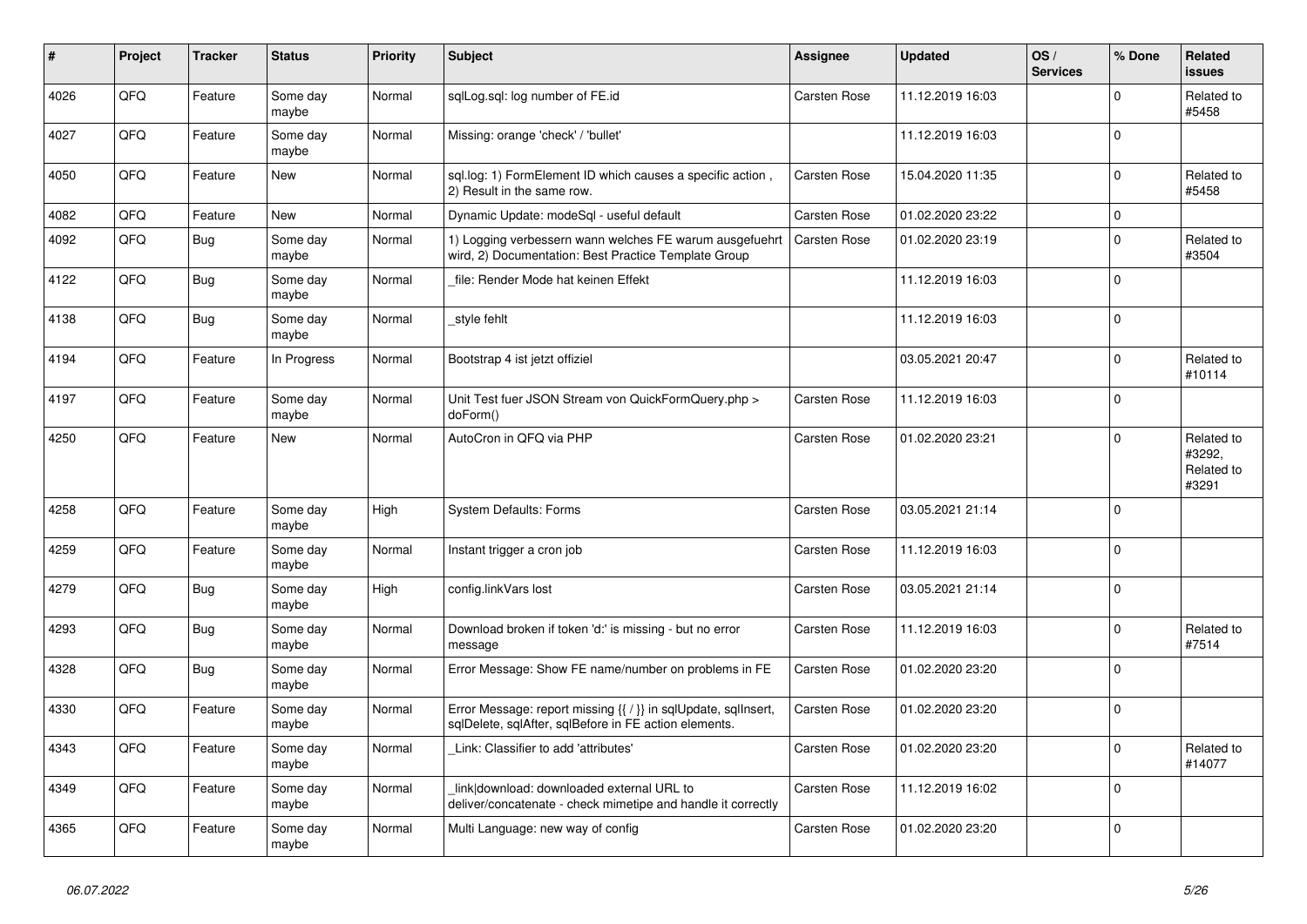| ∦    | Project | <b>Tracker</b> | <b>Status</b>     | <b>Priority</b> | Subject                                                                                                                                                  | <b>Assignee</b>      | <b>Updated</b>   | OS/<br><b>Services</b> | % Done      | Related<br>issues                           |
|------|---------|----------------|-------------------|-----------------|----------------------------------------------------------------------------------------------------------------------------------------------------------|----------------------|------------------|------------------------|-------------|---------------------------------------------|
| 4398 | QFQ     | Bug            | Some day<br>maybe | Normal          | Typeahead: mouse click in a prefilled input opens a single<br>item dropdown with the current value - click on it seems to<br>set the value, not the key. | <b>Benjamin Baer</b> | 01.02.2020 23:20 |                        | 0           | Related to<br>#4457                         |
| 4413 | QFQ     | Feature        | New               | Normal          | fieldset: show/hidden, modeSql, dynamicUpdate                                                                                                            | <b>Carsten Rose</b>  | 09.02.2022 15:19 |                        | $\mathbf 0$ |                                             |
| 4420 | QFQ     | Feature        | Some day<br>maybe | Normal          | Client: Local Storage - store the changes of a form, local in<br>the browser.                                                                            | Benjamin Baer        | 11.12.2019 16:02 |                        | 0           |                                             |
| 4433 | QFQ     | Feature        | Some day<br>maybe | Normal          | Log when SIP will be destroyed by QFQ for any (security)<br>reason                                                                                       |                      | 01.02.2020 23:20 |                        | $\Omega$    | Related to<br>#4432,<br>Related to<br>#5458 |
| 4435 | QFQ     | Feature        | Some day<br>maybe | Normal          | Report: striptags - specify allowed tags                                                                                                                 |                      | 01.02.2020 23:20 |                        | 0           |                                             |
| 4439 | QFQ     | Feature        | Some day<br>maybe | Normal          | Log: report all actions fired by an FE Element, incl. the<br>original directive (slaveld, sqlInsert, )                                                   |                      | 01.02.2020 23:20 |                        | $\Omega$    | Related to<br>#4432,<br>Related to<br>#5458 |
| 4440 | QFQ     | Feature        | Some day<br>maybe | Normal          | Manual.rst: explain how to. expand PHP Session to 4h                                                                                                     |                      | 11.12.2019 16:02 |                        | $\Omega$    |                                             |
| 4441 | QFQ     | <b>Bug</b>     | Some day<br>maybe | Normal          | \$_SERVER Vars sollten nur aus dem Store genommen<br>werden - Code entsprechend anpassen.                                                                |                      | 11.12.2019 16:02 |                        | $\Omega$    |                                             |
| 4442 | QFQ     | Feature        | Some day<br>maybe | Normal          | Special Column Name: _link - new symbol G (Glyph) to<br>choose any available symbol                                                                      |                      | 11.12.2019 16:02 |                        | $\Omega$    |                                             |
| 4443 | QFQ     | Feature        | Some day<br>maybe | Normal          | Form: multiple secondary tables                                                                                                                          |                      | 01.02.2020 23:20 |                        | $\Omega$    |                                             |
| 4444 | QFQ     | Feature        | Some day<br>maybe | Normal          | FE.type=upload: detect mime type                                                                                                                         |                      | 11.12.2019 16:02 |                        | 0           | Related to<br>#4303                         |
| 4445 | QFQ     | Feature        | Some day<br>maybe | Normal          | template group: Option to simulate fieldset                                                                                                              |                      | 28.06.2021 14:11 |                        | $\Omega$    |                                             |
| 4446 | QFQ     | Feature        | Some day<br>maybe | Normal          | New FE get same feldContainerId as last modifed FE                                                                                                       |                      | 01.02.2020 23:20 |                        | 0           |                                             |
| 4454 | QFQ     | <b>Bug</b>     | Some day<br>maybe | Normal          | Required Elements: multiple elements in a row - whole row<br>marked if only one input is empty.                                                          | Benjamin Baer        | 01.02.2020 23:20 |                        | $\mathbf 0$ |                                             |
| 4457 | QFQ     | Bug            | Priorize          | Normal          | typeahead: pressing return to select an item, saves the form<br>and closes the form.                                                                     | Benjamin Baer        | 03.01.2022 08:01 |                        | 0           | Related to<br>#4398                         |
| 4528 | QFO     | <b>Bug</b>     | Some day<br>maybe | Normal          | extraButtonLock mit SQLAhead Bug                                                                                                                         | Carsten Rose         | 01.02.2020 23:19 |                        | $\mathbf 0$ |                                             |
| 4536 | QFQ     | Feature        | Some day<br>maybe | Normal          | FE upload: problem with delete if mutliple uploads an<br>FE.name="                                                                                       |                      | 01.02.2020 23:20 |                        | $\mathbf 0$ |                                             |
| 4546 | QFO     | <b>Bug</b>     | Some day<br>maybe | Normal          | NH: SIP storage is destroyed                                                                                                                             |                      | 01.02.2020 23:20 |                        | $\mathbf 0$ |                                             |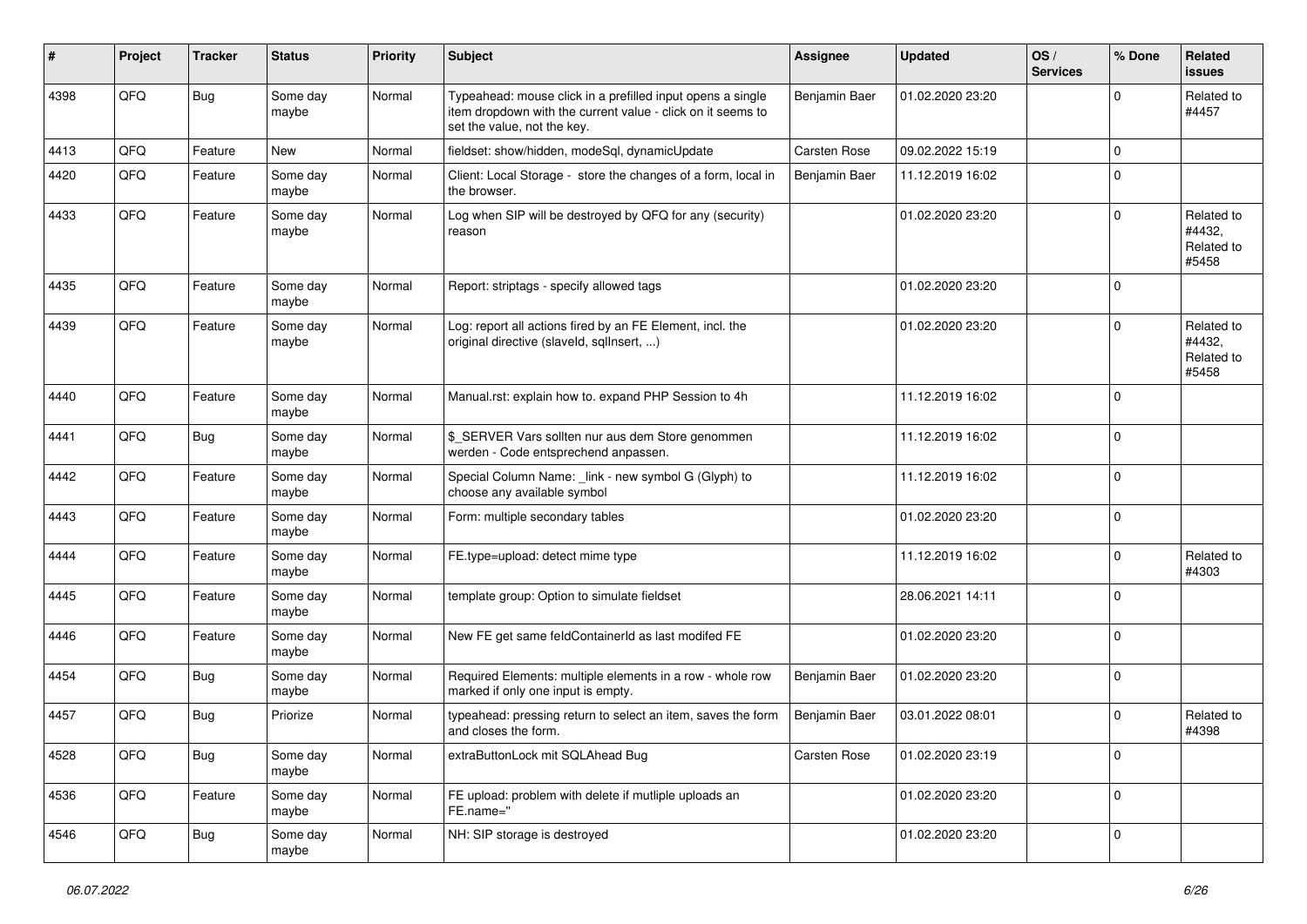| ∦    | Project | <b>Tracker</b> | <b>Status</b>     | <b>Priority</b> | <b>Subject</b>                                                                                                                                                | <b>Assignee</b>     | <b>Updated</b>   | OS/<br><b>Services</b> | % Done         | Related<br>issues                              |
|------|---------|----------------|-------------------|-----------------|---------------------------------------------------------------------------------------------------------------------------------------------------------------|---------------------|------------------|------------------------|----------------|------------------------------------------------|
| 4549 | QFQ     | <b>Bug</b>     | Some day<br>maybe | Normal          | TemplateGroups: FE.type SELECT loose selected value<br>after save                                                                                             | <b>Carsten Rose</b> | 01.02.2020 23:20 |                        | $\Omega$       | Related to<br>#4548.<br>Related to<br>#4771    |
| 4551 | QFQ     | Feature        | Some day<br>maybe | Normal          | Set 'pills' via dynamicUpdate to show/hide/disabled                                                                                                           |                     | 01.02.2020 23:20 |                        | $\Omega$       | Related to<br>#3752                            |
| 4583 | QFQ     | <b>Bug</b>     | Some day<br>maybe | Normal          | Dynamic Update bei TypeAhead Feldern                                                                                                                          | <b>Carsten Rose</b> | 01.02.2020 23:19 |                        | $\Omega$       |                                                |
| 4606 | QFQ     | Feature        | Some day<br>maybe | Normal          | link: qualifier to render bootstrap button                                                                                                                    | <b>Carsten Rose</b> | 01.02.2020 23:19 |                        | l 0            |                                                |
| 4626 | QFQ     | Feature        | Some day<br>maybe | Normal          | Mobile View: 'classBody=qfq-form-right' makes no sense                                                                                                        |                     | 01.02.2020 23:20 |                        | $\Omega$       |                                                |
| 4627 | QFQ     | Feature        | Some day<br>maybe | Normal          | dbupdate: all tables - check 'create', 'modified' if it is possible<br>to change to default 'CURRENT_TIMESTAMP' and modified<br>'ON UPDATE CURRENT_TIMESTAMP' |                     | 01.02.2020 23:20 |                        | 0              |                                                |
| 4640 | QFQ     | Feature        | Some day<br>maybe | Normal          | Rename System Forms                                                                                                                                           |                     | 01.02.2020 23:20 |                        | $\Omega$       |                                                |
| 4650 | QFQ     | Feature        | Some day<br>maybe | Normal          | Convert html to doc/rtf                                                                                                                                       | <b>Carsten Rose</b> | 01.02.2020 23:20 |                        | $\mathbf 0$    | Related to<br>#10704                           |
| 4651 | QFQ     | <b>Bug</b>     | Some day<br>maybe | Normal          | "Loading document" Modal wird angezeigt bei uzhcd type=2<br>Ansicht                                                                                           | <b>Carsten Rose</b> | 01.02.2020 23:20 |                        | $\Omega$       |                                                |
| 4652 | QFQ     | Feature        | Some day<br>maybe | Normal          | UZH CD: Weiterleitung auf benutzerdefinierte 403/404 Seite                                                                                                    | <b>Carsten Rose</b> | 01.02.2020 23:20 |                        | $\Omega$       |                                                |
| 4659 | QFQ     | <b>Bug</b>     | Some day<br>maybe | Normal          | infoButtonExtra                                                                                                                                               | <b>Carsten Rose</b> | 01.02.2020 23:20 |                        | $\mathbf 0$    |                                                |
| 4719 | QFQ     | Feature        | Some day<br>maybe | Normal          | Custom Message in Client in case of 'Browser tab close,<br>modification will be lost'                                                                         |                     | 01.02.2020 23:20 |                        | l 0            |                                                |
| 4756 | QFQ     | <b>Bug</b>     | New               | Normal          | Form dirty even nothing changes                                                                                                                               | <b>Carsten Rose</b> | 11.12.2019 16:16 |                        | $\mathbf 0$    |                                                |
| 4757 | QFQ     | Feature        | Some day<br>maybe | Normal          | Test subrecord: download links ok? Links ok?                                                                                                                  | Carsten Rose        | 01.02.2020 23:20 |                        | $\Omega$       |                                                |
| 4771 | QFQ     | <b>Bug</b>     | Some day<br>maybe | Normal          | qfq: select-down-values empty after save (edit-form for<br>program administrators)                                                                            | <b>Carsten Rose</b> | 01.02.2020 23:20 |                        | $\Omega$       | Related to<br>#4549, Has<br>duplicate<br>#4282 |
| 4816 | QFO     | Feature        | Some day<br>maybe | Normal          | Templates for QFQ Reports (Tables, Radios, )                                                                                                                  |                     | 01.02.2020 23:20 |                        | $\overline{0}$ |                                                |
| 4839 | QFO     | Feature        | Some day<br>maybe | Normal          | qfq-handle in <head> Abschnitt</head>                                                                                                                         | Carsten Rose        | 11.12.2019 16:02 |                        | $\overline{0}$ |                                                |
| 4869 | QFG     | Feature        | Some day<br>maybe | Normal          | Dynamic Update (show, hide, readonly?, required?) for<br>Template Group Elements                                                                              | Carsten Rose        | 01.02.2020 23:19 |                        | $\mathbf 0$    | Related to<br>#4865                            |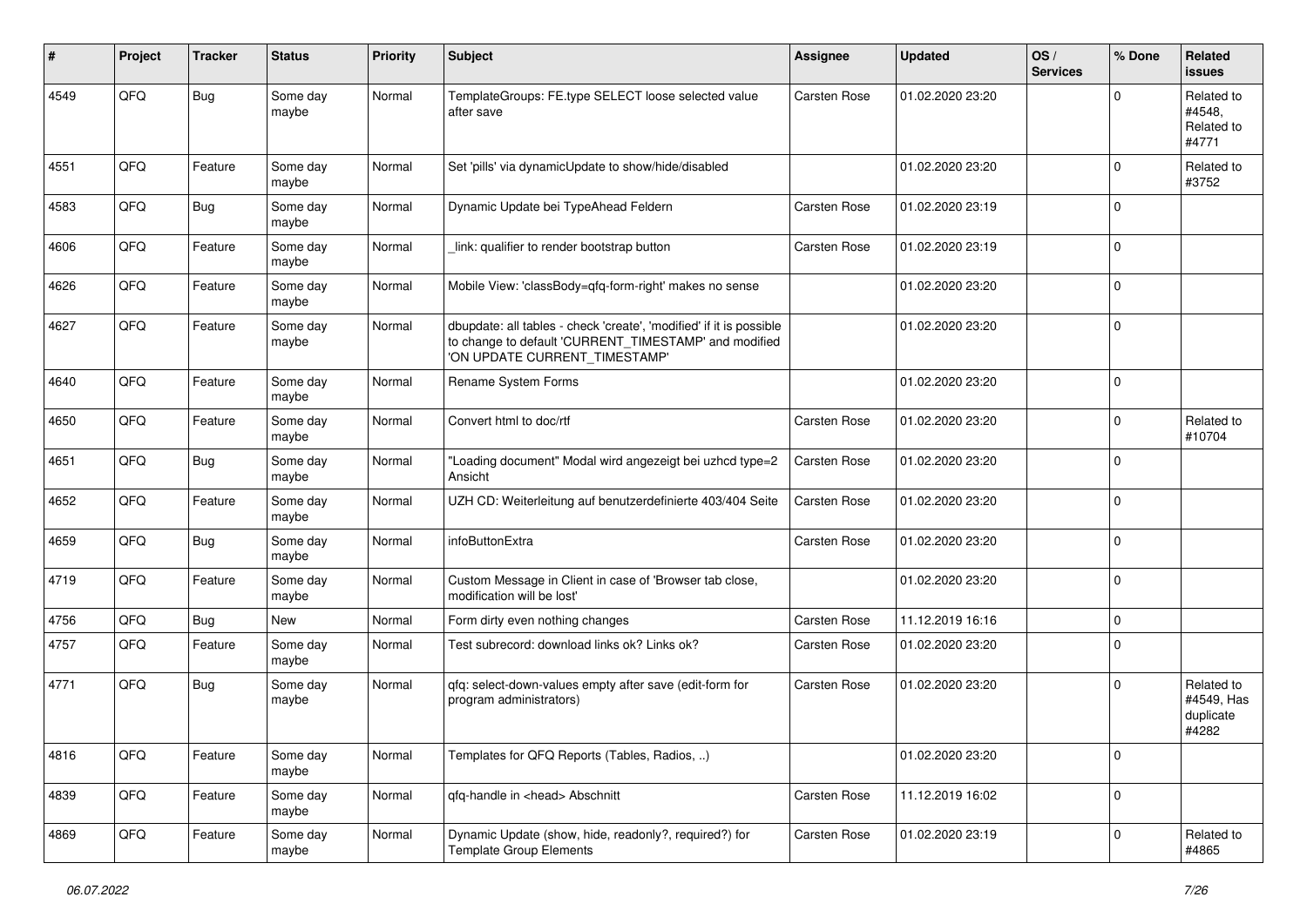| #    | Project | <b>Tracker</b> | <b>Status</b>     | <b>Priority</b> | <b>Subject</b>                                                                                                       | <b>Assignee</b>     | <b>Updated</b>   | OS/<br><b>Services</b> | % Done      | Related<br><b>issues</b>                    |
|------|---------|----------------|-------------------|-----------------|----------------------------------------------------------------------------------------------------------------------|---------------------|------------------|------------------------|-------------|---------------------------------------------|
| 4872 | QFQ     | Feature        | Some day<br>maybe | Normal          | Fields of Typo3 page available in STORE TYPO3                                                                        | <b>Carsten Rose</b> | 01.02.2020 23:19 |                        | $\Omega$    |                                             |
| 4956 | QFQ     | Feature        | Some day<br>maybe | Normal          | Sendmail: Benutzerdefinierte Headers                                                                                 | Carsten Rose        | 11.12.2019 16:02 |                        | $\Omega$    |                                             |
| 4974 | QFQ     | Feature        | Some day<br>maybe | Normal          | Long polling - inform all listening clients of changes                                                               |                     | 11.12.2019 16:02 |                        | $\mathbf 0$ |                                             |
| 5021 | QFQ     | <b>Bug</b>     | Some day<br>maybe | Normal          | FE.typ=extra - during save displays error 'datum2' already<br>filled in STORE SIP - the value is stored nevertheless | Carsten Rose        | 01.02.2020 23:19 |                        | $\Omega$    | Related to<br>#3875                         |
| 5024 | QFQ     | Feature        | Some day<br>maybe | Normal          | Fabric: Generate PDF with edits                                                                                      | Benjamin Baer       | 01.02.2020 23:20 |                        | $\Omega$    | Related to<br>#10704                        |
| 5129 | QFQ     | Feature        | Some day<br>maybe | Normal          | Reports: SQL fuer x Achse und y Achse                                                                                |                     | 11.12.2019 16:02 |                        | $\Omega$    |                                             |
| 5131 | QFQ     | Feature        | New               | Normal          | Activate Spin Gear ('wait/busy' indicator) via LINK attribute                                                        | Carsten Rose        | 01.02.2020 23:21 |                        | $\Omega$    |                                             |
| 5132 | QFQ     | Feature        | Some day<br>maybe | Normal          | Error Message sendmail missing attachment: more details                                                              | Carsten Rose        | 01.02.2020 23:19 |                        | $\Omega$    |                                             |
| 5160 | QFQ     | Feature        | Some day<br>maybe | Normal          | QFQ collaborative / together.js, ShareJS, y-js, collaborative,                                                       |                     | 11.12.2019 16:02 |                        | $\mathbf 0$ |                                             |
| 5221 | QFQ     | <b>Bug</b>     | <b>New</b>        | High            | Download Dialog: Bleibt stehen in FF wenn Datei<br>automatisch gespeichert wird.                                     | Carsten Rose        | 03.05.2021 21:14 |                        | $\Omega$    |                                             |
| 5305 | QFQ     | <b>Bug</b>     | <b>New</b>        | Normal          | Upload FormElement: nicht disabled by readonly Form                                                                  | Carsten Rose        | 16.06.2021 13:43 |                        | $\Omega$    | Related to<br>#9347,<br>Related to<br>#9834 |
| 5342 | QFQ     | Feature        | Some day<br>maybe | Normal          | link - with HTML Attributes                                                                                          |                     | 01.02.2020 23:20 |                        | $\Omega$    | Related to<br>#14077                        |
| 5345 | QFQ     | Feature        | <b>New</b>        | Normal          | Report: UPDATE / INSERT / DELETE statements should<br>trigger subqueries, depending on the result.                   | Carsten Rose        | 27.05.2020 16:11 |                        | $\Omega$    |                                             |
| 5366 | QFQ     | Feature        | Priorize          | Normal          | Saving with keyboard shortcuts                                                                                       | Benjamin Baer       | 21.03.2022 09:47 |                        | $\mathbf 0$ |                                             |
| 5389 | QFQ     | Feature        | Some dav<br>maybe | Normal          | QFQ Design: Multline label / note                                                                                    | Benjamin Baer       | 01.02.2020 23:19 |                        | $\Omega$    |                                             |
| 5428 | QFQ     | Feature        | Some day<br>maybe | Normal          | secure thumbnail: late render on access.                                                                             | Carsten Rose        | 01.02.2020 23:20 |                        | $\Omega$    |                                             |
| 5452 | QFQ     | Feature        | Some day<br>maybe | Normal          | Thumbnails from PDF: bad quality                                                                                     |                     | 01.02.2020 23:20 |                        | $\Omega$    |                                             |
| 5455 | QFQ     | Feature        | Some day<br>maybe | Normal          | Mail Redirects grld abhaengig                                                                                        |                     | 01.02.2020 23:20 |                        | $\Omega$    |                                             |
| 5459 | QFQ     | <b>Bug</b>     | New               | High            | Multi DB: spread system tables between 'QFQ' and 'Data'-DB                                                           | Carsten Rose        | 03.05.2021 21:14 |                        | $\Omega$    | Related to<br>#4720                         |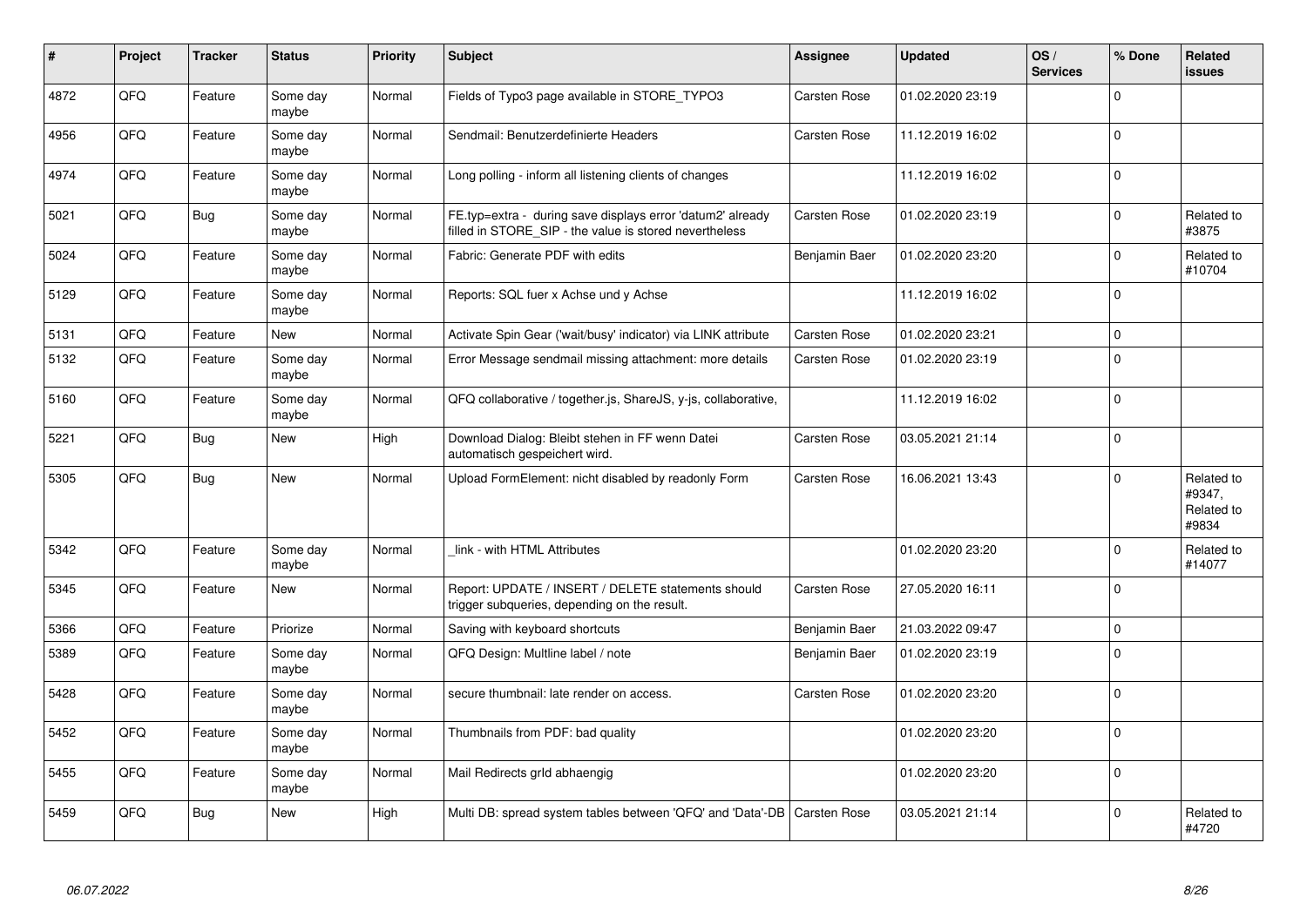| #    | Project | <b>Tracker</b> | <b>Status</b>     | <b>Priority</b> | <b>Subject</b>                                                                    | Assignee            | <b>Updated</b>   | OS/<br><b>Services</b> | % Done      | Related<br><b>issues</b>                    |
|------|---------|----------------|-------------------|-----------------|-----------------------------------------------------------------------------------|---------------------|------------------|------------------------|-------------|---------------------------------------------|
| 5480 | QFQ     | Feature        | Some day<br>maybe | Normal          | QFQ: Dokumentation mit Screenshots versehen                                       | Carsten Rose        | 01.02.2020 23:20 |                        | $\Omega$    | Related to<br>#9879                         |
| 5548 | QFQ     | Feature        | Some day<br>maybe | Normal          | 801 Textfiles/Scriptfiles als Thumbnail                                           | Carsten Rose        | 07.03.2022 16:26 |                        | $\Omega$    |                                             |
| 5557 | QFQ     | <b>Bug</b>     | Some day<br>maybe | Normal          | Form load: STORE_RECORD filled, but should be empty                               | Carsten Rose        | 01.02.2020 23:19 |                        | $\Omega$    |                                             |
| 5559 | QFQ     | <b>Bug</b>     | New               | Normal          | FE.type = Upload: 'accept' might contain variables                                | <b>Carsten Rose</b> | 11.05.2020 21:23 |                        | $\mathbf 0$ |                                             |
| 5562 | QFQ     | Feature        | Priorize          | Normal          | Drag'n'Drop fuer Uploads                                                          | Benjamin Baer       | 21.03.2022 09:52 |                        | $\Omega$    | Related to<br>#9706                         |
| 5576 | QFQ     | <b>Bug</b>     | New               | Normal          | Using MySQL 'DROP' requires privilege - wich is not really<br>necessary.          | Carsten Rose        | 01.02.2020 23:21 |                        | $\Omega$    |                                             |
| 5579 | QFQ     | Feature        | Some day<br>maybe | Normal          | Enhance Doc / Presentation: variable type 'link column type'                      | <b>Carsten Rose</b> | 01.02.2020 23:19 |                        | $\mathbf 0$ |                                             |
| 5665 | QFQ     | Feature        | Some day<br>maybe | Normal          | Versuch das '{{!' nicht mehr noetig ist.                                          | Carsten Rose        | 01.02.2020 23:20 |                        | $\Omega$    | Related to<br>#7432,<br>Related to<br>#7434 |
| 5695 | QFQ     | Feature        | In Progress       | Normal          | Multiform                                                                         | Carsten Rose        | 02.01.2021 18:38 |                        | $\mathbf 0$ |                                             |
| 5706 | QFQ     | <b>Bug</b>     | Some day<br>maybe | Normal          | upload: fileDestination needs to be sanatized                                     | Carsten Rose        | 01.02.2020 23:19 |                        | $\Omega$    |                                             |
| 5715 | QFQ     | Feature        | <b>New</b>        | High            | PDF Caching                                                                       | Carsten Rose        | 03.05.2021 21:14 |                        | $\Omega$    | Related to<br>#5851,<br>Related to<br>#6357 |
| 5768 | QFQ     | <b>Bug</b>     | Some day<br>maybe | Normal          | {{pageLanguage:T}}' missing if QFQ is called via api                              | Carsten Rose        | 01.02.2020 23:19 |                        | $\Omega$    |                                             |
| 5782 | QFQ     | Feature        | <b>New</b>        | Normal          | NextCloud API                                                                     | <b>Carsten Rose</b> | 01.02.2020 10:02 |                        | $\mathbf 0$ |                                             |
| 5783 | QFQ     | Feature        | Some day<br>maybe | Normal          | <b>BPMN View/Edit</b>                                                             |                     | 11.12.2019 16:02 |                        | $\mathbf 0$ |                                             |
| 5805 | QFQ     | Feature        | Some day<br>maybe | Normal          | TypeAHead SQL value instead of key stored                                         |                     | 01.02.2020 23:19 |                        | $\mathbf 0$ | Related to<br>#5444                         |
| 5850 | QFQ     | Feature        | Some day<br>maybe | Normal          | Deployment: In QFQ Doc best practice fuer zeitgemaesses<br>Deployment beschreiben |                     | 01.02.2020 23:20 |                        | $\Omega$    |                                             |
| 5851 | QFQ     | Feature        | Some day<br>maybe | Normal          | Queue System implementieren: MQTT, RabbitMQ                                       |                     | 01.02.2020 23:20 |                        | $\Omega$    | Related to<br>#5715                         |
| 5852 | QFQ     | Feature        | Some day<br>maybe | Normal          | Logging: mail.log / sql.log - im FE anzeigen und via AJAX<br>aktualisieren        | Carsten Rose        | 01.02.2020 23:19 |                        | $\Omega$    | Related to<br>#5885                         |
| 5877 | QFQ     | <b>Bug</b>     | Some day<br>maybe | Normal          | FE.type=note:bsColumn strange behaviour                                           |                     | 01.02.2020 23:19 |                        | $\Omega$    |                                             |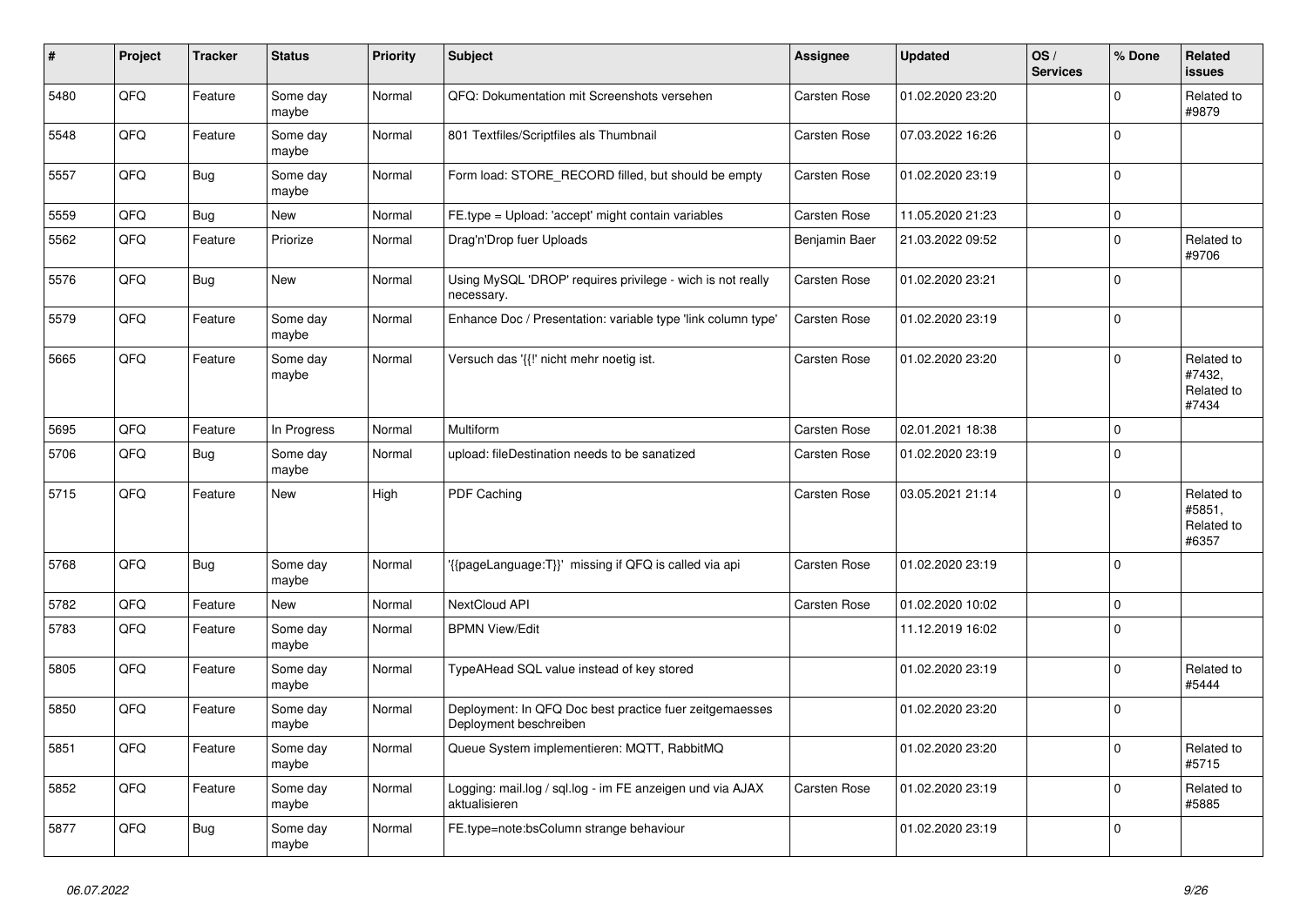| #    | Project | <b>Tracker</b> | <b>Status</b>     | <b>Priority</b> | <b>Subject</b>                                                                                        | Assignee            | <b>Updated</b>   | OS/<br><b>Services</b> | % Done         | Related<br>issues                           |
|------|---------|----------------|-------------------|-----------------|-------------------------------------------------------------------------------------------------------|---------------------|------------------|------------------------|----------------|---------------------------------------------|
| 5892 | QFQ     | Feature        | Some day<br>maybe | Normal          | QFQ should use T3 API to manipulate FE GROUP<br>membership                                            |                     | 01.02.2020 23:20 |                        | $\Omega$       |                                             |
| 5893 | QFQ     | Feature        | Some day<br>maybe | Normal          | Edit on double-click                                                                                  |                     | 01.02.2020 23:19 |                        | $\Omega$       | Related to<br>#5894                         |
| 5894 | QFQ     | Feature        | Feedback          | Normal          | Typeahead in Report: show/hide rows dynamically                                                       | Carsten Rose        | 18.02.2022 08:50 |                        | $\Omega$       | Related to<br>#5893,<br>Related to<br>#5885 |
| 5895 | QFQ     | Feature        | Some day<br>maybe | Normal          | Tutorial: List of all QFQ Features                                                                    |                     | 01.02.2020 23:19 |                        | $\Omega$       |                                             |
| 5923 | QFQ     | Feature        | Some day<br>maybe | Normal          | fillStoreSystemBySqlLate                                                                              |                     | 01.02.2020 23:19 |                        | $\Omega$       |                                             |
| 5942 | QFQ     | Feature        | Priorize          | Normal          | 'L' and 'type': append to links, generate via '_link' by using 'u:'                                   | Carsten Rose        | 01.02.2020 10:13 |                        | $\Omega$       |                                             |
| 5983 | QFQ     | Feature        | Some day<br>maybe | Normal          | Form Submit (save & update): normalize date/-time FE                                                  | <b>Carsten Rose</b> | 01.02.2020 23:19 |                        | $\Omega$       |                                             |
| 5991 | QFQ     | Bug            | Some day<br>maybe | Normal          | URLs with 'I' or long parameter are problematic                                                       | <b>Carsten Rose</b> | 01.02.2020 23:19 |                        | $\Omega$       |                                             |
| 6083 | QFQ     | Feature        | Some day<br>maybe | Normal          | Dynamic Update: Value Check via SQL                                                                   |                     | 11.12.2019 16:02 |                        | $\Omega$       |                                             |
| 6084 | QFQ     | Feature        | Some day<br>maybe | Normal          | New escape type: 'D' - convert date                                                                   |                     | 01.02.2020 23:19 |                        | $\Omega$       |                                             |
| 6116 | QFQ     | <b>Bug</b>     | Priorize          | High            | value of checkbox not saved                                                                           | Carsten Rose        | 07.12.2021 17:19 |                        | $\overline{0}$ |                                             |
| 6140 | QFQ     | <b>Bug</b>     | Priorize          | Normal          | QFQ DnD Sort: Locked fields                                                                           | Benjamin Baer       | 21.03.2022 09:56 |                        | $\Omega$       |                                             |
| 6224 | QFQ     | Feature        | Priorize          | Normal          | Dynamic update: fade in/out fields                                                                    | Benjamin Baer       | 21.03.2022 09:50 |                        | $\Omega$       |                                             |
| 6250 | QFQ     | Feature        | In Progress       | Normal          | Enhance layout: a) Subrecord, b) Subrecord-Title                                                      | Carsten Rose        | 01.02.2020 23:22 |                        | $\Omega$       | Related to<br>#5391                         |
| 6261 | QFQ     | Feature        | <b>New</b>        | Normal          | Persistent SIP                                                                                        | Carsten Rose        | 12.06.2021 09:07 |                        | $\Omega$       | Related to<br>#10819                        |
| 6288 | QFQ     | Feature        | Some day<br>maybe | Normal          | Best Practice: Erklaeren wie man ein Formular ganz in<br>'weiss' erstellen kann                       |                     | 11.12.2019 16:02 |                        | 0              |                                             |
| 6289 | QFQ     | Feature        | <b>New</b>        | Normal          | Form: Log                                                                                             | Carsten Rose        | 01.02.2020 23:21 |                        | $\Omega$       |                                             |
| 6292 | QFQ     | Feature        | New               | Normal          | Download: File speichern mit Hash aber original Filename in<br>der Datenbank vermerken fuer Downloads | Carsten Rose        | 01.02.2020 23:21 |                        | $\Omega$       |                                             |
| 6299 | QFQ     | Feature        | Some day<br>maybe | Normal          | Attack detection: log table with invalid SIP access                                                   |                     | 11.12.2019 16:02 |                        | l O            | Related to<br>#3947                         |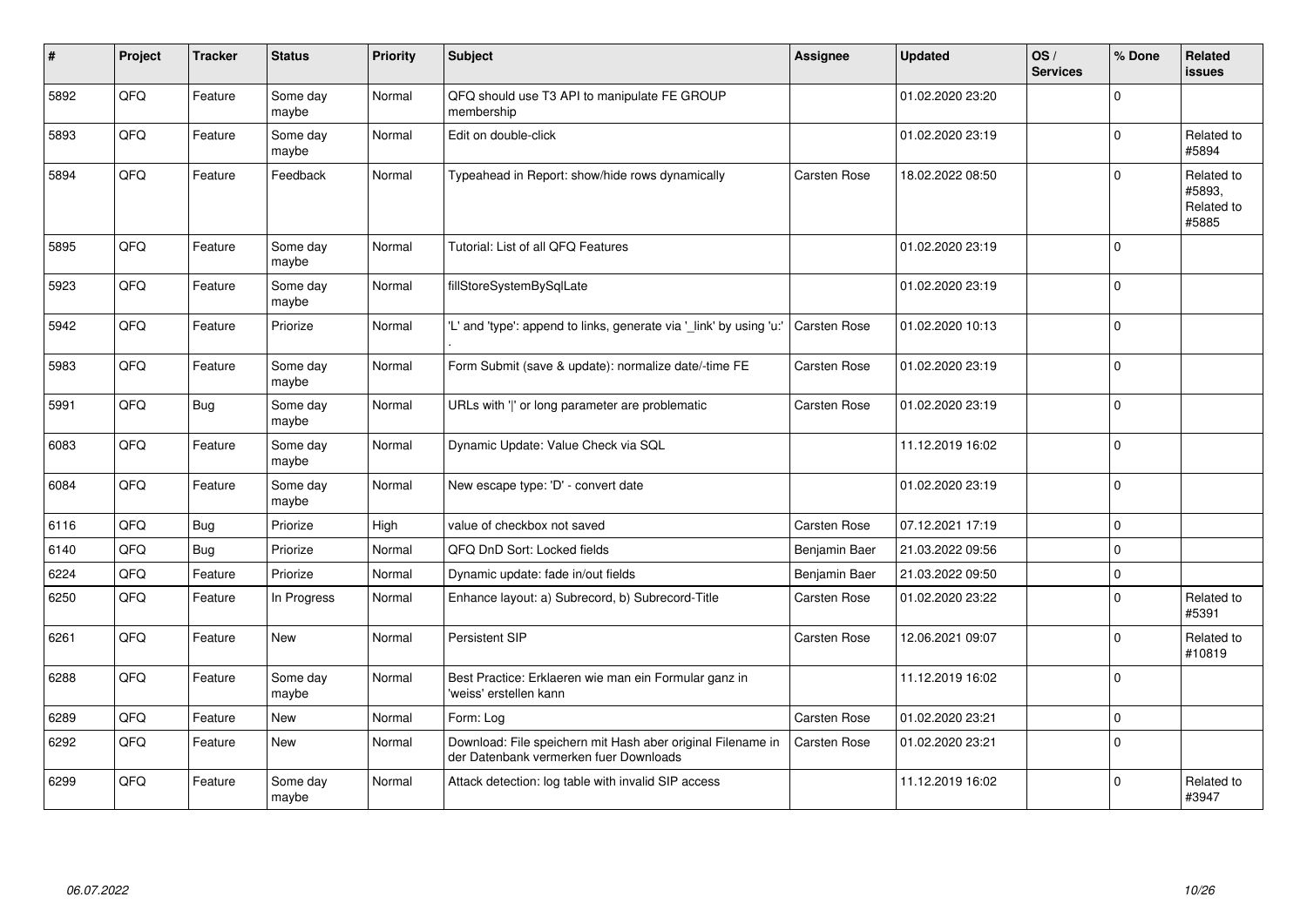| #    | Project        | <b>Tracker</b> | <b>Status</b>     | <b>Priority</b> | <b>Subject</b>                                                                                                             | <b>Assignee</b>     | <b>Updated</b>   | OS/<br><b>Services</b> | % Done       | <b>Related</b><br><b>issues</b>             |
|------|----------------|----------------|-------------------|-----------------|----------------------------------------------------------------------------------------------------------------------------|---------------------|------------------|------------------------|--------------|---------------------------------------------|
| 6437 | QFQ            | Feature        | <b>New</b>        | Normal          | Neuer Mode Button bei FormElementen                                                                                        | <b>Carsten Rose</b> | 01.02.2020 23:21 |                        | <sup>0</sup> | Related to<br>#9668.<br>Blocked by<br>#9678 |
| 6462 | QFQ            | <b>Bug</b>     | New               | Normal          | File Upload: Nutzlose Fehlermeldung wenn Datei zu gross                                                                    | <b>Carsten Rose</b> | 01.02.2020 23:21 |                        | 0            | Related to<br>#6139                         |
| 6483 | QFQ            | Bug            | New               | Normal          | R Store funktioniert nicht bei 'Report Notation' im FE                                                                     | <b>Carsten Rose</b> | 01.02.2020 23:21 |                        | $\mathbf 0$  |                                             |
| 6515 | QFQ            | Feature        | Some day<br>maybe | Normal          | Formular: Felder dynamisch ein/ausblenden                                                                                  |                     | 11.12.2019 16:02 |                        | $\Omega$     |                                             |
| 6566 | QFQ            | <b>Bug</b>     | Priorize          | Normal          | Link Function 'delete': provided parameter missing on page<br>reload                                                       | Benjamin Baer       | 03.01.2022 08:08 |                        | $\Omega$     |                                             |
| 6574 | QFQ            | <b>Bug</b>     | Priorize          | Normal          | qfq.log: Fehlermeldung wurde angezeigt, aber nicht geloggt                                                                 | <b>Carsten Rose</b> | 01.02.2020 10:13 |                        | $\mathbf 0$  |                                             |
| 6594 | QFQ            | Feature        | New               | Normal          | Excel: on download, check if there is a valid sip                                                                          | <b>Carsten Rose</b> | 01.02.2020 23:21 |                        | 0            |                                             |
| 6602 | QFQ            | Feature        | <b>New</b>        | Normal          | Formlet: in Report auf Mausklick ein mini-form oeffnen                                                                     | <b>Carsten Rose</b> | 11.12.2019 16:16 |                        | $\Omega$     |                                             |
| 6609 | QFQ            | Feature        | New               | Normal          | Formlet: JSON API erweitern                                                                                                | <b>Carsten Rose</b> | 01.02.2020 23:21 |                        | 50           |                                             |
| 6677 | QFQ            | <b>Bug</b>     | New               | Normal          | Error message FE Action Element: no/wrong FE reference<br>who cause the problem.                                           | Carsten Rose        | 01.02.2020 23:21 |                        | $\Omega$     |                                             |
| 6704 | QFQ            | Feature        | Some day<br>maybe | Normal          | Upload Mode: Bilder in Notizen rechts sollen aktuellen<br>Upload repräsentieren.                                           |                     | 01.02.2020 23:19 |                        | $\Omega$     | Related to<br>#3264                         |
| 6715 | QFQ            | Feature        | Some day<br>maybe | Normal          | Code-Refactoring: dbArray vereinheitlichen                                                                                 | <b>Carsten Rose</b> | 11.12.2019 16:02 |                        | $\mathbf 0$  |                                             |
| 6723 | QFQ            | Feature        | New               | Normal          | Report QFQ Installation and Version                                                                                        | <b>Carsten Rose</b> | 12.06.2021 09:07 |                        | $\mathbf 0$  |                                             |
| 6765 | QFQ            | Feature        | New               | Normal          | Moeglichkeit via QFQ eigene Logs zu schreiben                                                                              | <b>Carsten Rose</b> | 01.02.2020 23:21 |                        | $\mathbf 0$  |                                             |
| 6801 | QFQ            | Feature        | Priorize          | Normal          | Fabric: Maximize / Fulllscreen                                                                                             | Benjamin Baer       | 21.03.2022 09:56 |                        | 0            |                                             |
| 6855 | QFQ            | Feature        | New               | Normal          | With {{feUser:U}}!={{feUser:T}}: Save / Delete: only possible<br>with {{feUserSave:U}}='yes' and '{{feUserDelete:U}}='yes' | <b>Carsten Rose</b> | 01.02.2020 23:21 |                        | 0            |                                             |
| 6870 | QFQ            | Feature        | Priorize          | Normal          | Click on '_link' triggers an API call                                                                                      | Benjamin Baer       | 03.01.2022 08:25 |                        | $\Omega$     |                                             |
| 6912 | QFQ            | Bug            | New               | Normal          | error Message Var 'deadline' already set in SIP - in Form<br>with FE.value={{deadline:R:::{{deadlinePeriod:Y}}}}           | Carsten Rose        | 01.02.2020 23:21 |                        | $\Omega$     |                                             |
| 6970 | QFQ            | Feature        | Some day<br>maybe | Normal          | tablesorter: default fuer 'sortReset' aendern von 'Ctrl' zu 'Alt'                                                          | Benjamin Baer       | 01.02.2020 23:21 |                        | $\Omega$     |                                             |
| 6972 | QFQ            | Feature        | Some day<br>maybe | Normal          | Fabric Clipboard / cross browser tab                                                                                       | Benjamin Baer       | 01.02.2020 23:21 |                        | l 0          |                                             |
| 6992 | QFQ            | Feature        | Some day<br>maybe | Normal          | DB exception: Syntax Highlight                                                                                             |                     | 11.12.2019 16:01 |                        | $\mathbf 0$  | Related to<br>#5450                         |
| 6998 | QFQ            | Feature        | Priorize          | Normal          | Form: with debug=on show column information as tooltip of<br>column label                                                  | <b>Carsten Rose</b> | 01.02.2020 10:13 |                        | $\mathbf 0$  |                                             |
| 7002 | $\mathsf{QFQ}$ | Bug            | New               | Normal          | Dynamic Update: row does not disappear / appear                                                                            | Carsten Rose        | 01.02.2020 23:22 |                        | $\mathbf 0$  |                                             |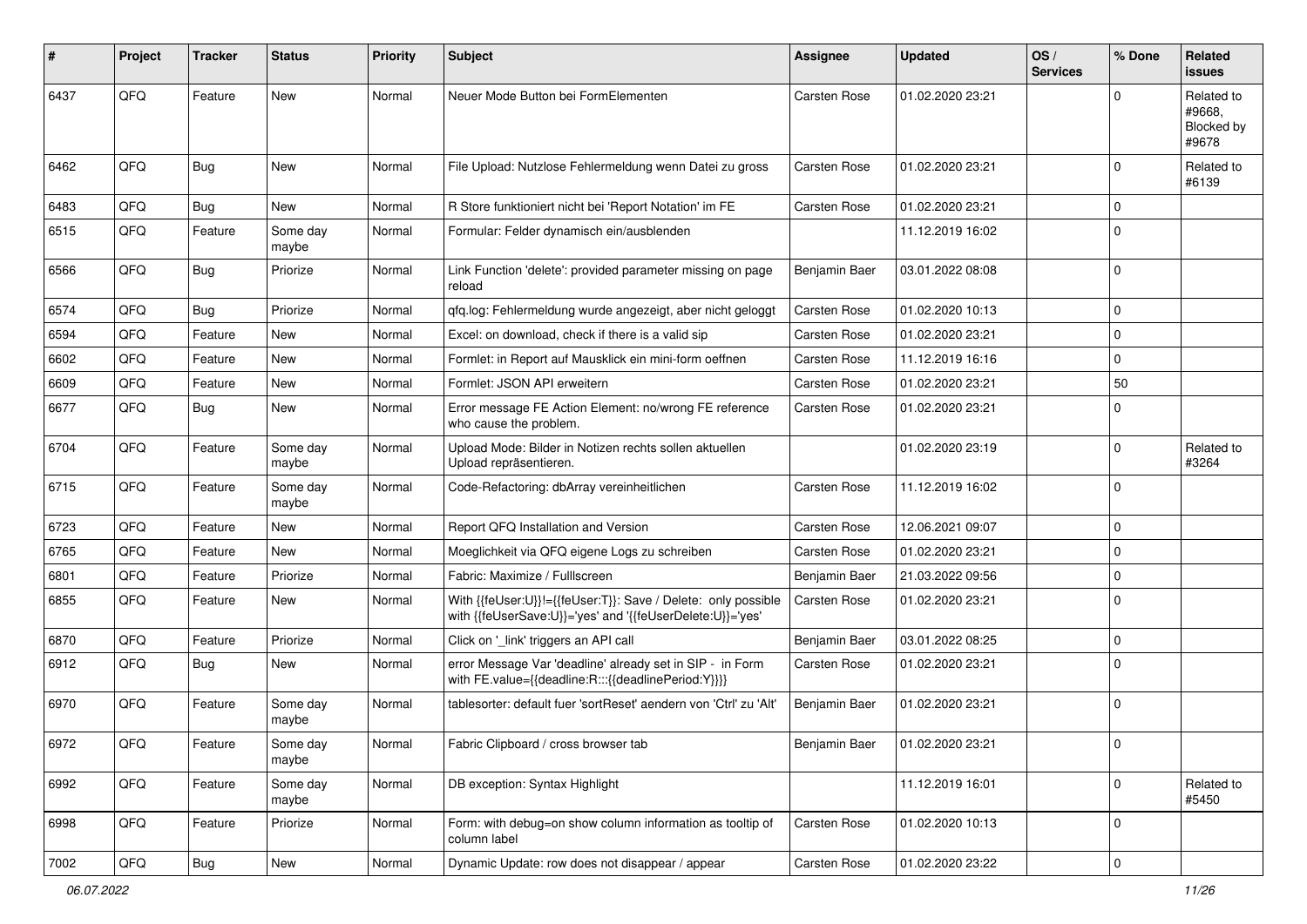| #    | Project | <b>Tracker</b> | <b>Status</b>     | <b>Priority</b> | <b>Subject</b>                                                                                 | Assignee            | <b>Updated</b>   | OS/<br><b>Services</b> | % Done      | Related<br>issues          |
|------|---------|----------------|-------------------|-----------------|------------------------------------------------------------------------------------------------|---------------------|------------------|------------------------|-------------|----------------------------|
| 7014 | QFQ     | Bug            | <b>New</b>        | Normal          | Sending invalid emails succeeds when<br>debug.redirectAllMailTo is set                         | Carsten Rose        | 01.02.2020 23:21 |                        | $\Omega$    |                            |
| 7099 | QFQ     | Feature        | New               | Normal          | Redesign FormEditor                                                                            | Carsten Rose        | 01.02.2020 23:21 |                        | 0           |                            |
| 7100 | QFQ     | Feature        | Some day<br>maybe | Normal          | Download: log access, max downloads, time limit                                                |                     | 01.02.2020 23:19 |                        | $\Omega$    |                            |
| 7101 | QFQ     | <b>Bug</b>     | Some day<br>maybe | Normal          | 'form' in SIP and 'report' - breaks                                                            |                     | 01.02.2020 23:20 |                        | l 0         |                            |
| 7102 | QFQ     | Feature        | <b>New</b>        | Normal          | Comment sign in report: '#' and '--'                                                           | Carsten Rose        | 01.02.2020 23:21 |                        | $\mathbf 0$ |                            |
| 7104 | QFQ     | Feature        | Some day<br>maybe | Normal          | Manual: hint about escaping if '\r' appears in mail body                                       |                     | 11.12.2019 16:01 |                        | 0           |                            |
| 7105 | QFQ     | Feature        | Some day<br>maybe | Normal          | Beispiel wie man in einer zweiten Tabelle speichert.                                           |                     | 11.12.2019 16:01 |                        | 0           |                            |
| 7106 | QFQ     | Feature        | Some day<br>maybe | Normal          | Beispiel Nummerierung von Rows in Report                                                       |                     | 11.12.2019 16:01 |                        | $\Omega$    |                            |
| 7107 | QFQ     | Feature        | Some day<br>maybe | Normal          | Showcase Registration Tool: Anmeldung / Administration :<br>Liste Anmeldungen / Emaileinaldung | Carsten Rose        | 11.12.2019 16:01 |                        | 0           |                            |
| 7108 | QFQ     | Feature        | Some day<br>maybe | Normal          | QFQ Wrap Elements                                                                              |                     | 11.12.2019 16:01 |                        | $\Omega$    |                            |
| 7109 | QFQ     | Feature        | New               | Normal          | Dynamic Updates: row/element hide                                                              | Carsten Rose        | 01.02.2020 23:22 |                        | $\Omega$    | Has<br>duplicate<br>#4081  |
| 7119 | QFQ     | Feature        | <b>New</b>        | Normal          | Upload: scaleDownWidth, scaleDownHeight                                                        | Carsten Rose        | 01.02.2020 23:21 |                        | 0           |                            |
| 7175 | QFQ     | Feature        | <b>New</b>        | Normal          | Upload: md5 hash as filename                                                                   | <b>Carsten Rose</b> | 01.02.2020 23:21 |                        | 0           |                            |
| 7217 | QFQ     | Feature        | Priorize          | Normal          | Download: notice User if `_sip=?` is missing                                                   | Carsten Rose        | 01.02.2020 10:13 |                        | 0           |                            |
| 7219 | QFQ     | Bug            | New               | Normal          | typeSheadSql / typeAheadSqlPrefetch: change to curly<br>braces                                 | Carsten Rose        | 01.02.2020 23:21 |                        | $\Omega$    |                            |
| 7229 | QFQ     | Feature        | Some day<br>maybe | Normal          | New FormElement.type: Button                                                                   |                     | 01.02.2021 12:32 |                        | $\Omega$    |                            |
| 7239 | QFQ     | Feature        | New               | Normal          | TinyMCE: html tag whitelist                                                                    | Carsten Rose        | 01.02.2020 23:21 |                        | $\Omega$    | Related to<br>#14320       |
| 7261 | QFQ     | Bug            | <b>New</b>        | Normal          | Report pathFilename for user without path, only the filename                                   | Carsten Rose        | 01.02.2020 23:21 |                        | 0           |                            |
| 7278 | QFQ     | Feature        | Some day<br>maybe | Normal          | Form: Wert vordefinieren der immer gesetzt wird                                                |                     | 02.05.2021 09:27 |                        | l O         |                            |
| 7280 | QFQ     | Feature        | New               | Normal          | recently used table                                                                            | Carsten Rose        | 01.02.2020 23:21 |                        | $\mathbf 0$ |                            |
| 7281 | QFQ     | <b>Bug</b>     | Some day<br>maybe | Normal          | Subrecords: on large screen separator line too short                                           |                     | 01.02.2020 23:19 |                        | 0           |                            |
| 7290 | QFQ     | Feature        | Priorize          | Normal          | FormEditor: title as textarea if LEN(title)>60                                                 | Carsten Rose        | 01.02.2020 10:13 |                        | $\mathbf 0$ | <b>Blocked by</b><br>#7682 |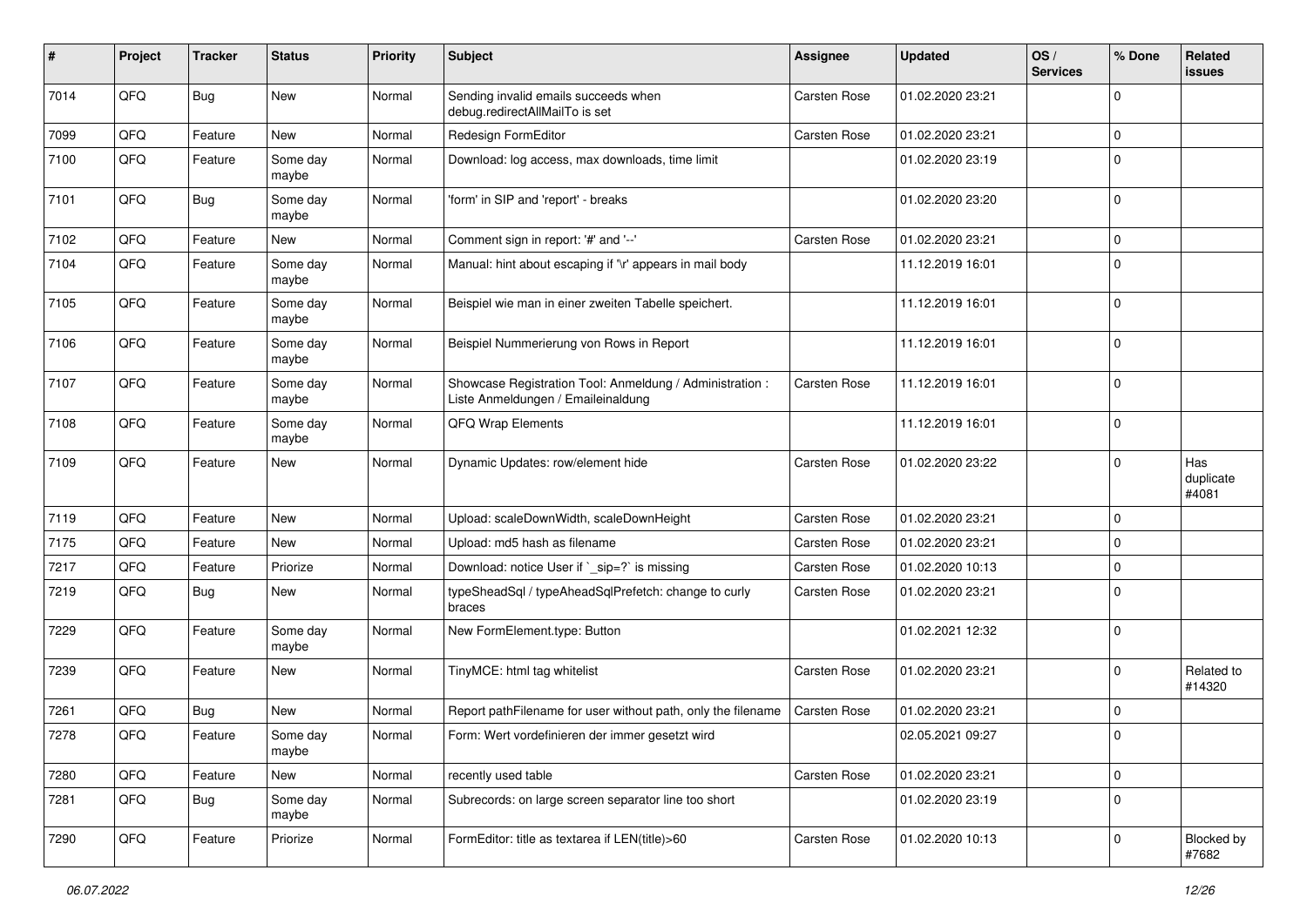| #    | Project | <b>Tracker</b> | <b>Status</b>     | <b>Priority</b> | Subject                                                                                   | <b>Assignee</b>     | <b>Updated</b>   | OS/<br><b>Services</b> | % Done         | Related<br>issues   |
|------|---------|----------------|-------------------|-----------------|-------------------------------------------------------------------------------------------|---------------------|------------------|------------------------|----------------|---------------------|
| 7336 | QFQ     | Feature        | Some day<br>maybe | Normal          | PDF Upload: disallow PDFs with specific Meta information                                  | Carsten Rose        | 11.12.2019 16:01 |                        | $\Omega$       |                     |
| 7342 | QFQ     | Feature        | New               | Normal          | add content = hide_this                                                                   | Carsten Rose        | 01.02.2020 23:21 |                        | 0              |                     |
| 7402 | QFQ     | <b>Bug</b>     | Some day<br>maybe | Normal          | thumbnail cache: outdated picture when permission denied<br>and permission resolved.      |                     | 01.02.2020 23:20 |                        | $\Omega$       |                     |
| 7452 | QFQ     | Feature        | Some day<br>maybe | Normal          | automate deployment new QFQ version                                                       | Carsten Rose        | 16.09.2021 15:10 |                        | $\Omega$       |                     |
| 7453 | QFQ     | Feature        | Some day<br>maybe | Normal          | import / export forms QFQ                                                                 | Carsten Rose        | 16.09.2021 15:10 |                        | $\Omega$       |                     |
| 7456 | QFQ     | Bug            | Some day<br>maybe | Low             | Todos in Code: solve or make ticket                                                       | Carsten Rose        | 16.09.2021 15:10 |                        | 0              |                     |
| 7480 | QFQ     | Feature        | New               | Normal          | Record History (Undo / Redo)                                                              | Carsten Rose        | 11.12.2019 16:16 |                        | 0              | Related to<br>#2361 |
| 7481 | QFQ     | Feature        | New               | Normal          | Detect 'BaseUrl' automatically                                                            | Carsten Rose        | 01.02.2020 23:21 |                        | 0              |                     |
| 7512 | QFQ     | <b>Bug</b>     | New               | Normal          | FE: inputType=number >> 'pattern' is not respected                                        | Carsten Rose        | 01.02.2020 23:22 |                        | 0              |                     |
| 7513 | QFQ     | <b>Bug</b>     | New               | Normal          | Radios not correct aligned                                                                | Carsten Rose        | 01.02.2020 23:22 |                        | 0              |                     |
| 7519 | QFQ     | Feature        | New               | Normal          | Select: Multi                                                                             | Carsten Rose        | 01.02.2020 23:22 |                        | 0              |                     |
| 7520 | QFQ     | Feature        | New               | Normal          | QR Code:  AS _qr ( AS _link)                                                              | Carsten Rose        | 01.02.2020 23:22 |                        | 0              |                     |
| 7521 | QFQ     | Feature        | New               | Normal          | TemplateGroup: fe.type=upload                                                             | Carsten Rose        | 01.02.2020 23:21 |                        | $\Omega$       | Related to<br>#9706 |
| 7522 | QFQ     | Feature        | Priorize          | Normal          | Inserting default index.html to folder (Avoid Apache Indexing)                            | Carsten Rose        | 01.02.2020 10:13 |                        | 0              |                     |
| 7524 | QFQ     | Bug            | New               | Normal          | QFQ throws a 'General Error' if 'fileadmin/protected/log/' is<br>not writeable            | <b>Carsten Rose</b> | 01.02.2020 23:22 |                        | $\Omega$       |                     |
| 7547 | QFQ     | Bug            | New               | Normal          | Error Message in afterSave: wrong parameter column<br>reported                            | Carsten Rose        | 01.02.2020 23:22 |                        | 0              |                     |
| 7574 | QFQ     | Bug            | New               | Normal          | Substitute error: form element not reported / dont parse<br>Form.note                     | Carsten Rose        | 01.02.2020 23:21 |                        | $\Omega$       |                     |
| 7602 | QFQ     | Feature        | ToDo              | High            | Multi Select: with checkboxes                                                             | Benjamin Baer       | 22.03.2022 09:07 |                        | $\mathbf 0$    |                     |
| 7616 | QFQ     | <b>Bug</b>     | Priorize          | Normal          | Selectlist with Enum & Dynamic Update                                                     | Carsten Rose        | 01.02.2020 10:13 |                        | 0              |                     |
| 7630 | QFQ     | Feature        | Priorize          | Normal          | detailed error message for simple upload                                                  | Carsten Rose        | 01.02.2020 10:13 |                        | 0              |                     |
| 7650 | QFQ     | Bug            | New               | High            | Optional do not show 'required' sign on FormElement                                       | Carsten Rose        | 03.05.2021 21:14 |                        | $\Omega$       |                     |
| 7656 | QFQ     | <b>Bug</b>     | Priorize          | Normal          | FE with required, 'pattern' and 'extraButtonLock': always<br>complain about missing value | Carsten Rose        | 01.02.2020 10:13 |                        | 0              |                     |
| 7660 | QFQ     | Feature        | New               | Normal          | IMAP: import mails to DB, move / delete mails                                             | Carsten Rose        | 01.02.2020 09:52 |                        | $\overline{0}$ |                     |
| 7681 | QFQ     | Feature        | New               | Normal          | Optional switch off 'check for modified record'                                           | Carsten Rose        | 01.02.2020 23:21 |                        | 0              |                     |
| 7683 | QFQ     | Feature        | New               | Normal          | Special column names in '{{ SELECT  AS _link }}' should<br>be detected                    | Carsten Rose        | 01.02.2020 23:21 |                        | 0              |                     |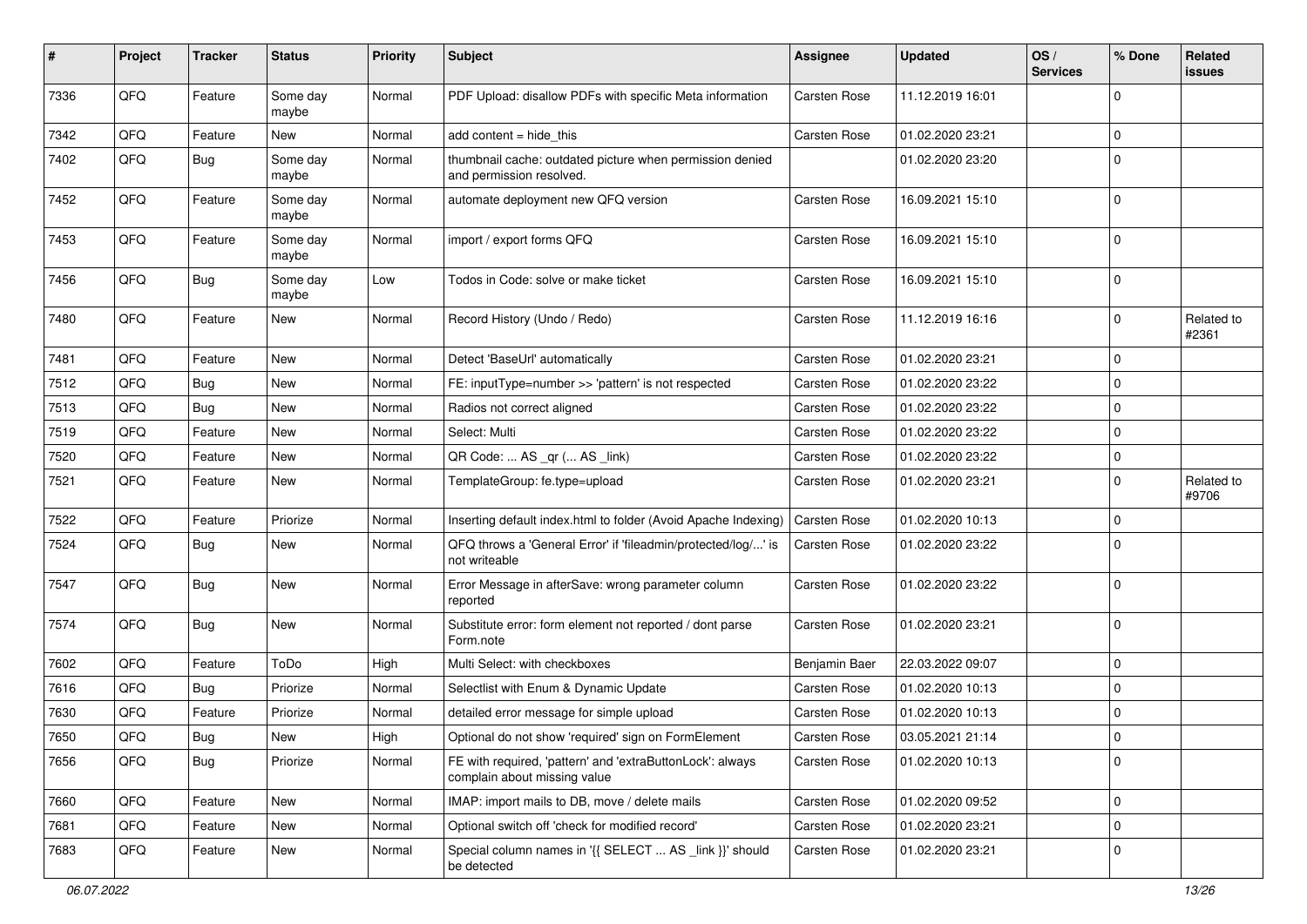| #    | Project | <b>Tracker</b> | <b>Status</b>     | <b>Priority</b> | <b>Subject</b>                                                                                        | Assignee            | <b>Updated</b>   | OS/<br><b>Services</b> | % Done         | Related<br><b>issues</b>                                               |
|------|---------|----------------|-------------------|-----------------|-------------------------------------------------------------------------------------------------------|---------------------|------------------|------------------------|----------------|------------------------------------------------------------------------|
| 7685 | QFQ     | <b>Bug</b>     | New               | Normal          | Open FormElement from QFQ error message and save<br>modified record: error about missing {{formId:F}} | <b>Carsten Rose</b> | 01.02.2020 23:22 |                        | $\Omega$       |                                                                        |
| 7730 | QFQ     | Feature        | Priorize          | Normal          | SELECT Box: title in between                                                                          | Benjamin Baer       | 01.02.2020 23:22 |                        | $\mathbf 0$    |                                                                        |
| 7732 | QFQ     | Feature        | Some day<br>maybe | Normal          | Javascript: Lazy Loading der add on libs                                                              | Benjamin Baer       | 08.06.2022 10:38 |                        | $\Omega$       | Related to<br>#12611,<br>Related to<br>#12490.<br>Related to<br>#10013 |
| 7795 | QFQ     | Bug            | <b>New</b>        | Normal          | Readonly Form: Typeahead-Felder                                                                       | <b>Carsten Rose</b> | 01.02.2020 23:22 |                        | $\Omega$       | Related to<br>#10640                                                   |
| 7812 | QFQ     | Feature        | <b>New</b>        | Normal          | FE 'Subrecord' - new option 'subrecordShowFilter',<br>'subrecordPaging'                               | <b>Carsten Rose</b> | 01.02.2020 23:22 |                        | $\overline{0}$ |                                                                        |
| 7850 | QFQ     | Feature        | New               | High            | Upload records: non 'pathFileName' column                                                             | <b>Carsten Rose</b> | 03.05.2021 21:14 |                        | $\mathbf 0$    |                                                                        |
| 7890 | QFQ     | Bug            | New               | Normal          | FormElement 'required': extraButtonInfo not aligned                                                   | Carsten Rose        | 11.06.2021 21:17 |                        | $\mathbf 0$    | Related to<br>#11517                                                   |
| 7899 | QFQ     | <b>Bug</b>     | <b>New</b>        | High            | Fe.type=password / retype / required: always complain about<br>missing value                          | Carsten Rose        | 03.05.2021 21:14 |                        | $\overline{0}$ |                                                                        |
| 7920 | QFQ     | Feature        | <b>New</b>        | Normal          | FE: Syntax Highlight, Zeinlenumbruch                                                                  | <b>Carsten Rose</b> | 01.02.2020 10:03 |                        | $\Omega$       |                                                                        |
| 7921 | QFQ     | Feature        | Some day<br>maybe | Normal          | Rest API Export: URL kuerzer machen                                                                   |                     | 01.02.2020 23:19 |                        | $\overline{0}$ |                                                                        |
| 7924 | QFQ     | Feature        | New               | Normal          | Radio/Checkbox with Tooltip                                                                           | Carsten Rose        | 01.02.2020 23:22 |                        | $\Omega$       |                                                                        |
| 7965 | QFQ     | Feature        | Priorize          | Normal          | Input type 'text' with visual format - currency                                                       | Benjamin Baer       | 03.01.2022 07:45 |                        | $\Omega$       |                                                                        |
| 8034 | QFQ     | Feature        | Priorize          | Normal          | FormElement 'data': 22.22.2222 should not be accepted                                                 | <b>Carsten Rose</b> | 01.02.2020 10:13 |                        | $\Omega$       |                                                                        |
| 8037 | QFQ     | <b>Bug</b>     | Priorize          | Normal          | FE.type=upload (advanced mode): {{slaveld:V}} missing<br>during dynamic update                        | <b>Carsten Rose</b> | 01.02.2020 10:13 |                        | $\Omega$       |                                                                        |
| 8044 | QFQ     | Feature        | Priorize          | Normal          | Transaction: a) Form, b) Report                                                                       | <b>Carsten Rose</b> | 05.05.2021 22:14 |                        | $\mathbf 0$    | Related to<br>#8043                                                    |
| 8049 | QFQ     | <b>Bug</b>     | <b>New</b>        | Normal          | FE.type=note, column 'value': text moves some pixel to top<br>after save                              | Carsten Rose        | 01.02.2020 23:22 |                        | $\Omega$       |                                                                        |
| 8056 | QFQ     | Feature        | Some day<br>maybe | Normal          | Termin Organisation (Reservation)                                                                     |                     | 01.02.2020 23:19 |                        | $\Omega$       | Related to<br>#8658                                                    |
| 8082 | QFQ     | Feature        | Priorize          | High            | Contact form without saving record                                                                    | Carsten Rose        | 07.12.2021 15:20 |                        | $\Omega$       | Related to<br>#8587,<br><b>Blocks</b><br>#11850                        |
| 8083 | QFQ     | Bug            | New               | High            | FormEditor: primary table list does not respect<br>'indexDb={{indexData:Y}}'                          | Carsten Rose        | 03.05.2021 21:14 |                        | $\Omega$       | Has<br>duplicate<br>#6678                                              |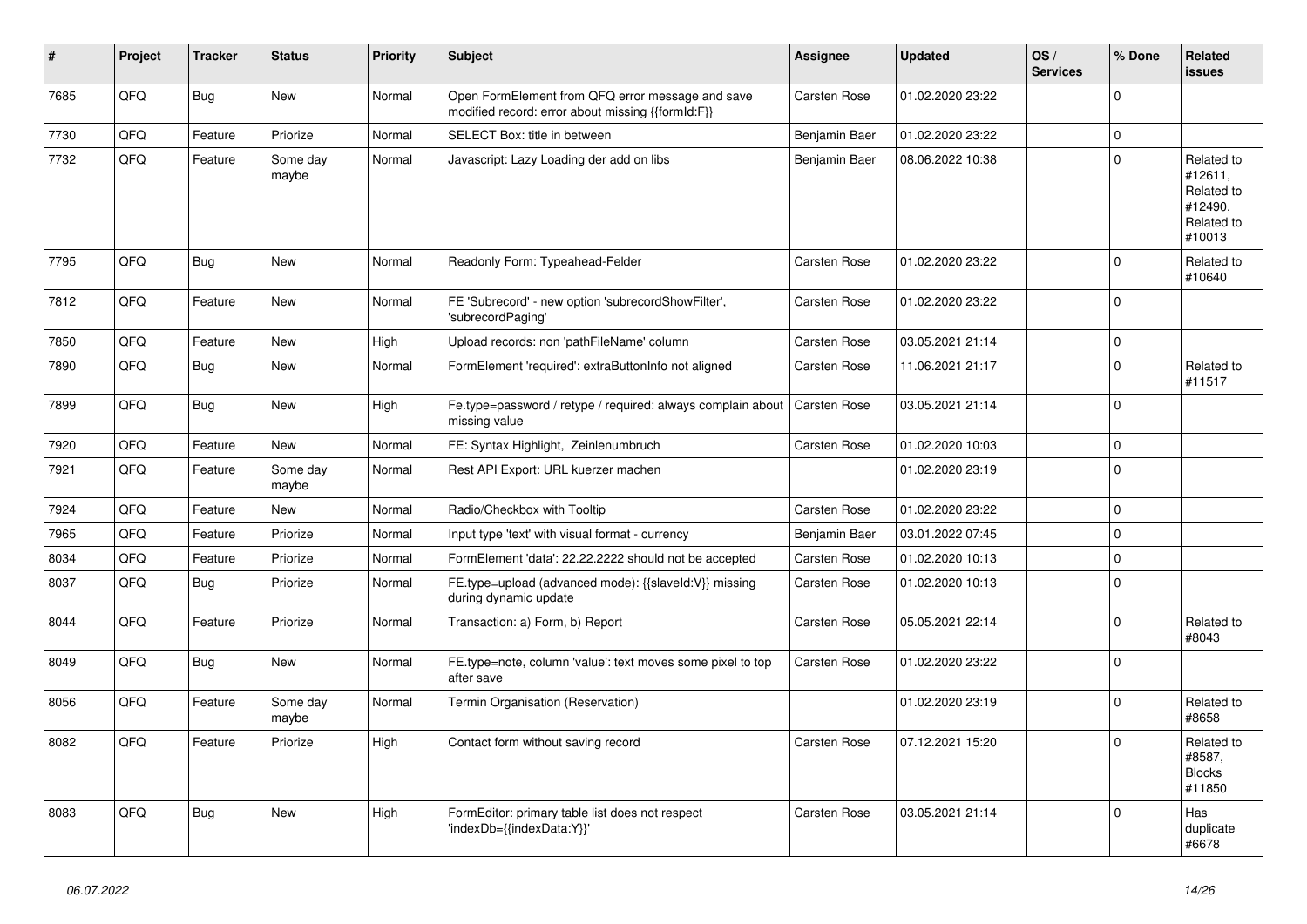| #    | Project | <b>Tracker</b> | <b>Status</b>     | <b>Priority</b> | Subject                                                                                                | <b>Assignee</b>     | <b>Updated</b>   | OS/<br><b>Services</b> | % Done         | Related<br>issues    |
|------|---------|----------------|-------------------|-----------------|--------------------------------------------------------------------------------------------------------|---------------------|------------------|------------------------|----------------|----------------------|
| 8089 | QFQ     | Feature        | New               | Normal          | Copy/Paste for FormElements                                                                            | <b>Carsten Rose</b> | 01.02.2020 23:22 |                        | $\Omega$       |                      |
| 8101 | QFQ     | Feature        | Some day<br>maybe | Normal          | Password hash: support further hashing methods                                                         | Carsten Rose        | 16.09.2021 15:10 |                        | $\Omega$       |                      |
| 8106 | QFQ     | Bug            | Some day<br>maybe | Normal          | Dynamic Update: Feld kann nicht auf empty zurückgesetzt<br>werden                                      | Carsten Rose        | 11.12.2019 16:01 |                        | $\Omega$       |                      |
| 8187 | QFQ     | Feature        | New               | Normal          | Subrecord: enable/hide new button - make new/edit/delete<br>customizeable.                             | <b>Carsten Rose</b> | 06.03.2021 18:44 |                        | $\Omega$       | Related to<br>#11326 |
| 8204 | QFQ     | Feature        | Priorize          | High            | Position 'required mark'                                                                               | Carsten Rose        | 16.06.2021 13:44 |                        | $\Omega$       |                      |
| 8217 | QFQ     | Feature        | New               | Normal          | if-elseif-else construct                                                                               | Carsten Rose        | 16.03.2021 18:41 |                        | $\Omega$       | Related to<br>#10716 |
| 8277 | QFQ     | Feature        | Priorize          | Normal          | fe.parameter.default=                                                                                  | <b>Carsten Rose</b> | 01.02.2020 23:17 |                        | $\Omega$       | Related to<br>#8113  |
| 8316 | QFQ     | Bug            | Feedback          | Normal          | Documentation/Behaviour for Nested Queries and<br>Record-Store confusing                               | Nicola Chiapolini   | 20.11.2019 09:14 |                        | $\Omega$       |                      |
| 8336 | QFQ     | Feature        | New               | Normal          | Form > modified > Close New: a) Optional disable popup, b)<br>custom text, c) mode on save: close stay | <b>Carsten Rose</b> | 01.02.2020 23:22 |                        | $\Omega$       | Related to<br>#8335  |
| 8431 | QFQ     | Bug            | New               | High            | autocron.php with wrong path                                                                           | <b>Carsten Rose</b> | 03.05.2021 21:14 |                        | $\Omega$       |                      |
| 8520 | QFQ     | Feature        | Some day<br>maybe | Normal          | Bring QFQ to Composer                                                                                  | <b>Carsten Rose</b> | 16.09.2021 15:10 |                        | $\Omega$       |                      |
| 8522 | QFQ     | Feature        | Some day<br>maybe | Normal          | build QFQ - npm warnings                                                                               | Benjamin Baer       | 01.02.2020 23:19 |                        | 50             |                      |
| 8584 | QFQ     | Feature        | Priorize          | Normal          | FE 'Action' - never assign to Container (except Template<br>Group)                                     | Carsten Rose        | 01.02.2020 10:13 |                        | $\Omega$       |                      |
| 8585 | QFQ     | Feature        | Priorize          | Normal          | Enhance Error message for 'unknown form'                                                               | Carsten Rose        | 01.02.2020 10:13 |                        | $\mathbf 0$    |                      |
| 8586 | QFQ     | Feature        | Some day<br>maybe | Normal          | QFQ: Enhance Error message for 'record not found'                                                      | Carsten Rose        | 16.09.2021 15:10 |                        | $\Omega$       |                      |
| 8668 | QFQ     | Bug            | New               | High            | Pill disabled: dyamic mode 'hidden' not respected - FE is still<br>required                            | <b>Carsten Rose</b> | 03.05.2021 21:14 |                        | $\Omega$       |                      |
| 8702 | QFQ     | Feature        | New               | Normal          | Load Record which is locked: missing user info                                                         | <b>Carsten Rose</b> | 11.12.2019 16:16 |                        | 0              | Related to<br>#9789  |
| 8719 | QFQ     | Feature        | New               | Normal          | extraButtonLock: add support for 0/1                                                                   | <b>Carsten Rose</b> | 01.02.2020 23:22 |                        | $\Omega$       |                      |
| 8806 | QFQ     | Feature        | New               | Normal          | SQL Function nl2br                                                                                     | <b>Carsten Rose</b> | 01.02.2020 23:22 |                        | $\Omega$       |                      |
| 8891 | QFQ     | <b>Bug</b>     | New               | High            | formSubmitLog: do not log passwords                                                                    | Enis Nuredini       | 25.03.2022 09:06 |                        | 0              |                      |
| 8892 | QFQ     | Feature        | Some day<br>maybe | Normal          | Display and Edit SQL Comments in Form Editor                                                           | Carsten Rose        | 11.12.2019 16:01 |                        | $\mathbf 0$    |                      |
| 8894 | QFQ     | Feature        | Some day<br>maybe | Normal          | Documentation Tags Usable in QFQ Application                                                           | Carsten Rose        | 11.12.2019 16:01 |                        | $\overline{0}$ |                      |
| 8962 | QFQ     | Feature        | New               | High            | allow for form fields with identical names                                                             | Carsten Rose        | 03.05.2021 21:14 |                        | $\mathbf 0$    |                      |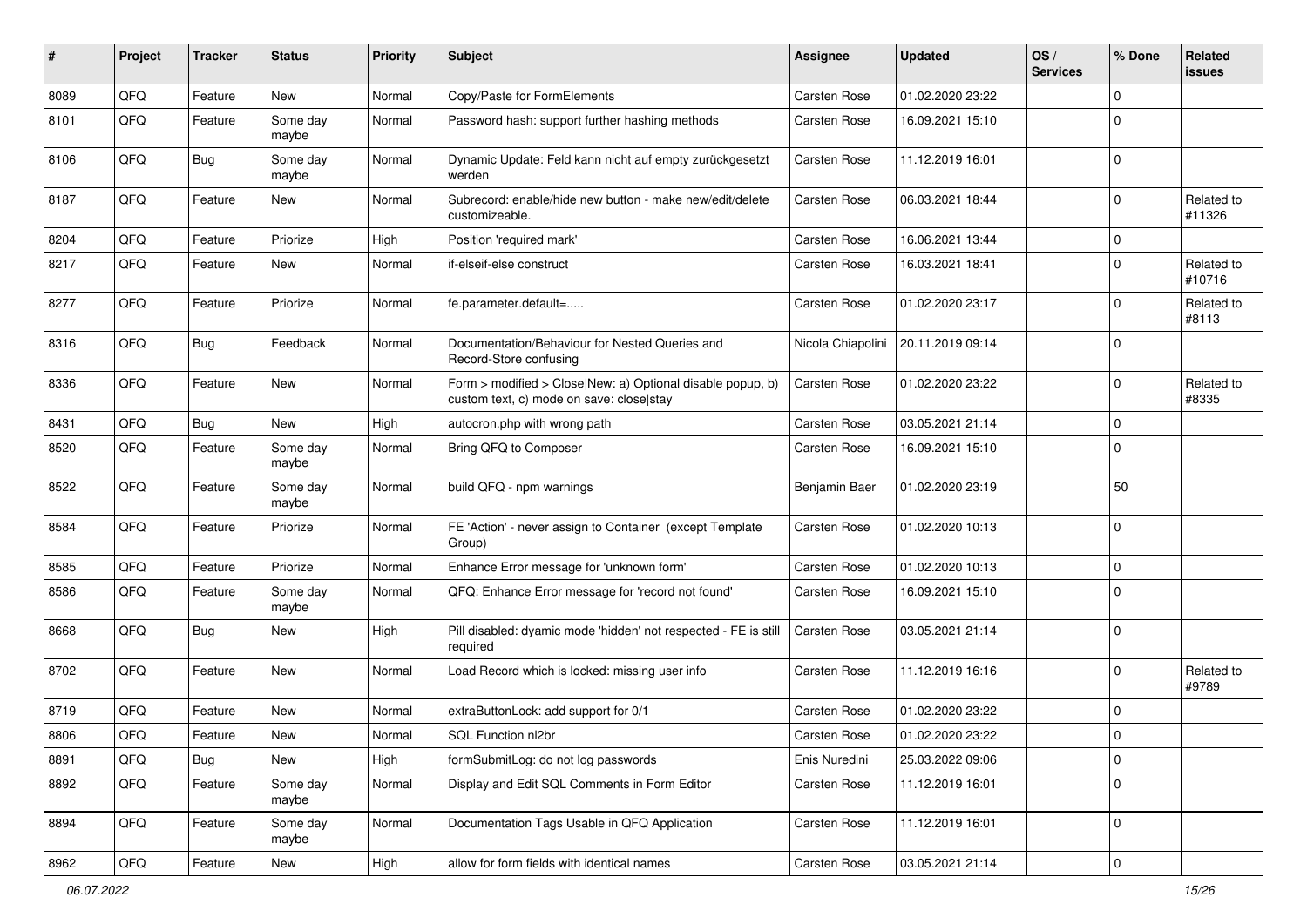| #    | Project | <b>Tracker</b> | <b>Status</b>     | <b>Priority</b> | <b>Subject</b>                                                                 | <b>Assignee</b>     | <b>Updated</b>   | OS/<br><b>Services</b> | % Done      | Related<br><b>issues</b> |
|------|---------|----------------|-------------------|-----------------|--------------------------------------------------------------------------------|---------------------|------------------|------------------------|-------------|--------------------------|
| 8963 | QFQ     | Feature        | Priorize          | Normal          | Setting values in a store: flexible way                                        | <b>Carsten Rose</b> | 05.05.2021 22:10 |                        | 0           | Related to<br>#8975      |
| 8975 | QFQ     | Feature        | New               | Normal          | Report Notation: 2.0                                                           | <b>Carsten Rose</b> | 01.02.2020 23:22 |                        | $\Omega$    | Related to<br>#8963      |
| 9013 | QFQ     | <b>Bug</b>     | New               | Normal          | Error in Twig template not handled                                             | <b>Carsten Rose</b> | 20.10.2021 13:43 |                        | 0           |                          |
| 9020 | QFQ     | <b>Bug</b>     | Some day<br>maybe | Normal          | radio mit buttonClass und dynamicUpdate lassen sich nicht<br>kombinieren       |                     | 11.12.2019 16:01 |                        | $\Omega$    |                          |
| 9024 | QFQ     | <b>Bug</b>     | Some day<br>maybe | Normal          | QFQ Einarbeitung                                                               |                     | 01.02.2020 15:56 |                        | $\Omega$    |                          |
| 9052 | QFQ     | Feature        | Feedback          | High            | Report: CodeMirror with SQL Syntax Highlight in FE                             | Enis Nuredini       | 08.06.2022 10:25 |                        | $\mathbf 0$ |                          |
| 9077 | QFQ     | <b>Bug</b>     | New               | Normal          | typeAheadSql: report broken SQL                                                | Carsten Rose        | 29.06.2022 22:35 |                        | $\mathbf 0$ | Related to<br>#4018      |
| 9121 | QFQ     | <b>Bug</b>     | Priorize          | High            | sip links have r and __dbIndexData set                                         | <b>Carsten Rose</b> | 12.06.2021 10:41 |                        | $\Omega$    |                          |
| 9126 | QFQ     | <b>Bug</b>     | Some day<br>maybe | Normal          | hidden Form elements are present in page source                                |                     | 02.01.2021 18:41 |                        | $\Omega$    |                          |
| 9127 | QFQ     | <b>Bug</b>     | New               | Normal          | Error Message: change 'roll over' color - text not readable                    | <b>Carsten Rose</b> | 01.02.2020 23:22 |                        | $\Omega$    |                          |
| 9128 | QFQ     | Feature        | New               | Normal          | Error Message: not replaced variables- a) replace back to '{{'<br>b) underline | <b>Carsten Rose</b> | 01.02.2020 23:22 |                        | $\Omega$    | Related to<br>#9129      |
| 9129 | QFQ     | Feature        | New               | Normal          | sqlValidate: Message as notification, not as error                             | <b>Carsten Rose</b> | 01.02.2020 23:22 |                        | $\Omega$    | Related to<br>#9128      |
| 9130 | QFQ     | Feature        | Some day<br>maybe | Normal          | tablesorter: Automatic Row numbering / Zeilenummer                             | Benjamin Baer       | 01.02.2020 23:22 |                        | $\Omega$    |                          |
| 9135 | QFQ     | Feature        | Priorize          | Normal          | Progress Bar generic / replace old hourglass download<br>popup                 | Benjamin Baer       | 03.01.2022 07:43 |                        | $\Omega$    |                          |
| 9136 | QFQ     | Feature        | New               | Normal          | Create ZIP files with dynamic PDFs                                             | <b>Carsten Rose</b> | 01.02.2020 23:22 |                        | $\Omega$    |                          |
| 9173 | QFQ     | <b>Bug</b>     | Priorize          | Urgent          | Stale Record Lock: Firefox                                                     | Carsten Rose        | 03.05.2021 21:14 |                        | $\Omega$    | Related to<br>#9789      |
| 9177 | QFQ     | <b>Bug</b>     | New               | Normal          | Bug? QFQ tries to save an action FE, which has real<br>existing column name    | <b>Carsten Rose</b> | 01.02.2020 23:22 |                        | $\mathbf 0$ |                          |
| 9208 | QFQ     | Feature        | New               | Normal          | Manage 'recent' records                                                        | <b>Carsten Rose</b> | 01.02.2020 23:22 |                        | $\Omega$    |                          |
| 9221 | QFQ     | Feature        | New               | Normal          | typeAhead: Zeichenlimite ausschalten                                           | Carsten Rose        | 29.06.2022 22:36 |                        | $\Omega$    |                          |
| 9275 | QFQ     | Bug            | New               | Normal          | auteron: t3 page, which takes to long to respond, is not<br>reported properly  | Carsten Rose        | 01.02.2020 23:22 |                        | 100         |                          |
| 9281 | QFQ     | <b>Bug</b>     | Some day<br>maybe | Normal          | Allow STRICT TRANS TABLES                                                      | Carsten Rose        | 02.01.2021 18:43 |                        | $\mathbf 0$ |                          |
| 9317 | QFQ     | <b>Bug</b>     | New               | Normal          | FE.type=note: with dynamic show/hidden an empty label<br>causes trouble        | Carsten Rose        | 01.02.2020 23:22 |                        | $\mathbf 0$ |                          |
| 9346 | QFG     | Feature        | Priorize          | Normal          | beforeSave: check if an upload is given                                        | Carsten Rose        | 11.06.2021 21:18 |                        | $\mathbf 0$ |                          |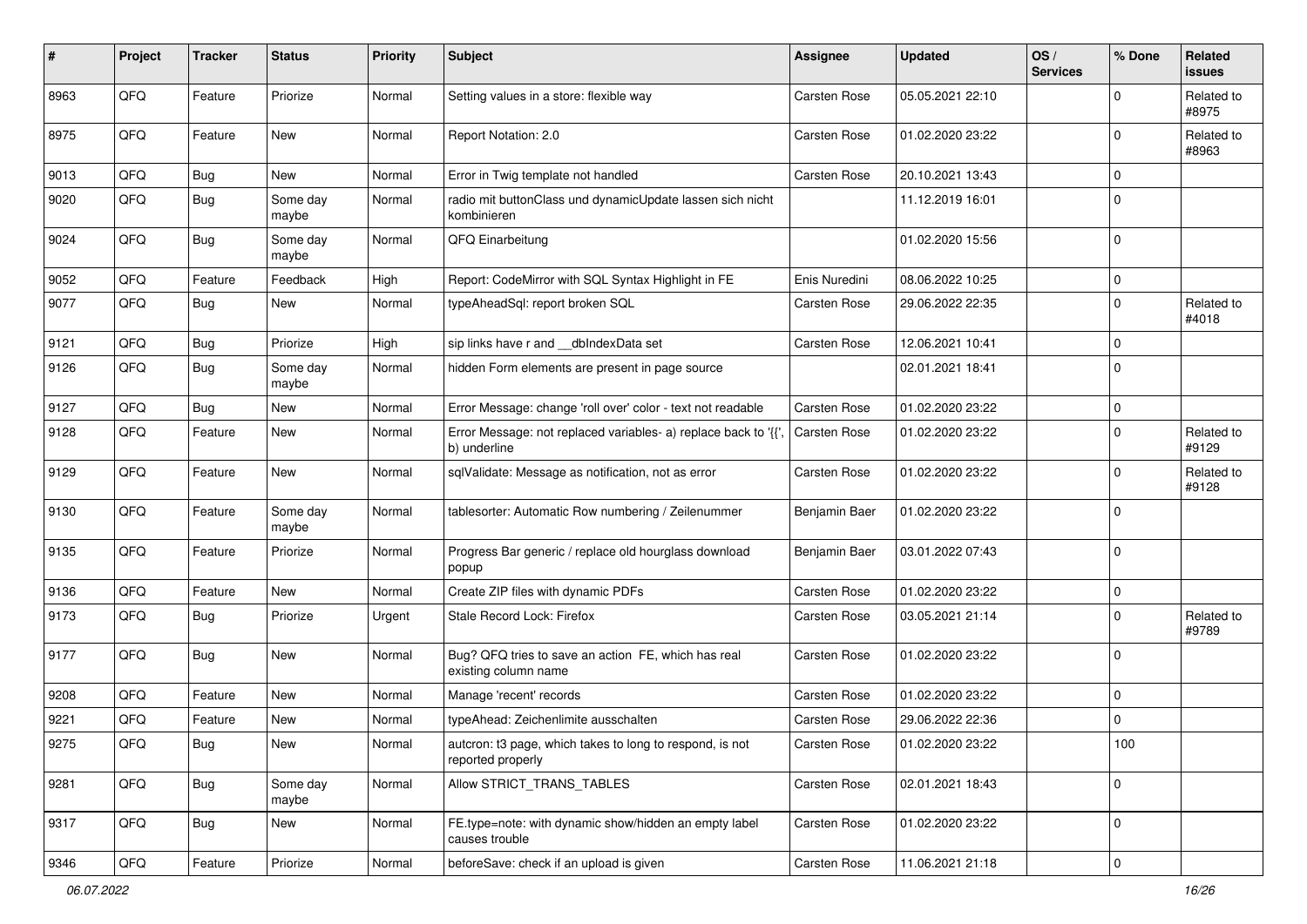| #    | Project | <b>Tracker</b> | <b>Status</b>     | <b>Priority</b> | <b>Subject</b>                                                           | <b>Assignee</b>     | <b>Updated</b>   | OS/<br><b>Services</b> | % Done      | Related<br><b>issues</b>                                             |
|------|---------|----------------|-------------------|-----------------|--------------------------------------------------------------------------|---------------------|------------------|------------------------|-------------|----------------------------------------------------------------------|
| 9347 | QFQ     | Bug            | <b>New</b>        | High            | FE.type=upload with dynamic show/hidden: required not<br>detected        | <b>Carsten Rose</b> | 12.06.2021 10:40 |                        | $\Omega$    | Related to<br>#5305.<br>Related to<br>#12398                         |
| 9348 | QFQ     | Feature        | <b>New</b>        | Normal          | defaultThumbnailSize: pre render thumbnails                              | <b>Carsten Rose</b> | 12.06.2021 09:05 |                        | $\Omega$    |                                                                      |
| 9352 | QFQ     | Feature        | New               | Normal          | FE 'Native' fire slaveld, sqlAfter, sqllns                               | <b>Carsten Rose</b> | 01.02.2020 23:22 |                        | $\Omega$    |                                                                      |
| 9394 | QFQ     | Feature        | Priorize          | Normal          | REST: allow for non numerical ids in get requests                        | <b>Carsten Rose</b> | 05.05.2021 22:10 |                        | $\mathbf 0$ |                                                                      |
| 9517 | QFQ     | Feature        | In Progress       | High            | Input multiple tags with typeahead                                       | <b>Carsten Rose</b> | 03.05.2021 21:14 |                        | 40          | Related to<br>#10150                                                 |
| 9531 | QFQ     | <b>Bug</b>     | New               | High            | FE File: Dynamic Update / modeSql / required detected even<br>it not set | <b>Carsten Rose</b> | 11.06.2021 20:32 |                        | $\mathbf 0$ | Related to<br>#12398                                                 |
| 9533 | QFQ     | <b>Bug</b>     | <b>New</b>        | Normal          | FE.type=upload: Check in 'beforeSave' if upload is given                 | Carsten Rose        | 01.02.2020 23:22 |                        | $\Omega$    | Related to<br>#11523                                                 |
| 9534 | QFQ     | Bug            | Priorize          | Urgent          | FE.type=upload: 'Unknown Mode: ID"                                       | <b>Carsten Rose</b> | 03.05.2021 21:14 |                        | $\Omega$    | Related to<br>#9532                                                  |
| 9535 | QFQ     | Bug            | Feedback          | Normal          | Report:  AS '_vertical' - column to wide - vertical >> rot45,<br>rot90   | Benjamin Baer       | 01.02.2020 15:56 |                        | $\mathbf 0$ |                                                                      |
| 9537 | QFQ     | Feature        | New               | Normal          | FormEditor: Edit fieldset in FrontEnd                                    | <b>Carsten Rose</b> | 01.02.2020 23:22 |                        | $\pmb{0}$   |                                                                      |
| 9548 | QFQ     | Feature        | Feedback          | High            | FormElement: Pattern mismatch - optional report only on<br>focus lost    | Benjamin Baer       | 03.05.2021 21:14 |                        | $\Omega$    |                                                                      |
| 9579 | QFQ     | Feature        | Some day<br>maybe | Normal          | Multiform with Process Row                                               | <b>Carsten Rose</b> | 11.12.2019 16:01 |                        | $\mathbf 0$ |                                                                      |
| 9602 | QFQ     | Feature        | New               | Normal          | Form definition as JSON                                                  | <b>Carsten Rose</b> | 01.02.2020 23:21 |                        | $\Omega$    | Related to<br>#9600                                                  |
| 9668 | QFQ     | Feature        | Priorize          | Normal          | Form.mode: rename 'hidden' to 'hide'                                     | <b>Carsten Rose</b> | 05.05.2021 22:14 |                        | $\Omega$    | Related to<br>#6437                                                  |
| 9669 | QFQ     | <b>Bug</b>     | Some day<br>maybe | Normal          | Checkbox / Template Group: radio/checkbox visible broken<br>after 'add'  | <b>Carsten Rose</b> | 16.06.2021 13:47 |                        | $\mathbf 0$ | Related to<br>#8091                                                  |
| 9691 | QFQ     | <b>Bug</b>     | In Progress       | Normal          | Checkbox: dynamic update > readonly                                      | <b>Carsten Rose</b> | 01.02.2020 23:22 |                        | 50          | Related to<br>#9834                                                  |
| 9704 | QFQ     | Feature        | Some day<br>maybe | Normal          | Thumbnails Generieren beim Splitten von PDF Files                        | <b>Carsten Rose</b> | 11.12.2019 16:01 |                        | $\mathbf 0$ |                                                                      |
| 9706 | QFQ     | Feature        | New               | Normal          | Multi File Upload (hidden template group)                                | <b>Carsten Rose</b> | 01.02.2020 23:22 |                        | $\Omega$    | Related to<br>#7521,<br>Related to<br>#5562,<br>Related to<br>#13330 |
| 9707 | QFQ     | Feature        | New               | Normal          | SIP security: encode pageld and check pageld on decode                   | Carsten Rose        | 01.02.2020 23:22 |                        | $\mathbf 0$ |                                                                      |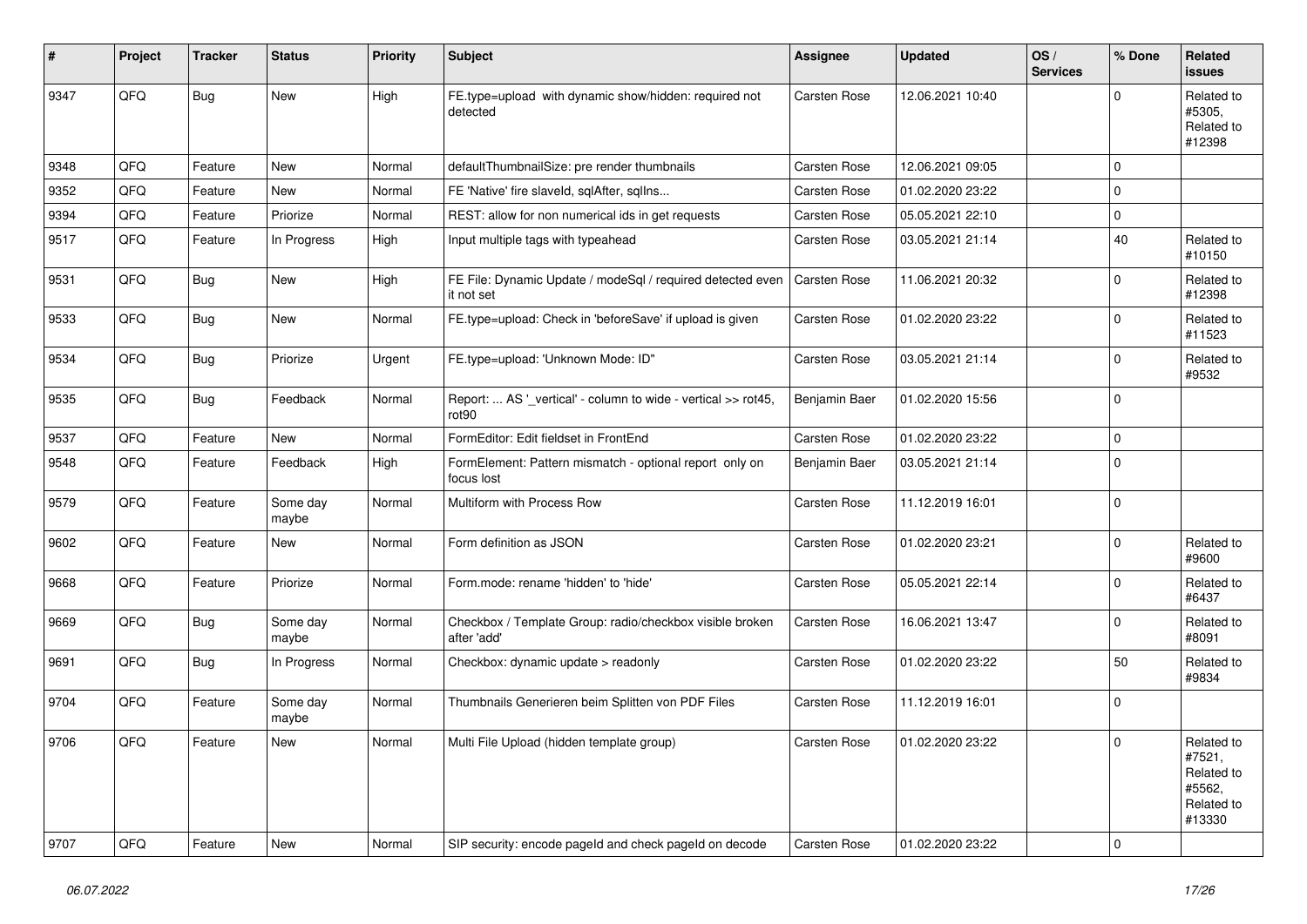| ∦     | Project | <b>Tracker</b> | <b>Status</b> | <b>Priority</b> | Subject                                                                                                                               | <b>Assignee</b>     | <b>Updated</b>   | OS/<br><b>Services</b> | % Done      | Related<br>issues                                                       |
|-------|---------|----------------|---------------|-----------------|---------------------------------------------------------------------------------------------------------------------------------------|---------------------|------------------|------------------------|-------------|-------------------------------------------------------------------------|
| 9773  | QFQ     | Bug            | <b>New</b>    | Normal          | form.parameter.formModeGlobal=requiredOff                                                                                             | <b>Carsten Rose</b> | 01.02.2020 15:56 |                        | $\Omega$    |                                                                         |
| 9777  | QFQ     | Feature        | New           | Normal          | Logging QFQ Variables                                                                                                                 | <b>Carsten Rose</b> | 16.12.2019 17:17 |                        | $\mathbf 0$ |                                                                         |
| 9781  | QFQ     | Feature        | New           | Normal          | Button: CSS class to make buttons smaller                                                                                             | <b>Carsten Rose</b> | 01.02.2020 23:22 |                        | $\mathbf 0$ |                                                                         |
| 9783  | QFQ     | Bug            | <b>New</b>    | Normal          | Email with special characters                                                                                                         | <b>Carsten Rose</b> | 01.02.2020 23:22 |                        | $\Omega$    |                                                                         |
| 9789  | QFQ     | Bug            | In Progress   | High            | Record Lock: release to early on 'leave page'                                                                                         | <b>Carsten Rose</b> | 10.01.2022 09:25 |                        | 100         | Related to<br>#10081.<br>Related to<br>#9173.<br>Related to<br>#8702    |
| 9811  | QFQ     | Feature        | <b>New</b>    | Normal          | Report: tag every n'th row                                                                                                            | <b>Carsten Rose</b> | 01.02.2020 23:22 |                        | $\Omega$    |                                                                         |
| 9834  | QFQ     | Bug            | Priorize      | Normal          | Input elements with tag 'disabled' are missing on<br>form-submit: server option 'processReadOnly' broken                              | <b>Carsten Rose</b> | 07.12.2021 16:43 |                        | $\Omega$    | Related to<br>#9691,<br>Related to<br>#5305, Has<br>duplicate<br>#12331 |
| 9853  | QFQ     | Feature        | <b>New</b>    | Normal          | Check das SQL / QFQ / Mail Logfile geschrieben wird                                                                                   |                     | 09.01.2020 11:15 |                        | $\mathbf 0$ |                                                                         |
| 9855  | QFQ     | Bug            | <b>New</b>    | Normal          | <b>Required Check</b>                                                                                                                 |                     | 01.02.2020 15:56 |                        | 0           |                                                                         |
| 9862  | QFQ     | Bug            | Priorize      | Normal          | Failed writing to sql mail qfq.log should throw an exception                                                                          | Carsten Rose        | 01.02.2020 10:13 |                        | $\mathbf 0$ |                                                                         |
| 9898  | QFQ     | Bug            | Feedback      | Normal          | Formular trotz Timeout gespeichert                                                                                                    | Benjamin Baer       | 01.02.2020 15:56 |                        | $\mathbf 0$ |                                                                         |
| 9900  | QFQ     | Feature        | Priorize      | Normal          | Generic API Call: tt-content record >> JSON                                                                                           | <b>Carsten Rose</b> | 01.02.2020 10:13 |                        | $\Omega$    |                                                                         |
| 9927  | QFQ     | Feature        | New           | Normal          | QFQ Update: a) Update nur machen wenn BE User<br>eingeloggt ist., b) Bei Fehler genaue Meldung welcher<br>Updateschritt Probleme hat. | <b>Carsten Rose</b> | 22.01.2020 12:59 |                        | 0           |                                                                         |
| 9928  | QFQ     | Feature        | Priorize      | Normal          | SpecialColumnName: a) Deprecated: ' AS "_+tag " ', b)<br>New: ' AS "_ <tag1><tag2>"'</tag2></tag1>                                    | <b>Carsten Rose</b> | 01.02.2020 23:17 |                        | $\mathbf 0$ | Related to<br>#9929                                                     |
| 9947  | QFQ     | Bug            | Priorize      | Normal          | Unwanted error message if missing 'typeAheadSqlPrefetch'                                                                              | <b>Carsten Rose</b> | 01.02.2020 10:13 |                        | $\mathbf 0$ |                                                                         |
| 9958  | QFQ     | <b>Bug</b>     | Priorize      | Normal          | Broken subrecord query: no error message                                                                                              | <b>Carsten Rose</b> | 05.02.2021 15:15 |                        | 0           |                                                                         |
| 9968  | QFQ     | Feature        | Priorize      | Normal          | Tooltip in Links for Developer                                                                                                        | <b>Carsten Rose</b> | 01.02.2020 23:17 |                        | $\Omega$    |                                                                         |
| 9975  | QFQ     | Bug            | Priorize      | Normal          | Dropdown Menu: 'r:3' broken                                                                                                           | <b>Carsten Rose</b> | 01.02.2020 10:13 |                        | $\mathbf 0$ |                                                                         |
| 9983  | QFQ     | Feature        | New           | Normal          | Report Notation: new keyword 'range'                                                                                                  | <b>Carsten Rose</b> | 01.02.2020 15:55 |                        | $\Omega$    |                                                                         |
| 10003 | QFQ     | Feature        | Priorize      | Normal          | fieldset: stronger visualize group                                                                                                    | Benjamin Baer       | 12.02.2020 08:13 |                        | $\mathbf 0$ |                                                                         |
| 10005 | QFQ     | Feature        | Priorize      | Normal          | Report / special column name:  AS _calendar                                                                                           | Carsten Rose        | 03.06.2020 17:28 |                        | $\mathbf 0$ |                                                                         |
| 10011 | QFQ     | Feature        | Priorize      | Normal          | Offer new STORE_TYPO3 Variable 'beUser', 'beEmail'                                                                                    | Carsten Rose        | 08.05.2021 09:51 |                        | 0           | Related to<br>#10012,<br>Related to<br>#12511                           |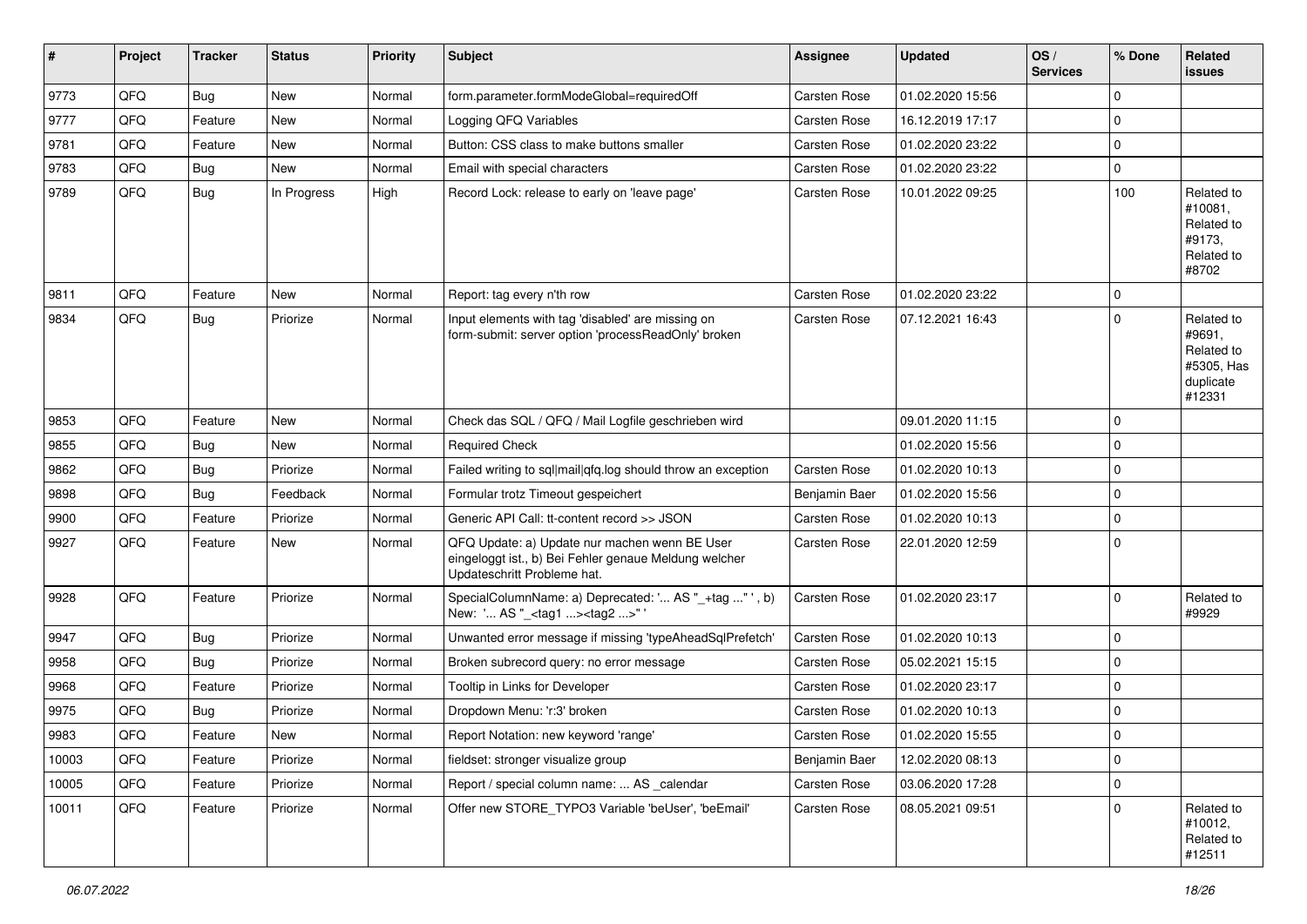| #     | Project | <b>Tracker</b> | <b>Status</b>     | <b>Priority</b> | <b>Subject</b>                                                                           | <b>Assignee</b>     | <b>Updated</b>   | OS/<br><b>Services</b> | % Done              | Related<br><b>issues</b>                                               |
|-------|---------|----------------|-------------------|-----------------|------------------------------------------------------------------------------------------|---------------------|------------------|------------------------|---------------------|------------------------------------------------------------------------|
| 10012 | QFQ     | Feature        | Priorize          | Normal          | redirectAllMailTo: {{beEmail:T}}                                                         | Carsten Rose        | 08.05.2021 09:54 |                        | $\mathbf 0$         | Related to<br>#12412,<br>Related to<br>#12413,<br>Related to<br>#10011 |
| 10013 | QFQ     | Feature        | Some day<br>maybe | Normal          | FE.typ=editor: CodeMirror                                                                | <b>Carsten Rose</b> | 08.06.2022 10:37 |                        | $\mathbf 0$         | Related to<br>#12611,<br>Related to<br>#12490,<br>Related to<br>#7732  |
| 10014 | QFQ     | Feature        | New               | Normal          | Manual.rst: describe behaviour and process order of<br>fillStoreVar, slaveId, sqlBefore, | Carsten Rose        | 01.02.2020 22:31 |                        | $\mathbf 0$         |                                                                        |
| 10015 | QFQ     | Feature        | Priorize          | Normal          | Monospace in Textarea                                                                    | <b>Carsten Rose</b> | 03.02.2020 13:40 |                        | $\mathbf 0$         |                                                                        |
| 10080 | QFQ     | Feature        | New               | Normal          | Popup on 'save' / 'close': configure dialog (answer<br>yes/no/cancle/)                   | Carsten Rose        | 28.03.2021 20:52 |                        | $\mathbf 0$         | Is duplicate<br>of #12262                                              |
| 10081 | QFQ     | <b>Bug</b>     | New               | High            | Stale record lock after 'forbidden' character                                            | <b>Carsten Rose</b> | 03.05.2021 21:12 |                        | $\mathbf 0$         | Related to<br>#10082,<br>Related to<br>#9789                           |
| 10082 | QFQ     | <b>Bug</b>     | New               | Normal          | FE.type=SELECT - 'sanatize' Class                                                        | Carsten Rose        | 07.05.2020 09:36 |                        | $\mathbf 0$         | Related to<br>#10081                                                   |
| 10095 | QFQ     | Feature        | Some day<br>maybe | Normal          | Generic Gitlab Integration into QFQ                                                      | Carsten Rose        | 16.09.2021 15:10 |                        | $\mathbf 0$         |                                                                        |
| 10114 | QFQ     | Feature        | New               | High            | Symbol (Link): 'G:' (Glyphicon) replaced by 'i:' (icon)                                  |                     | 07.12.2021 17:19 |                        | $\mathbf 0$         | Related to<br>#3797,<br>Related to<br>#4194                            |
| 10115 | QFQ     | Feature        | New               | Normal          | TypeAhead: static list                                                                   | <b>Carsten Rose</b> | 26.02.2020 16:42 |                        | 100                 |                                                                        |
| 10116 | QFQ     | Feature        | Some day<br>maybe | Normal          | TypeAhead: Tag - show inside 'input' element                                             | Carsten Rose        | 16.09.2021 15:09 |                        | $\mathbf 0$         |                                                                        |
| 10119 | QFQ     | Feature        | New               | Normal          | Dropdown (selectlist) & TypeAhead: format and catagorize list                            | Carsten Rose        | 07.05.2020 09:36 |                        | $\mathbf 0$         |                                                                        |
| 10124 | QFQ     | Feature        | Feedback          | Normal          | qfq AAI-Login                                                                            | Karin Niffeler      | 07.05.2020 09:36 |                        | $\mathbf 0$         |                                                                        |
| 10322 | QFG     | Bug            | New               | Normal          | FormElement / Radio: missing column 'enum' >> FE not<br>reported                         | Carsten Rose        | 07.05.2020 09:37 |                        | $\mathbf 0$         |                                                                        |
| 10324 | QFQ     | <b>Bug</b>     | New               | Normal          | Excel Export mit Template funktioniert nur, wenn Template<br>vor uid kommt               |                     | 30.03.2020 11:20 |                        | $\mathsf{O}\xspace$ | Related to<br>#10257                                                   |
| 10345 | QFQ     | Feature        | New               | Normal          | Templates - Patterns QFQ Style                                                           |                     | 03.05.2021 21:01 |                        | $\mathbf 0$         | Related to<br>#10713                                                   |
| 10384 | QFQ     | Feature        | New               | Normal          | Parameter Exchange QFQ Instances                                                         |                     | 07.05.2020 09:38 |                        | $\mathsf{O}\xspace$ |                                                                        |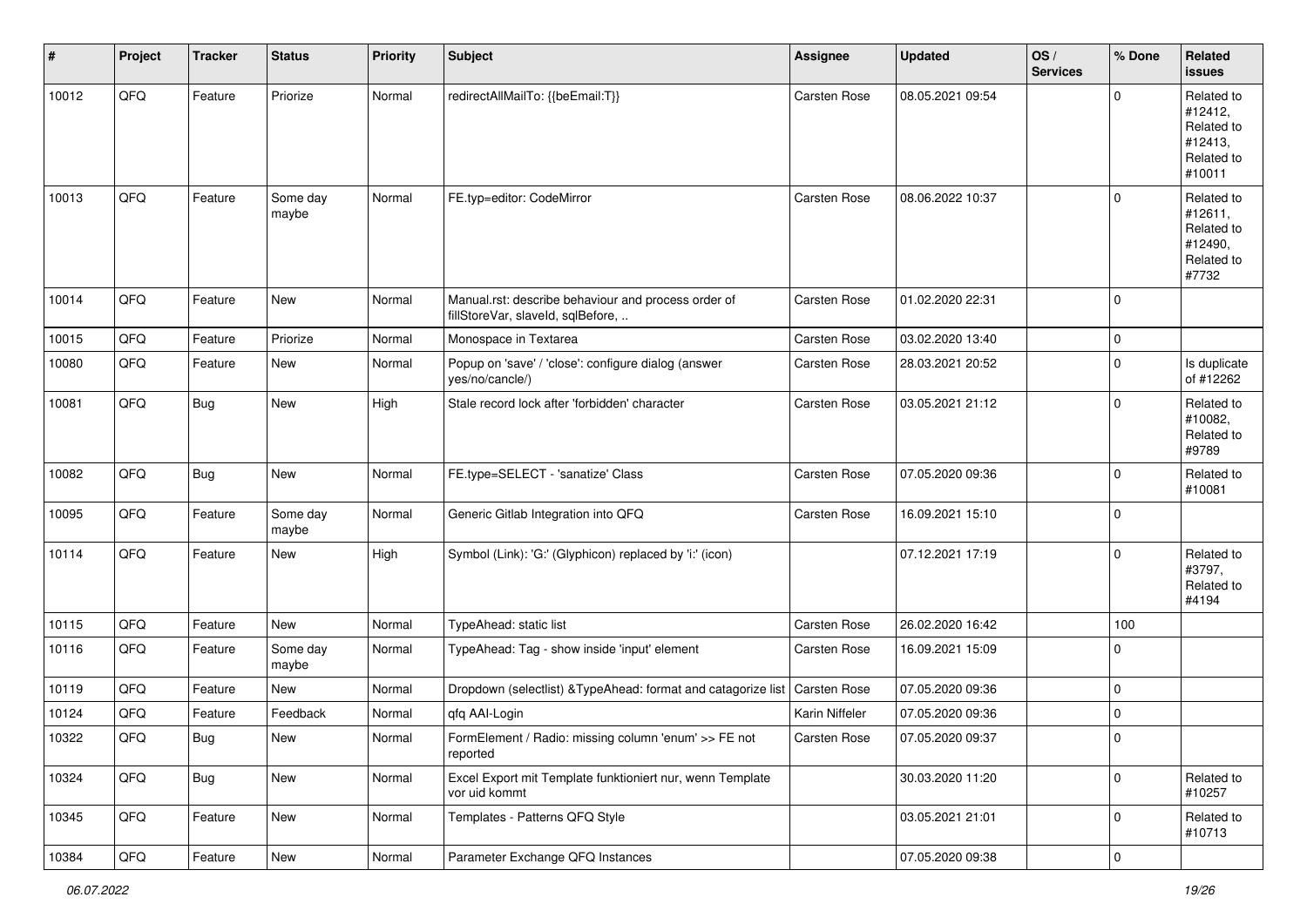| #     | Project | <b>Tracker</b> | <b>Status</b>     | <b>Priority</b> | <b>Subject</b>                                                                      | <b>Assignee</b>     | <b>Updated</b>   | OS/<br><b>Services</b> | % Done      | Related<br><b>issues</b>                                             |
|-------|---------|----------------|-------------------|-----------------|-------------------------------------------------------------------------------------|---------------------|------------------|------------------------|-------------|----------------------------------------------------------------------|
| 10443 | QFQ     | Feature        | In Progress       | Normal          | Konzept_api / _live                                                                 | Carsten Rose        | 07.05.2020 09:39 |                        | $\mathbf 0$ |                                                                      |
| 10463 | QFQ     | Feature        | <b>New</b>        | Normal          | Report_link: expliztes setzen von HTML Tags (Bedarf fuer<br>'data-selenium' & 'id') | Enis Nuredini       | 23.03.2022 09:23 |                        | 0           | Related to<br>#7648                                                  |
| 10506 | QFQ     | <b>Bug</b>     | New               | High            | Template Group broken on MultiDB instance                                           | Carsten Rose        | 03.05.2021 21:12 |                        | $\mathbf 0$ | Related to<br>#10505                                                 |
| 10508 | QFQ     | <b>Bug</b>     | New               | High            | Multi Form broken on Multi DB Instance                                              | <b>Carsten Rose</b> | 03.05.2021 21:12 |                        | $\pmb{0}$   |                                                                      |
| 10569 | QFQ     | Feature        | Priorize          | Normal          | link blank more safe                                                                | Enis Nuredini       | 25.03.2022 12:44 |                        | $\mathbf 0$ |                                                                      |
| 10588 | QFQ     | <b>Bug</b>     | New               | Normal          | typeahed Tag: Doku anpassen                                                         | <b>Carsten Rose</b> | 12.11.2020 23:45 |                        | $\mathbf 0$ |                                                                      |
| 10593 | QFQ     | Feature        | New               | Normal          | label2: text behind input element                                                   | Carsten Rose        | 16.05.2020 10:57 |                        | $\mathbf 0$ |                                                                      |
| 10640 | QFQ     | Bug            | New               | High            | TypeAhead Tag: FE editierbar trotz readOnly                                         | <b>Carsten Rose</b> | 03.05.2021 21:12 |                        | $\mathbf 0$ | Related to<br>#7795                                                  |
| 10658 | QFQ     | <b>Bug</b>     | <b>New</b>        | Normal          | processReadOnly broken                                                              | Carsten Rose        | 27.05.2020 17:55 |                        | $\mathsf 0$ |                                                                      |
| 10661 | QFQ     | Bug            | In Progress       | Normal          | Typo3 Warnungen                                                                     | Carsten Rose        | 07.09.2021 13:23 |                        | 0           | Related to<br>#12440                                                 |
| 10704 | QFQ     | <b>Bug</b>     | New               | Normal          | wkhtml problem rendering fullCalendar.js / fabric.js >><br>successor: puppeteer     | <b>Carsten Rose</b> | 12.11.2020 23:45 |                        | $\mathbf 0$ | Related to<br>#5024,<br>Related to<br>#4650,<br>Related to<br>#10715 |
| 10714 | QFQ     | Feature        | New               | Normal          | multi Table Form                                                                    | <b>Carsten Rose</b> | 16.03.2021 18:44 |                        | $\mathbf 0$ |                                                                      |
| 10716 | QFQ     | Feature        | Some day<br>maybe | Normal          | Business Logic mit Externen Skripten                                                | <b>Carsten Rose</b> | 16.09.2021 15:10 |                        | $\Omega$    | Related to<br>#10713,<br>Related to<br>#8217                         |
| 10738 | QFQ     | Feature        | Some day<br>maybe | Normal          | CORS headers for external API requests                                              |                     | 10.06.2020 14:00 |                        | $\mathbf 0$ |                                                                      |
| 10745 | QFQ     | Feature        | Some day<br>maybe | Normal          | <b>Tablesorter Excel Export</b>                                                     | <b>Carsten Rose</b> | 16.09.2021 15:09 |                        | $\mathbf 0$ |                                                                      |
| 10759 | QFQ     | <b>Bug</b>     | New               | Normal          | emptyMeansNull - Feld falsch aktualisiert                                           |                     | 12.11.2020 23:45 |                        | $\mathbf 0$ |                                                                      |
| 10763 | QFQ     | Feature        | New               | Normal          | form accessed and submitted despite logout?                                         |                     | 16.06.2020 11:43 |                        | $\pmb{0}$   |                                                                      |
| 10766 | QFQ     | <b>Bug</b>     | New               | High            | Radiobutton / parameter.buttonClass=btn-default: dynamic<br>update                  |                     | 03.05.2021 21:12 |                        | $\mathbf 0$ | Related to<br> #11237                                                |
| 10782 | QFQ     | Feature        | Feedback          | Normal          | Tiny MCE: Image Upload                                                              | Enis Nuredini       | 16.05.2022 23:16 |                        | $\mathbf 0$ | Related to<br>#12452                                                 |
| 10793 | QFO     | Feature        | In Progress       | Normal          | <b>Update NPM Packages</b>                                                          | Carsten Rose        | 07.09.2021 13:25 |                        | 30          |                                                                      |
| 10819 | QFQ     | Feature        | New               | Normal          | Persistent SIP - second try                                                         | Carsten Rose        | 29.06.2020 23:02 |                        | $\mathbf 0$ | Related to<br>#6261                                                  |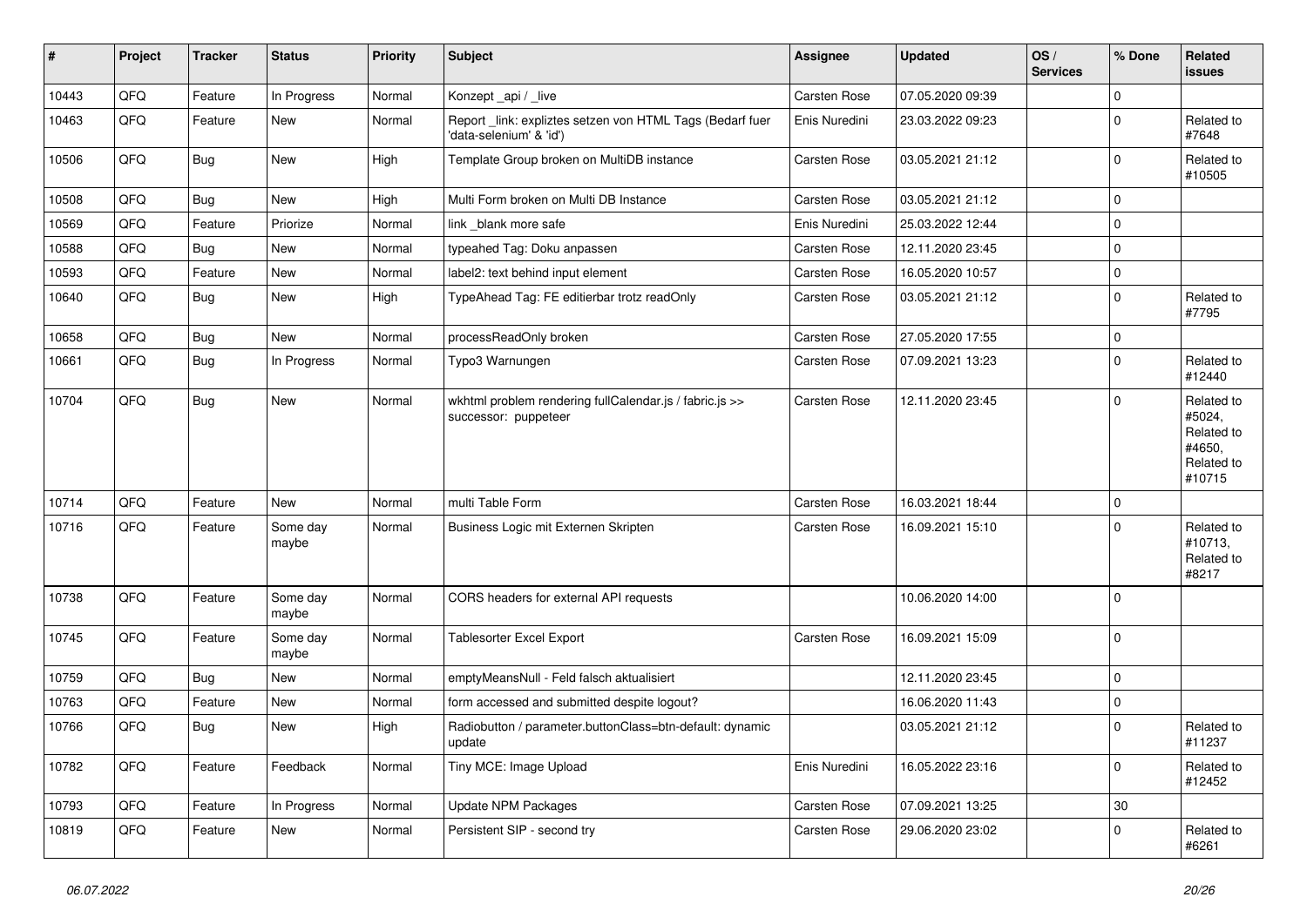| #     | Project | <b>Tracker</b> | <b>Status</b>     | <b>Priority</b> | <b>Subject</b>                                                                      | <b>Assignee</b>     | <b>Updated</b>   | OS/<br><b>Services</b> | % Done         | Related<br><b>issues</b> |
|-------|---------|----------------|-------------------|-----------------|-------------------------------------------------------------------------------------|---------------------|------------------|------------------------|----------------|--------------------------|
| 10874 | QFQ     | Feature        | <b>New</b>        | Normal          | Erstellen eines Foreign Keys in der Tabelle "FormElement"                           |                     | 13.07.2020 10:11 |                        | $\Omega$       |                          |
| 10890 | QFQ     | <b>Bug</b>     | <b>New</b>        | Normal          | AutoCron hangs                                                                      |                     | 20.07.2020 13:56 |                        | $\Omega$       |                          |
| 10937 | QFQ     | Bug            | <b>New</b>        | Normal          | Fehler mit abhängigen Select- Feldern beim Positionieren                            | Carsten Rose        | 12.11.2020 23:45 |                        | $\Omega$       |                          |
| 10976 | QFQ     | Feature        | New               | Normal          | Excel Export Verbesserungen                                                         | Carsten Rose        | 06.08.2020 10:56 |                        | $\Omega$       |                          |
| 10979 | QFQ     | Feature        | <b>New</b>        | Normal          | Ajax Calls an API - dataReport                                                      | <b>Carsten Rose</b> | 11.05.2022 12:15 |                        | $\Omega$       |                          |
| 10996 | QFQ     | Feature        | New               | Normal          | Download video via sip: no seek                                                     | Carsten Rose        | 12.08.2020 14:18 |                        | $\Omega$       |                          |
| 11036 | QFQ     | Feature        | Some day<br>maybe | Normal          | inline report editor permissions                                                    | Carsten Rose        | 16.09.2021 15:09 |                        | l 0            | Related to<br>#11323     |
| 11057 | QFQ     | Bug            | New               | High            | Checkboxes ohne span.checkmark im Report werden<br>ausgeblendet                     | Benjamin Baer       | 03.05.2021 21:12 |                        | l 0            | Related to<br>#11039     |
| 11076 | QFQ     | Feature        | In Progress       | Normal          | SELECT  AS _websocket                                                               | <b>Carsten Rose</b> | 30.08.2020 17:49 |                        | $\Omega$       | Related to<br>#13354     |
| 11080 | QFQ     | Feature        | <b>New</b>        | Normal          | Send MQTT messages                                                                  | Carsten Rose        | 29.08.2020 19:49 |                        | $\Omega$       |                          |
| 11195 | QFQ     | <b>Bug</b>     | New               | Low             | Dynamic Update: Note not updated if new text is empty<br>(v20.4)                    |                     | 25.09.2020 11:14 |                        | l 0            |                          |
| 11217 | QFQ     | Feature        | Some day<br>maybe | Normal          | <b>Extend Script Functionality</b>                                                  | Carsten Rose        | 16.09.2021 15:10 |                        | 0              |                          |
| 11237 | QFQ     | Bug            | New               | High            | Radiobutton / parameter.buttonClass= btn-default - kein dirty<br>Trigger            | Benjamin Baer       | 03.05.2021 21:12 |                        | l 0            | Related to<br>#10766     |
| 11239 | QFQ     | <b>Bug</b>     | New               | Normal          | Radiobutton (plain): horizontales Rendern abhängig vom<br>Datentyp in der Datenbank | Carsten Rose        | 30.09.2020 18:37 |                        | 0              |                          |
| 11320 | QFQ     | Feature        | Priorize          | Normal          | Typo3 Version 10 support                                                            | Carsten Rose        | 05.05.2021 22:09 |                        | $\Omega$       |                          |
| 11322 | QFQ     | Feature        | Some day<br>maybe | Normal          | Form Element JSON - (multiline parameter field)                                     | Carsten Rose        | 16.09.2021 15:10 |                        | $\Omega$       |                          |
| 11323 | QFQ     | Feature        | Some day<br>maybe | Normal          | Report Frontend Editor Modal + Codemirror                                           | Carsten Rose        | 16.09.2021 15:10 |                        | $\overline{0}$ | Related to<br>#11036     |
| 11347 | QFQ     | Bug            | Feedback          | Normal          | If Bedingungen funktionieren nicht korrekt                                          | Christoph Fuchs     | 21.03.2021 20:37 |                        | 0              |                          |
| 11460 | QFQ     | Feature        | New               | Normal          | Easier creation of changelog: gitchangelog                                          | Carsten Rose        | 12.06.2021 10:20 |                        | $\Omega$       | Related to<br>#13467     |
| 11504 | QFQ     | Feature        | New               | Normal          | Dynamic Update: Button text update for 'Save',' Close' &<br>'Delete'                | Carsten Rose        | 12.11.2020 23:44 |                        | $\mathbf 0$    |                          |
| 11516 | QFQ     | Feature        | New               | Normal          | Multi Page Form (Previous/Next Buttons)                                             | Carsten Rose        | 16.03.2021 17:52 |                        | $\Omega$       |                          |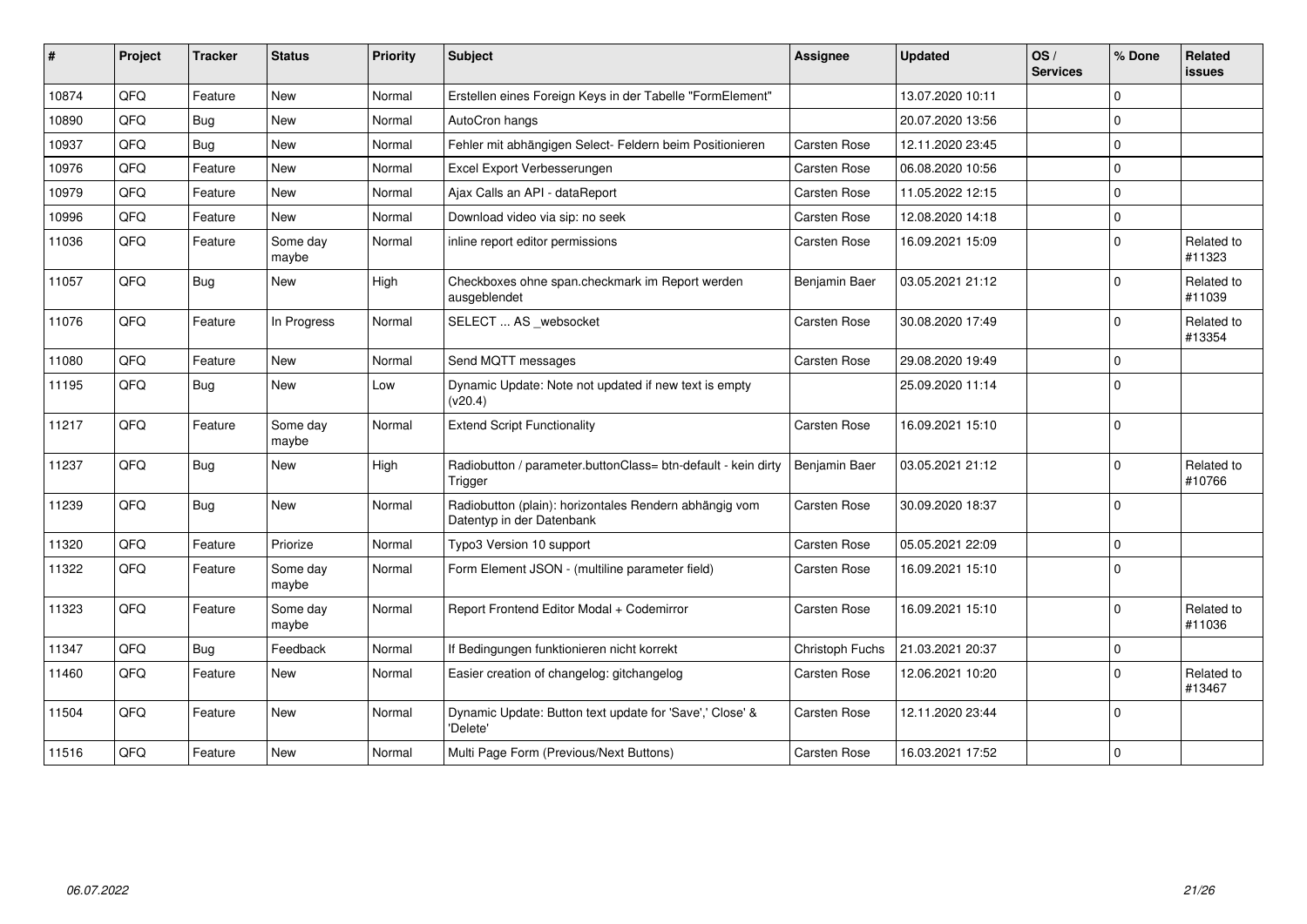| $\vert$ # | Project | <b>Tracker</b> | <b>Status</b> | <b>Priority</b> | Subject                                                                               | Assignee            | <b>Updated</b>   | OS/<br><b>Services</b> | % Done         | Related<br>issues                                                                                                              |
|-----------|---------|----------------|---------------|-----------------|---------------------------------------------------------------------------------------|---------------------|------------------|------------------------|----------------|--------------------------------------------------------------------------------------------------------------------------------|
| 11517     | QFQ     | <b>Bug</b>     | In Progress   | Normal          | extraButtonInfo Broken for multiple FormElements                                      | Carsten Rose        | 12.05.2022 13:12 |                        | $\Omega$       | Related to<br>#7890,<br>Related to<br>#3811, Has<br>duplicate<br>#10905, Has<br>duplicate<br>#10553, Has<br>duplicate<br>#6779 |
| 11522     | QFQ     | <b>Bug</b>     | <b>New</b>    | Normal          | Aus/Einblenden von Reitern                                                            |                     | 13.11.2020 14:58 |                        | $\overline{0}$ |                                                                                                                                |
| 11523     | QFQ     | Feature        | <b>New</b>    | Normal          | Mit dynamic Update erkennen, ob Upload gemacht wurde                                  | Carsten Rose        | 13.11.2020 15:07 |                        | $\overline{0}$ | Related to<br>#9533                                                                                                            |
| 11534     | QFQ     | Feature        | New           | Normal          | Report: Action on selected rows - Table batchprocessing<br>feature                    |                     | 18.11.2020 08:15 |                        | $\overline{0}$ |                                                                                                                                |
| 11535     | QFQ     | Feature        | <b>New</b>    | Normal          | Ability to create SQL columns in frontend QFQ forms                                   |                     | 17.11.2020 12:11 |                        | $\overline{0}$ |                                                                                                                                |
| 11630     | QFQ     | <b>Bug</b>     | Feedback      | High            | Bitte check ob CALL() in 20.11.0 noch so funktioniert wie in<br>20.4.1                | Enis Nuredini       | 28.05.2022 13:45 |                        | $\overline{0}$ | Related to<br>#11325                                                                                                           |
| 11667     | QFQ     | <b>Bug</b>     | <b>New</b>    | Normal          | MySQL mariadb-server-10.3: Incorrect datetime value                                   | <b>Carsten Rose</b> | 03.05.2021 20:48 |                        | $\overline{0}$ |                                                                                                                                |
| 11668     | QFQ     | Bug            | New           | Normal          | Play function.sql - problem with mysql                                                | Carsten Rose        | 03.05.2021 20:48 |                        | $\overline{0}$ |                                                                                                                                |
| 11695     | QFQ     | Bug            | <b>New</b>    | Normal          | MultiForm required FE Error                                                           | <b>Carsten Rose</b> | 04.12.2020 13:34 |                        | $\mathbf 0$    |                                                                                                                                |
| 11702     | QFQ     | Feature        | <b>New</b>    | Normal          | HTML Special Char makes no sense for 'allbut' if '&' is<br>forbidden                  | <b>Carsten Rose</b> | 07.12.2021 16:35 |                        | 0              | Related to<br>#5112,<br>Related to<br>#14320                                                                                   |
| 11715     | QFQ     | <b>Bug</b>     | <b>New</b>    | Normal          | acceptZeroAsRequired and requiredOffButMark do not<br>coincide                        |                     | 08.12.2020 12:13 |                        | $\overline{0}$ |                                                                                                                                |
| 11716     | QFQ     | Feature        | <b>New</b>    | Normal          | Form an beliebiger Stelle im Report anzeigen                                          |                     | 09.12.2020 09:47 |                        | $\overline{0}$ |                                                                                                                                |
| 11747     | QFQ     | Feature        | New           | Normal          | Maintenance Page with Redirect                                                        | Carsten Rose        | 03.05.2021 20:47 |                        | 0              | Related to<br>#11741                                                                                                           |
| 11752     | QFQ     | Bug            | <b>New</b>    | Normal          | checkbox renders multiple input elements with same name                               | Carsten Rose        | 17.12.2020 14:58 |                        | $\Omega$       | Related to<br>#11750                                                                                                           |
| 11775     | QFQ     | Feature        | <b>New</b>    | Normal          | Subrecord Tooltip pro Feld                                                            | <b>Carsten Rose</b> | 18.12.2020 15:22 |                        | 0              | Related to<br>#11955                                                                                                           |
| 11850     | QFQ     | Feature        | <b>New</b>    | Urgent          | Wizard Form: basierend auf einer Tabelle eine Form<br>anlegen.                        |                     | 03.05.2021 21:12 |                        | $\Omega$       | Blocked by<br>#8082                                                                                                            |
| 11892     | QFQ     | Feature        | <b>New</b>    | Normal          | tablesorter: columns with links are hard to order - new<br>qualifier 'Y: <ord>'</ord> | Enis Nuredini       | 23.03.2022 09:22 |                        | 0              |                                                                                                                                |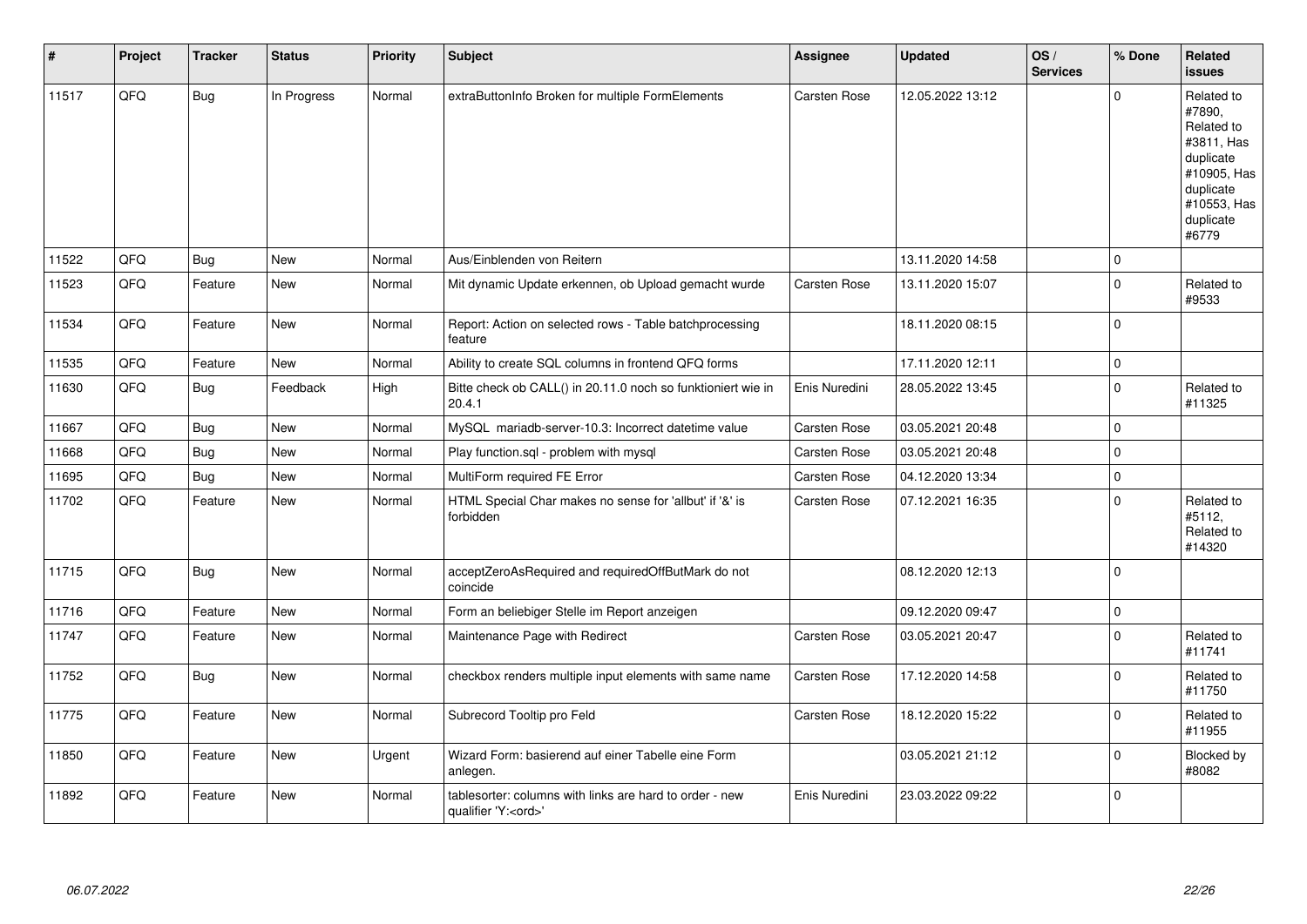| ∦     | Project | <b>Tracker</b> | <b>Status</b> | <b>Priority</b> | <b>Subject</b>                                                                                       | <b>Assignee</b>                                        | <b>Updated</b>      | OS/<br><b>Services</b> | % Done         | Related<br><b>issues</b>                      |                      |
|-------|---------|----------------|---------------|-----------------|------------------------------------------------------------------------------------------------------|--------------------------------------------------------|---------------------|------------------------|----------------|-----------------------------------------------|----------------------|
| 11893 | QFQ     | Feature        | <b>New</b>    | High            | Broken SIP: a) only report one time, b) only report in main<br>column                                | <b>Carsten Rose</b>                                    | 12.05.2021 12:13    |                        | $\Omega$       | Related to<br>#12532,<br>Related to<br>#14187 |                      |
| 11955 | QFQ     | Feature        | New           | Normal          | subrecord: new title option to set <th> attributes - e.g. to<br/>customize tablesorter options.</th> | attributes - e.g. to<br>customize tablesorter options. | <b>Carsten Rose</b> | 03.05.2021 20:47       |                | $\mathbf 0$                                   | Related to<br>#11775 |
| 11980 | QFQ     | Feature        | In Progress   | Normal          | protected verzeichnis MUSS geschützt werden                                                          | Carsten Rose                                           | 07.09.2021 13:30    |                        | $\mathbf 0$    |                                               |                      |
| 12023 | QFQ     | Feature        | New           | Normal          | MySQL Stored Precdure: QDECODESPECIALCHAR()                                                          | <b>Carsten Rose</b>                                    | 16.02.2021 11:16    |                        | $\Omega$       | Related to<br>#12022                          |                      |
| 12024 | QFQ     | Feature        | <b>New</b>    | Normal          | Excel Export: text columns by default decode<br>htmlspeciachar()                                     | <b>Carsten Rose</b>                                    | 17.02.2021 23:55    |                        | $\Omega$       | Related to<br>#12022                          |                      |
| 12038 | QFQ     | Feature        | New           | Normal          | a) STORE_VAR: filenameOnlyStripUniq, b) SP:<br>QSTRIPUNIQ()                                          |                                                        | 17.02.2021 23:55    |                        | $\Omega$       |                                               |                      |
| 12039 | QFQ     | Feature        | New           | Normal          | Missing htmlSpecialChar() in pre processing on form submit                                           |                                                        | 18.02.2021 00:09    |                        | $\Omega$       | Related to<br>#14320                          |                      |
| 12040 | QFQ     | <b>Bug</b>     | <b>New</b>    | Normal          | FE Mode 'hidden' für zwei FEs auf einer Zeile                                                        | <b>Carsten Rose</b>                                    | 18.02.2021 10:13    |                        | $\Omega$       |                                               |                      |
| 12045 | QFQ     | <b>Bug</b>     | <b>New</b>    | Normal          | templateGroup afterSave FE: Aufruf ohne<br>sqlHonorFormElements funktioniert nicht                   | <b>Carsten Rose</b>                                    | 18.02.2021 16:33    |                        | $\overline{0}$ |                                               |                      |
| 12066 | QFQ     | <b>Bug</b>     | <b>New</b>    | High            | enterAsSubmit: Forward wird nicht ausgeführt                                                         | Enis Nuredini                                          | 29.05.2022 09:23    |                        | $\Omega$       |                                               |                      |
| 12109 | QFQ     | Feature        | <b>New</b>    | Normal          | Donwload Link: Plain, SIP, Persistent Link, Peristent SIP -<br>new notation                          | <b>Carsten Rose</b>                                    | 03.05.2021 20:45    |                        | $\overline{0}$ | Related to<br>#12085                          |                      |
| 12119 | QFQ     | Feature        | <b>New</b>    | Normal          | AS paged: error message missing if there ist no 'r' argument.                                        | <b>Carsten Rose</b>                                    | 03.05.2021 20:51    |                        | $\overline{0}$ |                                               |                      |
| 12133 | QFQ     | Bug            | <b>New</b>    | Normal          | NPM, phpSpreadSheet aktualisieren                                                                    | <b>Carsten Rose</b>                                    | 15.03.2021 09:04    |                        | $\Omega$       |                                               |                      |
| 12135 | QFQ     | Feature        | New           | Normal          | Subrecord: Notiz                                                                                     |                                                        | 24.04.2021 16:58    |                        | $\mathbf 0$    |                                               |                      |
| 12146 | QFQ     | Feature        | <b>New</b>    | Normal          | Autocron Job: Anzeigen wann der naechste Job ausgefuehrt<br>wird, resp das er nicht ausgefuehrt wird | <b>Carsten Rose</b>                                    | 15.03.2021 15:23    |                        | $\Omega$       |                                               |                      |
| 12156 | QFQ     | Feature        | <b>New</b>    | Normal          | Form: Optional disable 'leave page'                                                                  |                                                        | 03.05.2021 20:45    |                        | $\Omega$       |                                               |                      |
| 12162 | QFQ     | Feature        | New           | Normal          | FE.type=sendmail: personalized mailing (several mails) via<br>template                               | <b>Carsten Rose</b>                                    | 03.05.2021 20:45    |                        | $\Omega$       |                                               |                      |
| 12163 | QFQ     | Feature        | <b>New</b>    | Normal          | Checkbox: table wrap                                                                                 | <b>Carsten Rose</b>                                    | 03.05.2021 20:51    |                        | $\mathbf 0$    |                                               |                      |
| 12186 | QFQ     | Feature        | New           | High            | TinyMCE Config für Objekte                                                                           | <b>Carsten Rose</b>                                    | 07.12.2021 17:19    |                        | $\Omega$       | <b>Blocks</b><br>#12632                       |                      |
| 12187 | QFQ     | Bug            | <b>New</b>    | Normal          | Trigger FormAsFile() via Report: probably problem with multi<br>DB setup                             | <b>Carsten Rose</b>                                    | 20.03.2021 21:20    |                        | $\Omega$       |                                               |                      |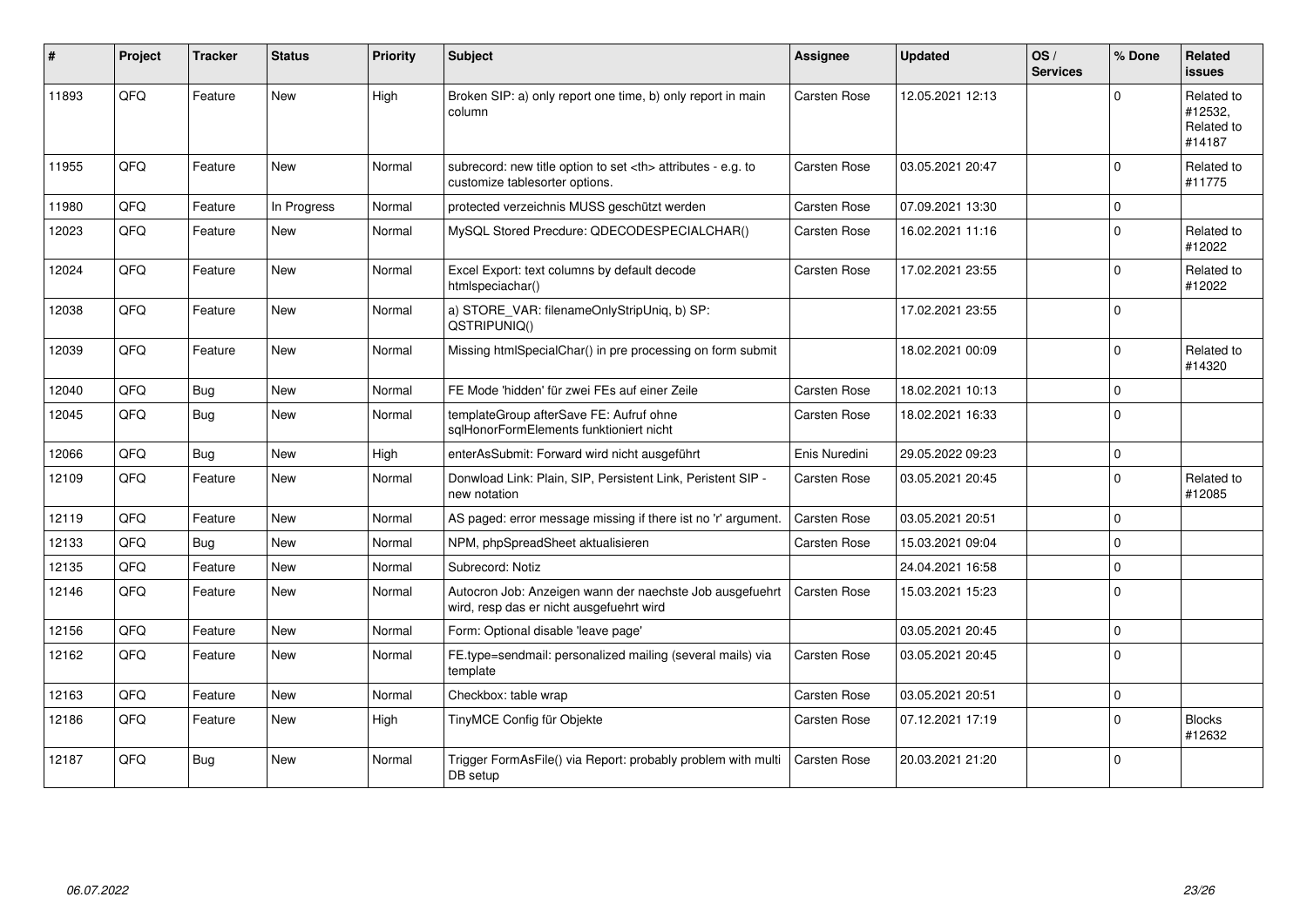| #     | Project | <b>Tracker</b> | <b>Status</b>     | <b>Priority</b> | <b>Subject</b>                                                                                                 | <b>Assignee</b>     | <b>Updated</b>   | OS/<br><b>Services</b> | % Done         | Related<br><b>issues</b>                                                    |
|-------|---------|----------------|-------------------|-----------------|----------------------------------------------------------------------------------------------------------------|---------------------|------------------|------------------------|----------------|-----------------------------------------------------------------------------|
| 12262 | QFQ     | Feature        | ToDo              | Normal          | Form buttons on top: more customable                                                                           | Enis Nuredini       | 17.06.2022 10:44 |                        | $\Omega$       | Related to<br>#13945, Has<br>duplicate<br>#4046, Has<br>duplicate<br>#10080 |
| 12269 | QFQ     | Feature        | New               | Normal          | 2FA - Login                                                                                                    | Carsten Rose        | 03.05.2021 20:45 |                        | 0              |                                                                             |
| 12315 | QFQ     | Feature        | Some day<br>maybe | Normal          | Form History (Diffs) / Backups                                                                                 | <b>Carsten Rose</b> | 16.09.2021 15:10 |                        | $\mathbf 0$    |                                                                             |
| 12325 | QFQ     | Bug            | Priorize          | Normal          | MultiDB form.dblndex not working for report syntax                                                             | <b>Carsten Rose</b> | 07.09.2021 13:37 |                        | $\Omega$       | Related to<br>#12145,<br>Related to<br>#12314                               |
| 12327 | QFQ     | Bug            | New               | Normal          | Copy to clipboard: Glyphicon can not be changed                                                                | Carsten Rose        | 27.12.2021 17:59 |                        | $\Omega$       |                                                                             |
| 12330 | QFQ     | Feature        | New               | Normal          | Copy to input field / text area / TinyMCE                                                                      | Carsten Rose        | 07.04.2021 09:01 |                        | $\mathbf 0$    |                                                                             |
| 12337 | QFQ     | Feature        | Some day<br>maybe | Normal          | Database.php: better caching                                                                                   | <b>Carsten Rose</b> | 16.09.2021 15:10 |                        | 0              |                                                                             |
| 12395 | QFQ     | Bug            | ToDo              | High            | QFQ Function: Result two times shown                                                                           | Carsten Rose        | 18.02.2022 08:59 |                        | $\overline{0}$ |                                                                             |
| 12400 | QFQ     | Feature        | New               | Normal          | Tutorial ist in QFQ Doku, Wird in der Suche gefunden, es<br>gibt aber kein Menupunkt - Inhalt ueberpruefen     | <b>Carsten Rose</b> | 03.05.2021 20:45 |                        | $\mathbf 0$    |                                                                             |
| 12412 | QFQ     | Feature        | New               | Normal          | Action/Escape qualifier 'e' (empty), '0': if given, an empty<br>string (or '0') will be treated as 'not found' | <b>Carsten Rose</b> | 08.05.2021 09:40 |                        | $\mathbf 0$    | Related to<br>#12413,<br>Related to<br>#10012                               |
| 12413 | QFQ     | Feature        | New               | Normal          | STORE_TYPO3: enhance for {{be_users.email:T}},<br>{{fe_users.email:T}}                                         | Carsten Rose        | 03.05.2021 20:45 |                        | $\Omega$       | Related to<br>#12412,<br>Related to<br>#10012                               |
| 12439 | QFQ     | Feature        | In Progress       | Normal          | TinyMCE Paste from Word & Character Count/Limit                                                                | Carsten Rose        | 05.05.2021 22:15 |                        | $\overline{0}$ |                                                                             |
| 12440 | QFQ     | Feature        | In Progress       | Normal          | Typo3 V10 upgrade (durchfuehren und testen)                                                                    | Carsten Rose        | 21.03.2022 09:53 |                        | 50             | Related to<br>#12357,<br>Related to<br>#12067,<br>Related to<br>#10661      |
| 12452 | QFQ     | Feature        | Priorize          | Normal          | BaseURL: alsways with '/' at the end                                                                           | Carsten Rose        | 19.06.2022 13:45 |                        | $\overline{0}$ | Related to<br>#10782                                                        |
| 12463 | QFQ     | <b>Bug</b>     | ToDo              | High            | QFQ Function: 'function' and 'sql' on same level - output of<br>sql is shown two times.                        | Carsten Rose        | 15.12.2021 16:31 |                        | $\overline{0}$ |                                                                             |
| 12465 | QFQ     | Feature        | New               | Normal          | QFQ Function: use in FE to fill StoreRecord                                                                    | Carsten Rose        | 05.05.2021 21:58 |                        | $\overline{0}$ |                                                                             |
| 12468 | QFG     | <b>Bug</b>     | New               | Urgent          | Form: update Form.title after save                                                                             | Carsten Rose        | 03.05.2021 21:12 |                        | $\overline{0}$ |                                                                             |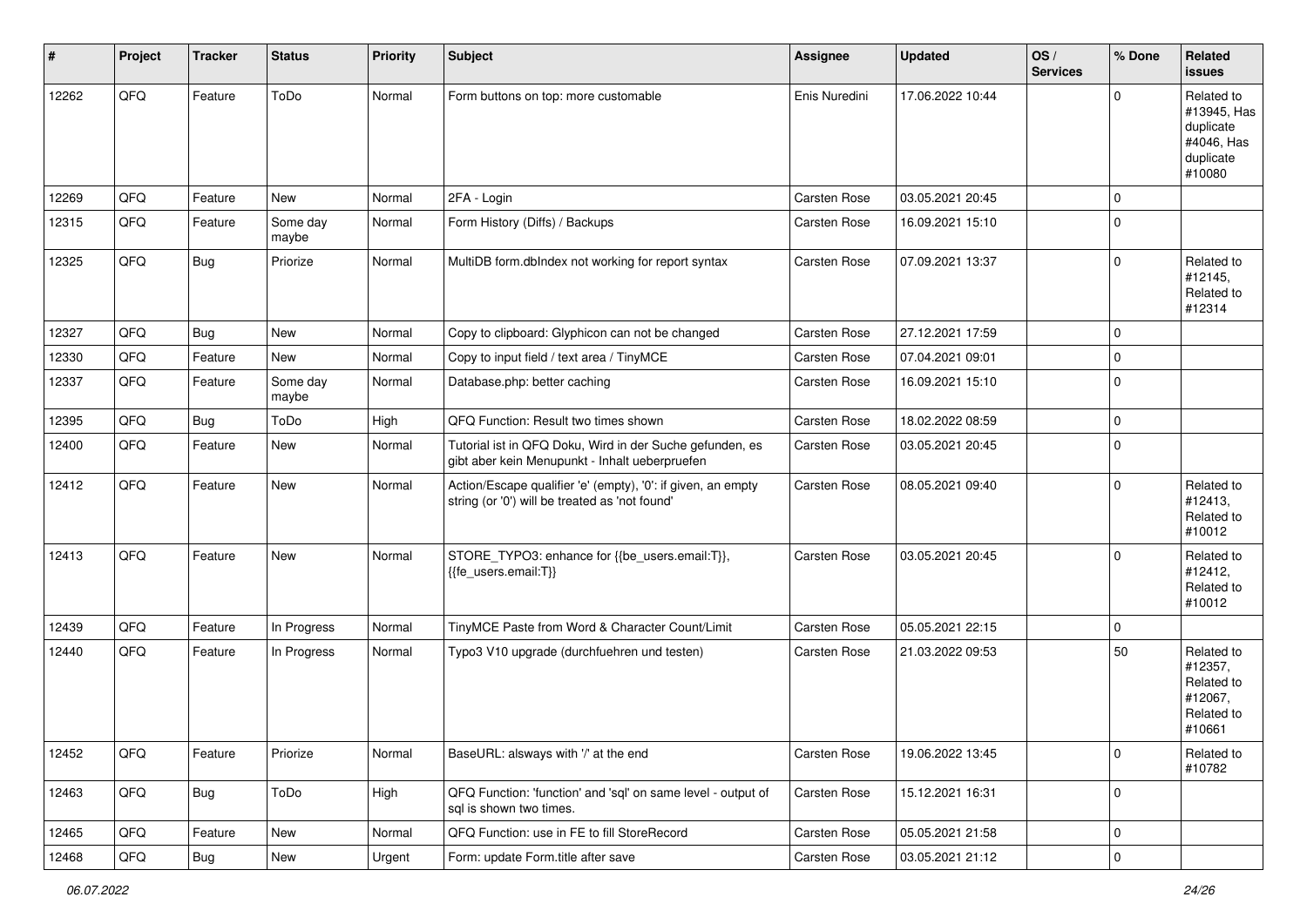| #     | Project | <b>Tracker</b> | <b>Status</b> | <b>Priority</b> | <b>Subject</b>                                                                                                                                      | Assignee            | <b>Updated</b>   | OS/<br><b>Services</b> | % Done         | Related<br><b>issues</b>                                              |
|-------|---------|----------------|---------------|-----------------|-----------------------------------------------------------------------------------------------------------------------------------------------------|---------------------|------------------|------------------------|----------------|-----------------------------------------------------------------------|
| 12474 | QFQ     | Feature        | <b>New</b>    | Normal          | Check BaseConfigURL if it is given and the the last char is '/'                                                                                     | Carsten Rose        | 03.05.2021 20:45 |                        | $\Omega$       |                                                                       |
| 12476 | QFQ     | Feature        | <b>New</b>    | Normal          | clearMe: a) should trigger 'dirty', b) sticky on textarea resize                                                                                    | Benjamin Baer       | 04.01.2022 08:40 |                        | $\Omega$       | Related to<br>#9528                                                   |
| 12477 | QFQ     | Feature        | New           | Normal          | Support for refactoring: Form, FormElement, diverse<br>Tabellen/Spalten, tt-content Records                                                         | Carsten Rose        | 03.05.2021 20:45 |                        | $\overline{0}$ |                                                                       |
| 12480 | OFQ     | Feature        | <b>New</b>    | Normal          | If QFQ upgrade is running, block further request                                                                                                    | <b>Carsten Rose</b> | 03.05.2021 20:45 |                        | $\Omega$       |                                                                       |
| 12490 | QFQ     | Feature        | <b>New</b>    | Normal          | Loading Plugins in QFQ - see what tinymce does. (lazy<br>loading)                                                                                   | Benjamin Baer       | 08.06.2022 10:37 |                        | $\overline{0}$ | Related to<br>#12611,<br>Related to<br>#10013,<br>Related to<br>#7732 |
| 12503 | QFQ     | Feature        | Priorize      | Normal          | Detect dangerous UPDATE statement with missing WHERE                                                                                                | <b>Carsten Rose</b> | 05.05.2021 22:09 |                        | $\Omega$       |                                                                       |
| 12504 | QFQ     | Feature        | Priorize      | Normal          | sql.log: report fe.id                                                                                                                               | <b>Carsten Rose</b> | 05.05.2021 22:09 |                        | $\Omega$       |                                                                       |
| 12508 | QFQ     | <b>Bug</b>     | In Progress   | High            | gfg Form: sendMail                                                                                                                                  | Karin Niffeler      | 19.03.2022 17:48 |                        | $\Omega$       |                                                                       |
| 12512 | QFQ     | Bug            | <b>New</b>    | Normal          | Some MySQL Installation can't use 'stored procedures'                                                                                               | <b>Carsten Rose</b> | 19.03.2022 17:48 |                        | $\Omega$       |                                                                       |
| 12513 | QFQ     | Bug            | <b>New</b>    | High            | Implement server side check of maxlength                                                                                                            | <b>Carsten Rose</b> | 07.12.2021 17:19 |                        | 0 I            |                                                                       |
| 12520 | QFQ     | <b>Bug</b>     | <b>New</b>    | Normal          | Switch FE User: still active even FE User session expired                                                                                           | Carsten Rose        | 19.03.2022 17:48 |                        | $\Omega$       |                                                                       |
| 12532 | QFQ     | Feature        | <b>New</b>    | High            | SIP-Parameter bei Seitenaufruf in Browser-Console<br>anzeigen                                                                                       | Carsten Rose        | 07.12.2021 17:19 |                        | $\Omega$       | Related to<br>#11893.<br>Related to<br>#14187                         |
| 12544 | QFQ     | Feature        | <b>New</b>    | High            | a) ' AS _link' new also as ' AS _format', b) sortierung via<br>'display: none;', c) '_format' benoeitgt nicht zwingend<br>u/U/p/m/z/d               | <b>Carsten Rose</b> | 14.12.2021 16:03 |                        | 0              |                                                                       |
| 12545 | QFQ     | Bug            | <b>New</b>    | Urgent          | sql.log not created / updated                                                                                                                       | <b>Carsten Rose</b> | 14.12.2021 16:02 |                        | $\Omega$       |                                                                       |
| 12546 | QFQ     | <b>Bug</b>     | Feedback      | Normal          | Branch 'Development' - Unit Tests mit dirty workaround<br>angepasst                                                                                 | Carsten Rose        | 19.03.2022 17:48 |                        | $\overline{0}$ |                                                                       |
| 12556 | QFQ     | Feature        | <b>New</b>    | Normal          | Pills Title: colored = static or dynamic on allrequiredgiven                                                                                        | Benjamin Baer       | 19.03.2022 17:49 |                        | $\Omega$       |                                                                       |
| 12581 | QFQ     | Bug            | <b>New</b>    | Normal          | Form.forward=close: Record 'new' in new browser tab > save<br>(& close) >> Form is not reloaded with new created record id<br>and stays in mode=new | Carsten Rose        | 19.03.2022 17:48 |                        | 0              |                                                                       |
| 12584 | QFQ     | Feature        | Feedback      | Normal          | T3 v10 migration script: replace alias-patterns (v11)                                                                                               | Carsten Rose        | 28.05.2022 11:12 |                        | 100            |                                                                       |
| 12603 | QFQ     | Feature        | <b>New</b>    | Normal          | Dropdown (Select), Radio, checkbox:<br>itemListAlways={{!SELECT key, value}}                                                                        | <b>Carsten Rose</b> | 19.03.2022 17:47 |                        | $\Omega$       |                                                                       |